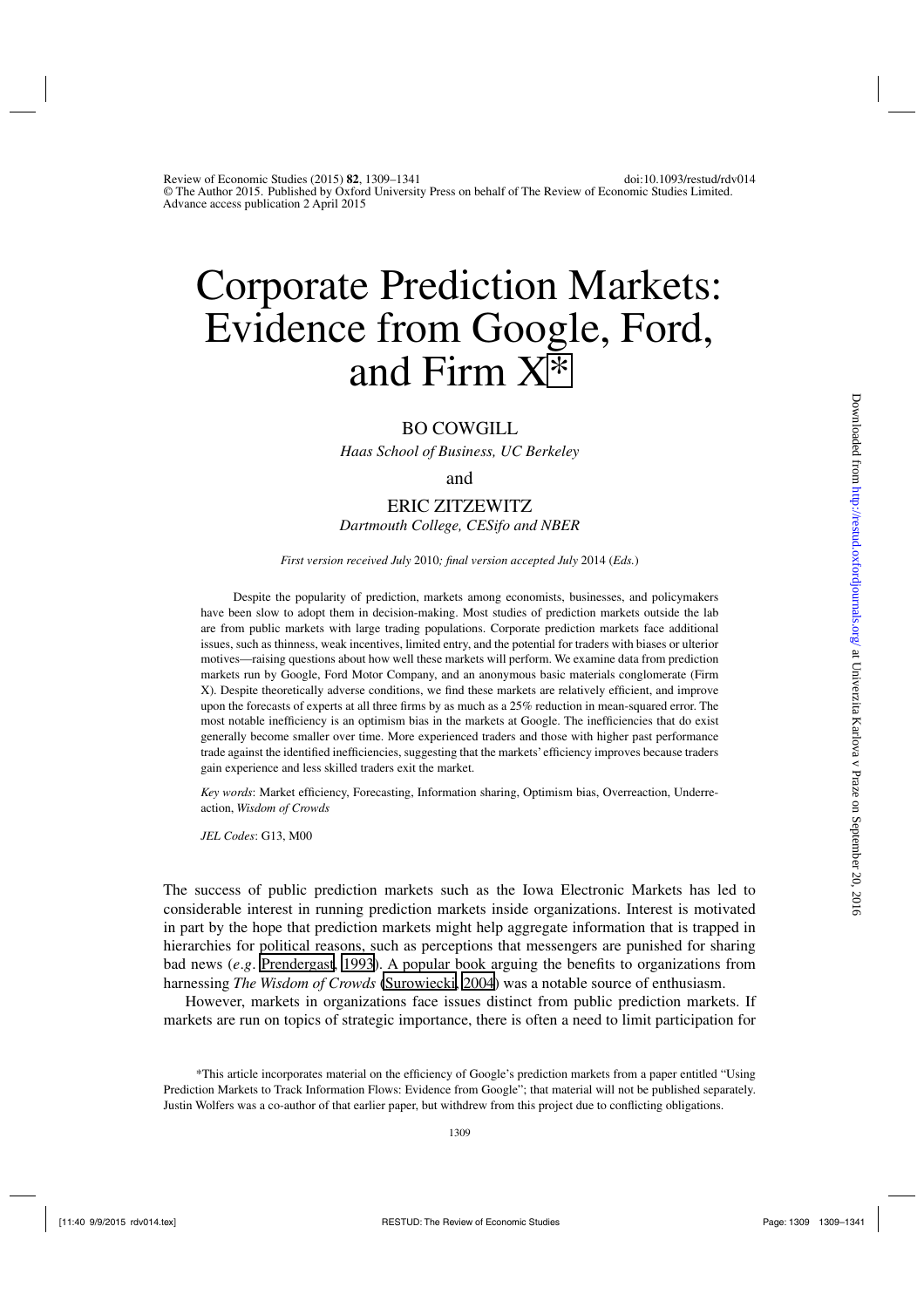confidentiality reasons. Limited participation makes markets thinner. In thinner markets, biases in participants' trading may have more influence on prices. Employees may optimistically bias their trading to influence management's view of their projects' performance or prospects. In addition to strategic biases, members of an organization may not be sufficiently dispassionate when making predictions. Employees may select employers based partly on optimism about their future, and belonging to an organization may likewise engender a favourable view of its prospects. Employees may suffer from other biases, such as probability misperceptions or loss aversion. Whereas in public prediction markets arbitrageurs may enter to eliminate any resulting inefficiencies, in corporate prediction markets, this entry may be less feasible.

This article examines the efficiency of corporate prediction markets by studying markets at three major companies: Google, Ford Motor Company, and Firm  $X<sup>1</sup>$  These firms' markets were chosen because they are among the largest corporate markets we are aware of and they span the many diverse ways that other companies have employed prediction markets. Our sample includes all of the major types of corporate prediction markets we are aware of, including markets that forecast demand, product quality, deadlines being met, and external events. It includes both markets into which the entire company was invited to trade and markets available only to handpicked employees or specific divisions. It also includes diversity in the strength of incentives and in market mechanisms and design. Table [1](#page-2-0) summarizes these characteristics and shows examples of other major corporations that we are aware of having used markets similar to those in our sample.

Despite large differences in market design, operation, participation, and incentives, we find that prediction market prices at our three companies are well calibrated to probabilities and improve upon alternative forecasting methods. Ford employs experts to forecast weekly vehicle sales, and we show that contemporaneous prediction market forecasts outperform the expert forecast, achieving a 25% lower mean-squared error  $(p = 0.104)$ . Google and Firm X did not have formal expert forecasts of the variables being predicted by its markets, but for markets forecasting continuous variables, expert opinion was used in the construction of the securities. Google and Firm X created securities tracking the probability of the outcome falling into one of three or more bins, and an expert was asked to create bin boundaries that equalized *ex ante* probabilities. Firm X also ran binary markets on whether a variable would be above or below an "over/under" median forecast. At both Google and Firm X market-based forecasts outperform those used in designing the securities, using market prices from the first 24 hours of trading so that we are again comparing forecasts of roughly similar vintage.

The strong relative predictive performance of the Google and Ford markets is achieved despite several pricing inefficiencies. Google's markets exhibit an optimism bias. Both Google and Ford's markets exhibit a bias away from a naive prior (1/*N*, where *N* is the number of bins, for Google and prior sales for Ford). However, we find that these inefficiencies disappear by the end of the sample. Improvement over time is driven by two mechanisms: first, more experienced traders trade against the identified inefficiencies and earn higher returns, suggesting that traders become better calibrated with experience. Secondly, traders (of a given experience level) with higher past returns earn higher future returns, trade against identified inefficiencies, and trade more in the future. These results together suggest that traders differ in their skill levels, they learn about their ability over time, and self-selection causes the average skill level in the market to rise over time.

Our Google data, which include information on traders' job and product assignments, allow us to examine the role played by insiders in corporate markets. If we define an insider narrowly, as a team member for a project that is the subject of a market, or as a friend of a team member (as reported on a social network survey), we find that insiders account for 10% of trades, that

1. Firm X is a large, privately held, profitable basic materials and energy conglomerate headquartered in the Midwestern U.S., but with global operations.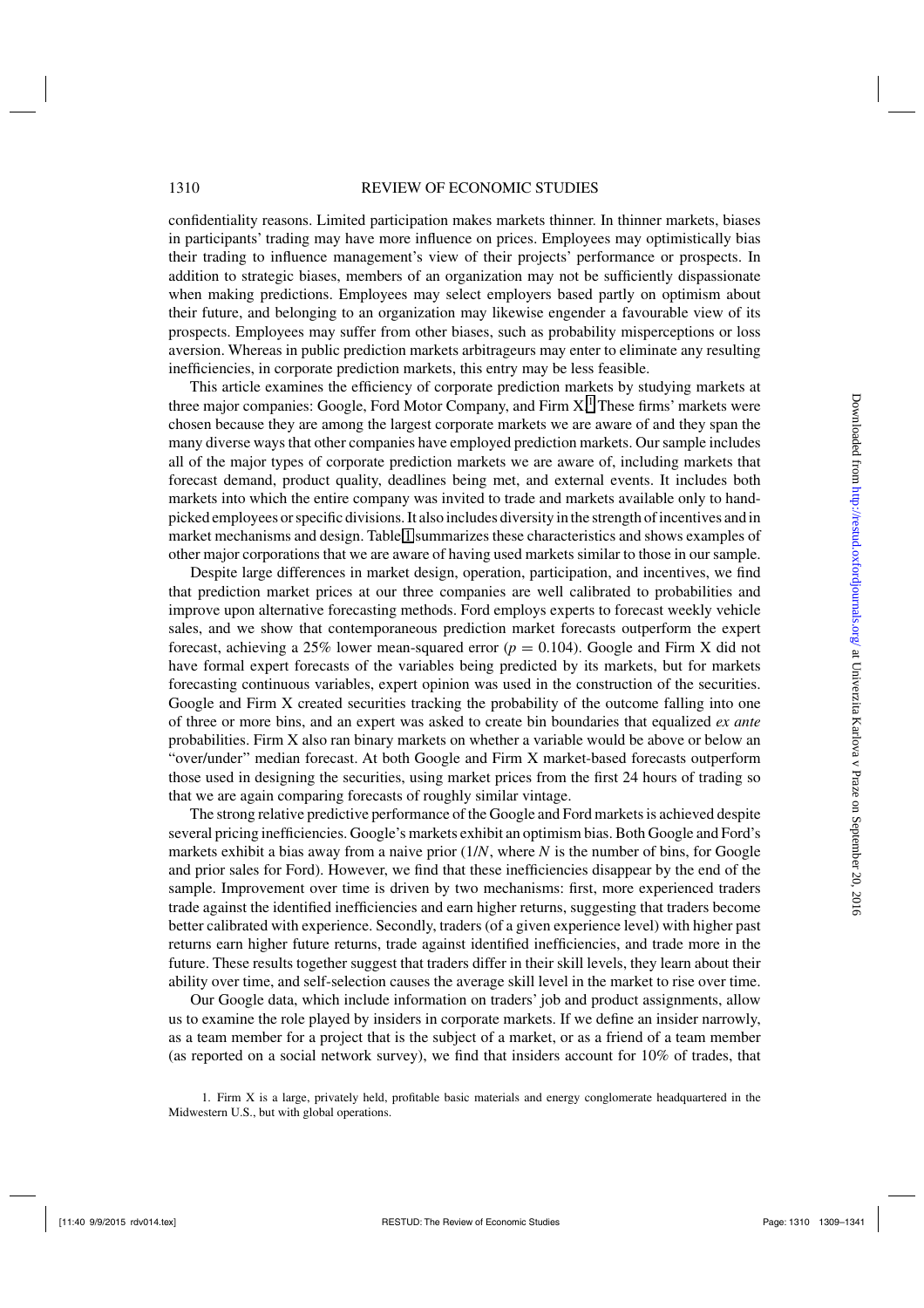<span id="page-2-0"></span>

| Market topic                                                           | Example                                                                                                                                                                               | Google         | Ford           | Firm X | Other companies running similar markets                                                                                         |
|------------------------------------------------------------------------|---------------------------------------------------------------------------------------------------------------------------------------------------------------------------------------|----------------|----------------|--------|---------------------------------------------------------------------------------------------------------------------------------|
| Company performance<br>Demand forecasting                              | F-150 sales next week<br>Ford                                                                                                                                                         | ×              | ×              |        | Arcelor Mittal, Best Buy, Chrysler, Eli Lilly, HP,<br>Intel, Nokia                                                              |
| Project completion                                                     | chat be launched within Gmail by end of quarter?<br>Will                                                                                                                              | ×              |                |        | Best Buy, Electronic Arts, Eli Lilly, Microsoft,<br>Nokia, Siemens                                                              |
| Product quality<br>External events                                     | Google Talk sound quality rating                                                                                                                                                      | $\Join$<br>×   |                | ×      | Electronic Arts, Eli Lilly, other pharma<br>Eli Lilly, other pharma                                                             |
| Decision markets                                                       | Spandex Price in China<br>If feature X is offered, what will demand be?                                                                                                               | X              | ×              |        | Best Buy, GE, Motorola, pharma, Qualcomm, Rite                                                                                  |
| Fun                                                                    | the Interns win at the company picnic?<br>Will                                                                                                                                        | ×              |                | ×      | Solutions, Starwood<br>Electronic Arts                                                                                          |
| Incentive type                                                         | Example                                                                                                                                                                               | Google         | Ford           | Firm X | Other companies running similar markets                                                                                         |
| Reputational incentives only<br>Non-monetary prizes<br>Monetary prizes | \$1 cash awards, credit in company store<br>T-shirts, plaques<br>Leaderboard                                                                                                          | $\times\times$ | $\times\times$ | ×      | Microsoft, Misys, other pharma<br>Best Buy, Microsoft, Misys<br>Boing, J&J, Microsoft                                           |
| Market mechanism                                                       | Example                                                                                                                                                                               | Google         | Ford           | Firm X | Other companies running similar markets                                                                                         |
| Continuous double auction<br>Decentralized<br>Centralized              |                                                                                                                                                                                       | ×              |                |        | Hewlett Packard, Nokia, Siemens                                                                                                 |
| Market maker (following Hanson<br>$(2003)$ approach)                   |                                                                                                                                                                                       |                | ×              | ×      | Chevron, CNBC, Electronic Arts, GE, General<br>Mills, Lockheed Martin, Microsoft, Missile<br>Defense Agency, Misys, MITRE Corp, |
|                                                                        |                                                                                                                                                                                       |                |                |        | Motorola, NASA, Nucor, Overstock.com,<br>PayPal, Proctor and Gamble, Qualcomm,<br>SanDisk, T-Mobile                             |
| Other market maker                                                     |                                                                                                                                                                                       |                |                |        | Boeing, Electronic Arts, Genentech, Hallmark,<br>J&J, Overstock, Sony, WD-40                                                    |
| Approach to beauty contest markets                                     | Example                                                                                                                                                                               | Google         | Ford           | Firm X | Other companies running similar markets                                                                                         |
| Avoided                                                                | Trades resolved according to price of oil in 2020<br>What will be the price of oil in 2020?                                                                                           | ×              |                | ×      | Best Buy, Electronic Arts, Google, Microsoft                                                                                    |
| Included At least some                                                 | Trades resolved according to the consensus in the<br>What will be the price of oil in 2020?<br>prediction market in July 2012.                                                        |                | ×              |        | GE, Motorola, Rite-Solutions                                                                                                    |
|                                                                        | Notes: Information about prediction markets run by firms outside of our sample come from public comments by firms and interviews. In some cases, the firm asked not to be identified, |                |                |        |                                                                                                                                 |

Summary of corporate prediction markets at Google, Ford, Firm X, and selected other companies Summary of corporate prediction markets at Google, Ford, Firm X, and selected other companies TABLE 1 TABLE 1

proces: Information about prediction markets run by firms outside of our sample come from public comments by firms and interviews. In some cases, the firm asked not to be ident or provided only partial information. We onit or provided only partial information. We omit some examples we are aware of for brevity. It is of course possible that firms have run markets we are unaware of. Note that some companies are listed twice within a section in cases where they changed approaches.

Downloaded from http://restud.oxfordjournals.org/ at Univerzita Karlova v Praze on September 20, 2016 Downloaded trom <http://restud.oxfordjournals.org/> at Univerzita Karlova v Praze on September 20, 2016

# COWGILL & ZITZEWITZ CORPORATE PREDICTION MARKETS 1311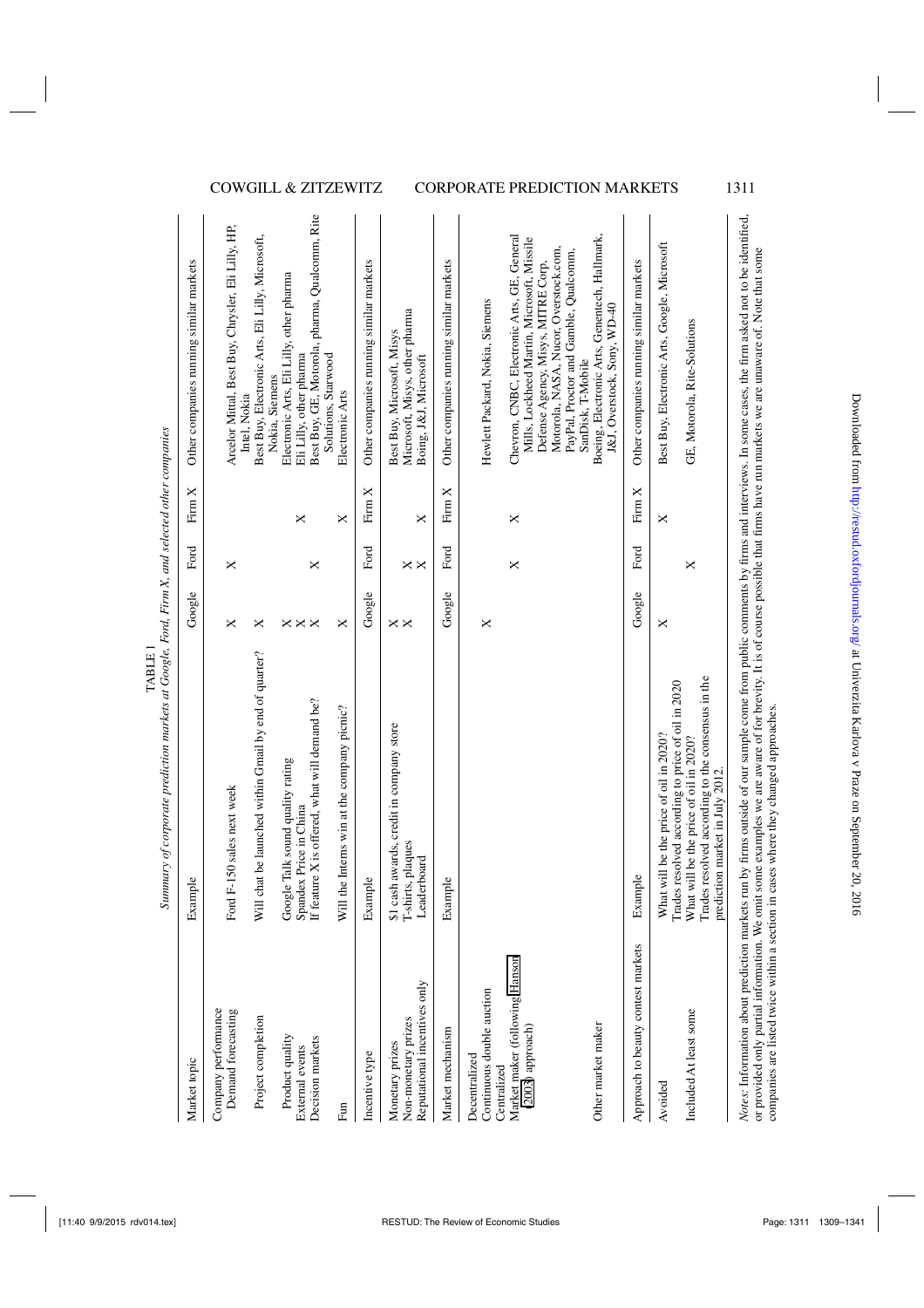insiders are more likely to be on the optimistic side of a market, and that insiders' trades are not systematically profitable or unprofitable. If we instead define insiders more broadly, as those traders we would expect to be most central to social and professional networks at Google (software engineers located at the Mountain View headquarters with longer tenure), we find that these traders are less optimistic and more profitable than other traders. Hence, while a small number of insiders may trade optimistically in markets on their own projects, perhaps reflecting either overconfidence or ulterior motivations, they are offset by a larger group of traders who also have relevant expertise and fewer professional reasons to be biased.

Taken together, these results suggest that despite limited participation, individual traders' biases, and the potential for ulterior trading motives, corporate prediction markets perform reasonably well and appear to do so for reasons anticipated by theory. Equilibrium market prices reflect an aggregation of the information and any subjective biases of their participants [\(Grossman,](#page-31-0) [1976; Grossman and Stiglitz, 1980;](#page-31-0) [Ottaviani and Sorensen](#page-32-0), [2015\)](#page-32-0). Traders with an outside interest in manipulating prices may attempt to do so [\(Allen and Gale, 1992](#page-30-0); [Aggarwal and Wu,](#page-30-0) [2006;](#page-30-0) [Goldstein and Guembel, 2008\)](#page-31-0) but, as emphasized by [Hanson and Oprea](#page-31-0) [\(2009](#page-31-0)), the potential for manipulation creates incentives for other traders to become informed. Similar logic applies to traders with subjective biases—their presence creates incentives for participation by informed traders. Our results of initial inefficiency disappearing with more experienced and skilled traders trading against the inefficiencies are consistent with this set of predictions.

Our article contributes to an increasingly extensive empirical literature on prediction markets and a much smaller literature describing experimental markets run at companies. [Forsythe](#page-31-0) *et al*. [\(1992](#page-31-0)) and [Berg](#page-31-0) *et al.* [\(2008\)](#page-31-0) analyse the empirical results from the Iowa Electronic Market on political outcomes, finding that markets outperform polls as predictors of future election results. [Wolfers and Zitzewitz](#page-32-0) [\(2004](#page-32-0)) and [Snowberg](#page-32-0) *et al.* [\(2005, 2013](#page-32-0)) examine a broader set of markets, again concluding that prediction markets at least weakly outperform alternative forecasts. A series of papers have used prices from public prediction markets to estimate the effects of policies and political outcomes (*e*.*g*.[Rigobon and Sack, 2005; Snowberg](#page-32-0) *et al.*, [2007a,b](#page-32-0); [Wolfers and Zitzewitz, 2009\)](#page-32-0).

While most of the smaller literature on corporate prediction markets is empirical, [Ottaviani and Sorenson](#page-32-0) [\(2007](#page-32-0)) present a theoretical framework for prediction markets inside organizations. The empirical literature begins with [Ortner](#page-32-0) [\(1998\)](#page-32-0), which reports on markets run at Siemens about project deadlines. [Chen and Plott](#page-31-0) [\(2002\)](#page-31-0) and [Gillen](#page-31-0) *et al.* [\(2013\)](#page-31-0) report on sales forecasting markets run inside Hewlett-Packard and Intel, respectively. [Hankins and Lee](#page-31-0) [\(2011\)](#page-31-0) describe three experimental prediction markets run at Nokia, including one predicting smart phone sales. Most of these experiments are much smaller than the markets we study. The largest is the sales forecasting experiment at Intel, which is about 60% as large as the sales forecasting markets run at Ford. $<sup>2</sup>$ </sup>

Our study differs from these prior and concurrent studies in several ways. First, the larger scale of the markets we analyse allows us to test for market inefficiencies with great statistical power, as well as to characterize differences in efficiency over time and across types of markets. Secondly, the microdata available on Google participants allow us to identify the characteristics of employees who trade with and against inefficiencies. Thirdly, the markets we analyse are non-experimental in the sense that they were initiated by the companies themselves.<sup>3</sup> They are thus more field than field experiment. While a downside to field data is that some research

<sup>2.</sup> The Intel sales forecasting markets cover 46 product\*period combinations, whereas the sales forecasting component of Ford's markets cover 78 product\*period combinations (6 models times 13 weeks).

<sup>3.</sup> The markets at Google were created by a group that included an author on this article (Cowgill), but several years before his beginning his career as an economist.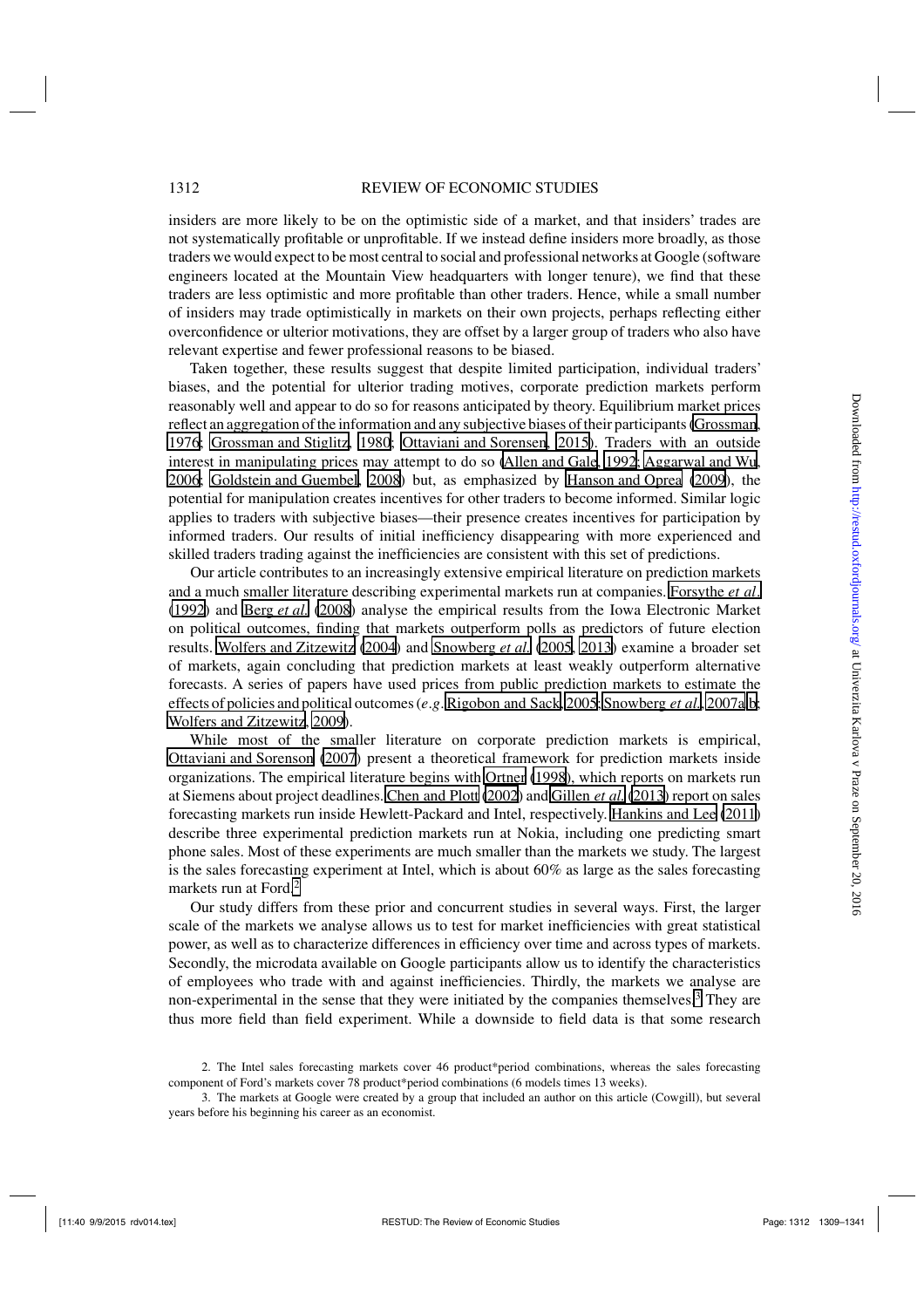opportunities may have been missed, an advantage is that the markets we study are more likely to be representative of prediction markets as companies will implement them in the future.

Prior research informs our analyses of the specific inefficiencies we examine. Building on [Ali's](#page-30-0) [\(1977](#page-30-0)) analysis of horse racing pari-mutuel markets, [Manski](#page-31-0) [\(2006](#page-31-0)) shows that two common features of prediction markets—budget constraints and the skewed pay-off structure of binary securities—can combine to cause a longshot bias in which prices of low-priced securities will be upwardly biased relative to median beliefs. [Gjerstad](#page-31-0) [\(2005\)](#page-31-0), [Wolfers and Zitzewitz](#page-32-0) [\(2006a](#page-32-0)), and [Ottaviani and Sorensen](#page-32-0) [\(2015](#page-32-0)) generalize this result to a broader set of risk preferences and information environments showing that the sign of any bias is ambiguous.

The optimistic bias we document could either arise from genuine optimism, an uncorrectedfor bias in information (*e*.*g*. the "inside view" of [Kahneman and Lovallo, 1993](#page-31-0)) or a conscious effort to manipulate prices. As [Hanson and Oprea](#page-31-0) [\(2009](#page-31-0)) argue the extent to which a (consciously or unconsciously) biased trader will affect prices depends on the ability of other traders to become informed and enter the market. In past episodes of apparent price manipulation in public prediction markets, other traders entered and traded against the apparent manipulation, reducing its impact on prices.<sup>4</sup> The price impact of manipulators in experimental markets is examined by [Hanson](#page-31-0) *et al.* [\(2006\)](#page-31-0) and [Jian and Sami](#page-31-0) [\(2012\)](#page-31-0), with the former concluding that manipulation does not affect the accuracy of prices and the latter concluding that effects depend on the correlation of signals given to participants. In the field, the robustness of a corporate prediction market may depend on the ability and willingness of unbiased traders to enter the market and become informed, which may be constrained by limited participation.

To the extent that the optimistic bias we document is behavioural, our results also speak to the growing literature about overconfidence and excess optimism in organizations. Recent work shows that worker overconfidence has significant economic consequences for workers and firms. A theoretical literature explores how optimism may improve motivation of employees [\(Benabou and Tirole](#page-31-0), [2002](#page-31-0), [2003; Compte and Postlewaite, 2004](#page-31-0)) or lead to risk-taking that generates positive externalities [\(Bernardo and Welch, 2001; Goel and Thakor](#page-31-0), [2008](#page-31-0)).

Other work has discussed how employee optimism and equity compensation interact. Optimistic employees may overvalue equity compensation, and thus be cheaper to compensate. As [Bergman and Jenter](#page-31-0) [\(2007\)](#page-31-0) point out, however, the simplest version of this explanation of equity compensation ignores the fact that employees of public companies can buy equity with their cash compensation. Shorting employer equity is difficult for most employees, hence when equity is included in compensation, in practice it likely provides a lower bound on employees' stock exposure. [Oyer and Schaefer](#page-32-0) [\(2005](#page-32-0)) argue that firms may use a mixture of equity and cash compensation because it causes employees who are optimistic about firm prospects to self-select into employment, which could be beneficial if optimistic employees work harder, or if they take risks that are beneficial to their employers.

Empirical work finds that employee optimism or overconfidence is correlated with risk-taking, but suggests that the benefits of optimism-induced risk taking may be mixed. [Hirshleifer](#page-31-0) *et al*. [\(2012\)](#page-31-0) find that firms with overconfident CEOs invest more in research and development and attain more and more highly cited patents. [Larkin and Leider](#page-31-0) [\(2012\)](#page-31-0) find that overconfident employees select more convex incentives contracts, and [Hoffman and Burks](#page-31-0) [\(2013](#page-31-0)) finds that overconfident truckers select more training. In both cases, employee overconfidence lowers costs for firms. At the same time, [Malmendier and Tate](#page-31-0) [\(2008\)](#page-31-0) find that overconfident CEOs undertake mergers that are associated with lower stock performance for their employers.

<sup>4.</sup> See [Wolfers and Zitzewitz](#page-32-0) [\(2004](#page-32-0) and [2006b\)](#page-32-0), [Rhode and Strumpf](#page-32-0) [\(2004](#page-32-0) and [2006](#page-32-0)), [Hansen](#page-31-0) *et al.* [\(2004\)](#page-31-0), and [Newman](#page-32-0) [\(2012\)](#page-32-0) for discussions.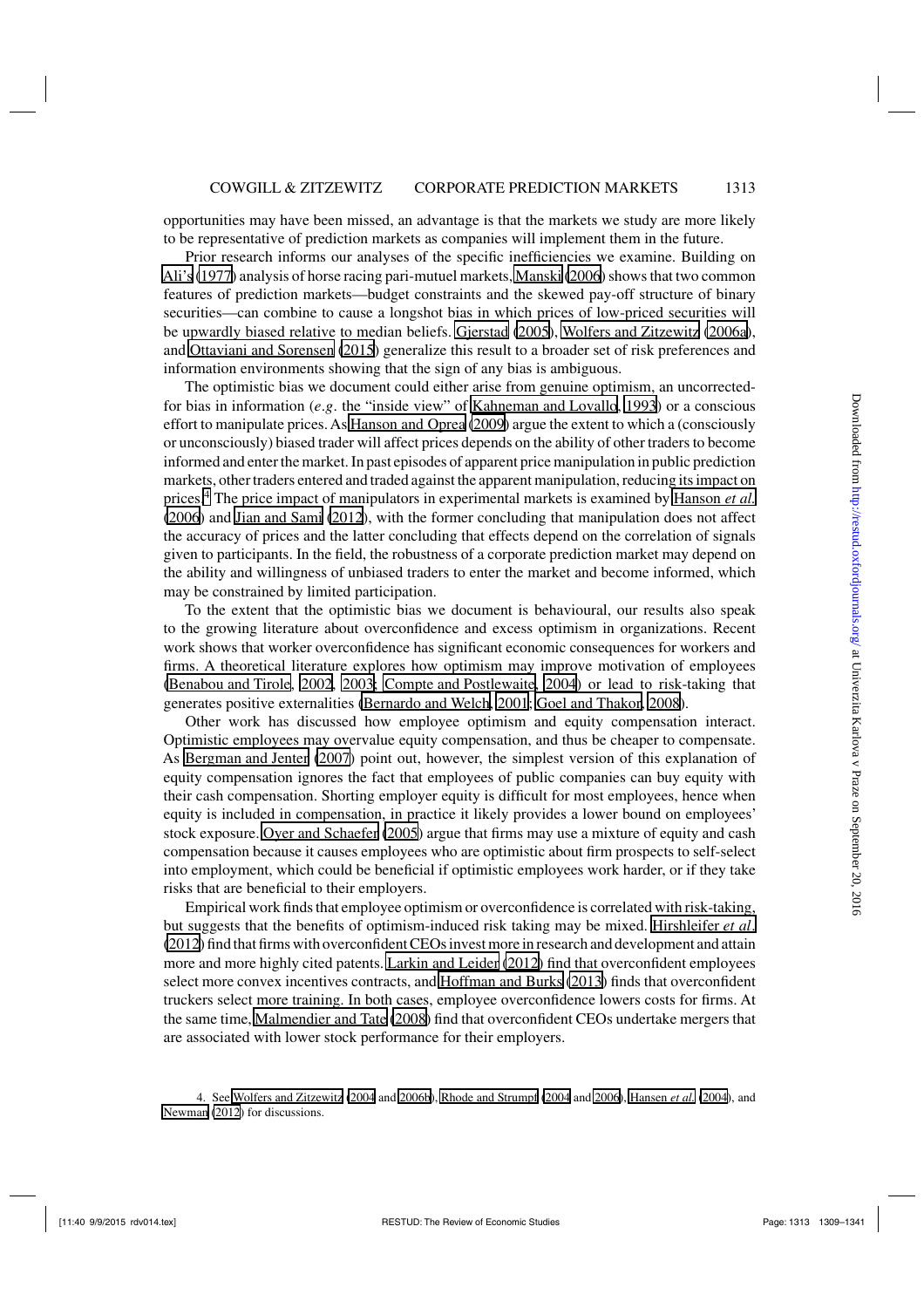Corporate prediction markets provide tools for both measuring and potentially correcting employee optimism. The optimistic bias in Google's markets, and the fact that appears to arise from new employees who become better calibrated with experience, is interesting in light of the aforementioned work. Firm X told us that a primary motivation for running markets was a desire to help senior managers become better calibrated forecasters. It is possible that in their context of economic forecasting and strategic planning, correct calibration is paramount, whereas in other contexts correcting employee optimism may or may not be in an employer's interests.

The remainder of the article is organized as follows. The next section provides background on the markets at Google, Ford, and Firm X. The following section presents our empirical analysis of the efficiency and inefficiencies of these markets. A discussion concludes.

# 1. BACKGROUND ON THE CORPORATE PREDICTION MARKETS

The three companies whose prediction markets we examine, Google, Ford, and Firm X, are in different industries, have distinct corporate cultures, and took different approaches in their prediction market implementations. We will describe them in turn, and then discuss commonalities and differences.

# 1.1. *Background on the companies and their markets*

*Google* is a software company, headquartered in Mountain View, CA, with a highly educated workforce and a high level of internal transparency. Its prediction markets began as a "20% time project" initiated by a group of employees that included a co-author of this article (Cowgill) before beginning his PhD. Google opened its prediction markets to all employees.

The focus of Google's markets were whether specific quarterly "Objectives and Key Results" (OKRs) would be achieved. OKRs are goals of high importance to the company (*e*.*g*. the number of users, a third-party quality rating, or the on-time completion of key products). The attainment of OKRs was widely discussed within the company, as described by [Levy](#page-31-0) [\(2011](#page-31-0)):

OKRs became an essential component of Google culture. Four times per year, everything stopped at Google for division-wide meetings to assess OKR progress. …

It was essential that OKRs be measurable. An employee couldn't say, "I will make Gmail a success" but, "I will launch Gmail in September and have a million users by November." "It's not a key result unless it has a number," says [senior executive] Marissa Mayer.

Google's markets were run with twin goals: (i) aggregating information for management about the success of an important project and (ii) further communicating management's interest in the success of the project. Prediction market prices were featured on the company intranet home page, and thus were of high visibility to employees. One particular anecdote illustrates how the markets impacted executive behaviour. At a company-wide meeting, a senior executive made the following comment:

…I'd like to talk about one of our key objectives for the last six quarters. During this entire time, one of our quarterly objectives has been to hire a new senior-level executive in charge of an important new objective to work on [redacted].

We have failed to do this for the past six quarters. Judging from the [internal prediction markets], you saw this coming. The betting on this goal was extremely harsh. I am shocked and outraged by the lack of brown-nosing at this company [laughter].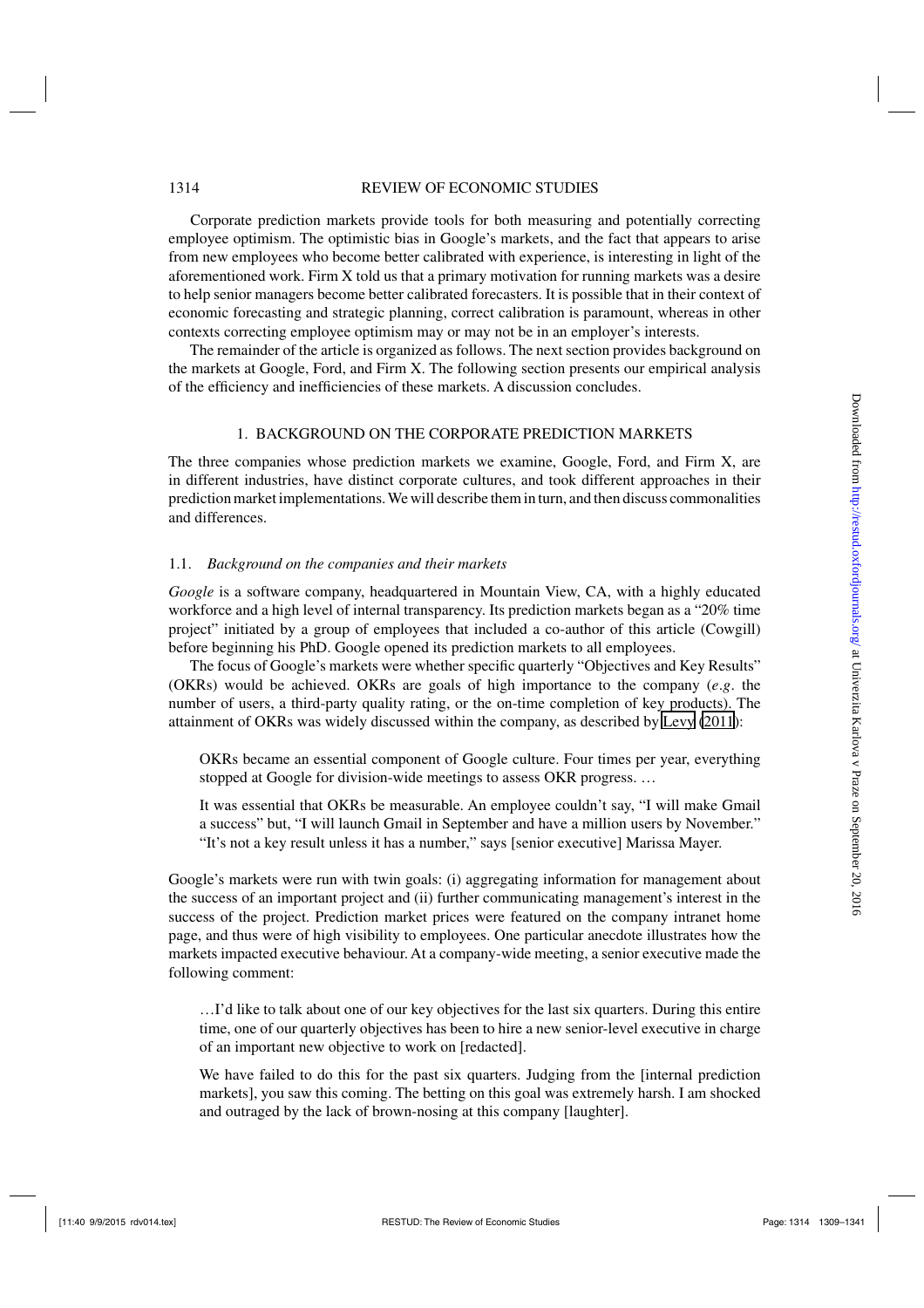Downloaded from http://restud.oxfordjournals.org/ at Univerzita Karlova v Praze on September 20, 2016 Downloaded trom <http://restud.oxfordjournals.org/> at Univerzita Karlova v Praze on September 20, 2016

We've decided to look into the problem and figure it out, and I think we have gotten to the bottom of it. We've made some adjustments in the plans for the new team, and made some hard decisions about exactly what type of candidates we're looking for. ... We're expecting to finally get it done in the upcoming quarter – which would take this objective off the list once and for all.

The objective in question was indeed completed that quarter.

While the prediction market project aspired to cover every company-wide OKR, information on some projects needed to be too compartmentalized for them to be appropriate for a prediction market with mass participation. Thus, a cost of wide participation was that some topics were necessarily off limits. Despite this, over 60% of quarterly OKRs were covered by markets.

The markets on OKRs spanned the topics typically covered in other corporate prediction markets, including demand forecasting, project completion, and product quality (Table [1\)](#page-2-0). Demand forecasting markets typically involved an outcome captured by a continuous variable (*e*.*g*. "How many Gmail users will there be by the end of Q2?"). An expert was asked to partition the continuum of possible outcomes into five equally likely ranges. In contrast, project completion and product quality OKRs were more likely to have binary outcomes (*e*.*g*. would a project be completed by the announced deadline), and these markets had two outcome securities. In addition to markets on OKRs, Google also ran markets on other business-related external events (*e*.*g*. will Apple launch a computer based on Intel's Power PC chip) and on fun topics that were designed to increase participation in the other markets.<sup>5</sup>

*Ford Motor Company* is a global automotive manufacturer based in Dearborn, Michigan, with operations and distribution on six continents and a financial services arm called Ford Motor Credit Company. Ford chose to focus its prediction markets on two topics of especially high importance: forecasting weekly sales volumes and predicting which car features would be popular with customers (as proxied in the interim by traditional market research, such as focus groups or surveys). Ford limited participation to employees with relevant expertise (in the Marketing and Product Development Divisions).

Sales forecasting is an important activity at an automaker as it is essential for planning procurement and production so as to minimize parts and vehicle inventories. Ford has a long history of employing experts to forecast sales and other macroeconomic variables. Sales forecasting is also a common application for prediction markets: some of the Google OKRs involved future use of its products, and sales forecasts were the subject of markets at Hewlett-Packard [\(Chen and Plott](#page-31-0), [2002\)](#page-31-0) and Intel [\(Gillen](#page-31-0) *et al.*, [2013\)](#page-31-0). Like H-P and Intel, Ford has an expert make official sales forecasts with which we can compare the contemporaneous forecast of the market for accuracy. Unlike in the Google markets, in the Ford sales forecasting markets, a single security was traded with a pay-off that was a linear function of the weekly sales for a particular model.

The features markets run by Ford were markets that sought to predict the success of a decision prospectively, which are sometimes called decision markets [\(Hanson](#page-31-0), [2002](#page-31-0)). In a decision market, securities pay-off based on an outcome variable, assuming the decision is undertaken. If the decision tracked by a security is not undertaken, then trades are cancelled. As a result, securities prices should reflect the expected value of the outcome variable, conditional on the decision being undertaken. Rather than defining the outcome as a feature's long-term success in the marketplace, Ford chose feedback from market research as a more immediate outcome measure. Its markets

<sup>5.</sup> Further detail on Google's prediction markets is available in the original version of this article [\(Cowgill](#page-31-0) *et al*., [2009\)](#page-31-0) and in a Harvard Business School teaching case [\(Coles](#page-31-0) *et al.*, [2007](#page-31-0)).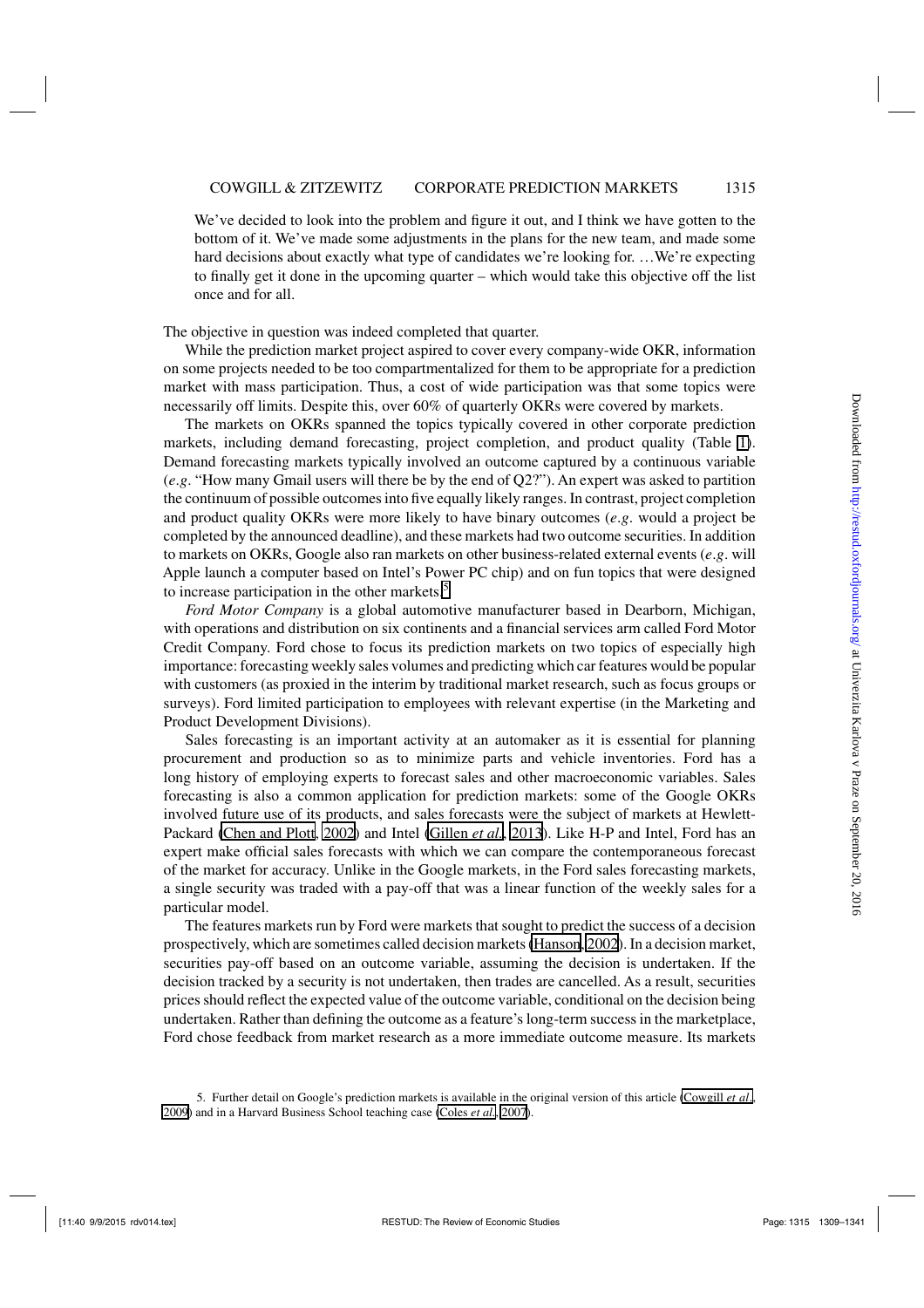asked whether a series of potential car features (*e*.*g*. an in-car vacuum) would reach a threshold level of interest in market research, if that research were conducted.

Traditional market research is expensive to run, sample sizes are necessarily small, and hence sampling errors can be meaningful. In contrast, opinions of employees may be cheaper to obtain, but employees are potentially biased, which is the reason non-employees are consulted in the first place. By asking employees to predict the results of the traditional market research, Ford sought to increase sample sizes while mitigating any biases in employee opinion. In a 2011 press release, Ford mentioned that it decided against including a Ford-branded bike carrier and an in-car vacuum in future models based on trading in its features prediction market.<sup>6</sup> Ford also found the qualitative comments market participants made via the prediction market software to be of independent value. Ford cited employee education and engagement as additional benefits of running prediction markets.<sup>7</sup>

Unfortunately for research purposes, shortly after launching the features markets, Ford decided that results of its market research were too sensitive to be shared with its market participants, given the potential for imitation by competitors. As a result, it began settling markets based on the final trade price, rather than the market research outcomes. This turned the markets into "beauty contest" markets, in which security pay-offs depend only on future market prices [\(Keynes,](#page-31-0) [1936\)](#page-31-0). While an analysis of the predictive power of these markets would have been interesting, unfortunately this decision also meant the relevant market research outcomes were not recorded in our data, and subsequent attempts to obtain them were unsuccessful. As a result, we have reluctantly omitted them from the analysis.<sup>8</sup>

*Firm X* is a large, privately held, and profitable diversified basic materials and energy conglomerate headquartered in the Midwestern U.S., but with global operations. It refines crude oil, transports oil, and petroleum products, and manufactures products including chemicals, building materials, paper products, and synthetic fibers like spandex. Many of its businesses are very sensitive to the macroeconomy and/or to commodity prices, both of which were quite volatile during our sample period (March 2008–January 2013). Firm X decided to focus its prediction markets on macroeconomic and commodity prices that were relevant to its business. Some of these variables were already priced by existing futures markets (*e*.*g*. the future level of the Dow Industrials index or the West Texas Intermediate crude oil price) and some are the subject of macroeconomic forecasting (*e*.*g*. the unemployment rate and general price inflation), but many others were not (*e*.*g*. the Spandex price in China, the Kansas City Fed's Financial Stress Index). In addition, markets were run on policy and political outcomes of interest to Firm X, such as bailouts, health-care reform, and the midterm and Presidential elections.

Firm X's markets were started by a Senior Manager in its strategic planning department, and participation was limited to a hand-selected group of employees with relevant expertise. While the number of participants in the Firm X markets was much smaller than at Google or Ford, 57 out of 58 invitees participated, and the average participant placed 220 trades (compared with 48 at Google and 10 at Ford).

6. See http://www.hpcwire.com/2011/02/22/ford\_motor\_company\_turns\_to\_cloud-based\_prediction\_market\_ software/ (last accessed 23 April 2015).

7. [Montgomery](#page-32-0) *et al*. [\(2013](#page-32-0)) discusses these additional benefits in more detail.

8. In an earlier version of this article, we analysed a single round of features markets that were run before this change was made. Those markets were poorly calibrated. Markets trading at high prices were roughly efficient, but those trading at low and intermediate prices displayed a very large optimism bias. Features with securities that traded below their initial price never achieved the threshold level of customer interest, and therefore were always expired at zero, and yet the market appeared to not anticipate this. Subsequent discussions with Ford revealed that these markets included features that were not shown to customers, and that these markets may have been unwound rather than expired at zero. Given the uncertainty about returns in these markets, we decided to omit an analysis of these markets from the revised paper, but include a graph documenting the poor calibration of the Features markets in the online appendix.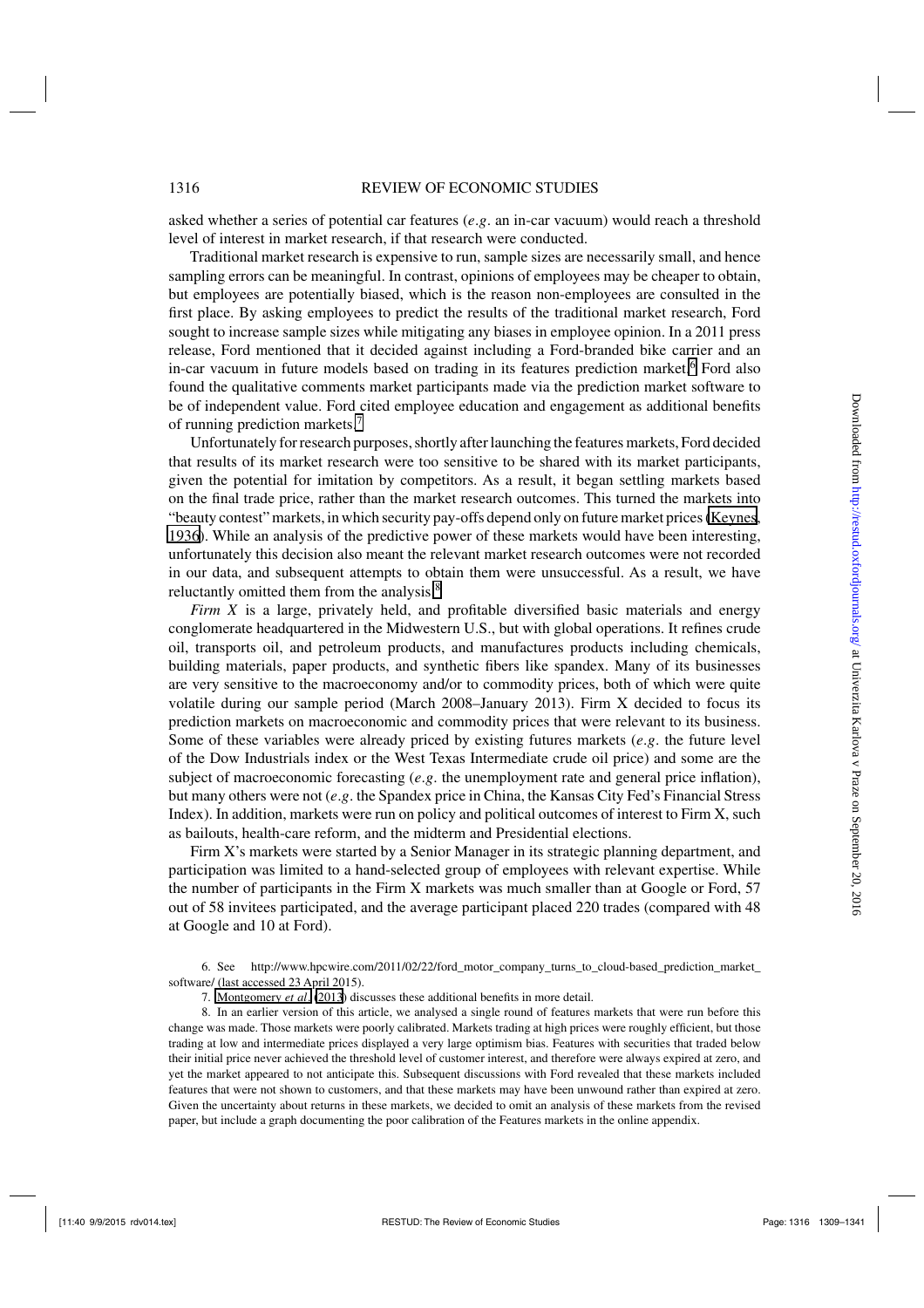Firm X's market creator had an additional motivation beyond obtaining forecasts. "People are overconfident in their predictions," he says. "They either say 'X will happen' or 'X won't happen.' They fail to think probabilistically, or confront their mistakes when they happen. The market therefore changes the way participants think, and I believe this not only improves our forecasts but has a positive spillover on everything else our team does." This stated goal is particularly interesting in light of our results, which suggest that markets are initially optimistic and overconfident (*e*.*g*. they display a bias away from a naive prior), but that these biases decline over time and that more experienced traders trade against them.<sup>9</sup>

Just under 60% of Firm X's markets predicted a continuous variable. About one-fifth of these markets divided the continuum of possible future outcomes into 3–10 bins as in Google's markets, whereas almost all of the other 80% specified a single "over/under" threshold. A very small number of markets (18 out of 1345) used the linear pay-offs used by Ford's sales markets. For the remaining 40% of markets that predicted a discrete event (*e*.*g*. would President Obama be re-elected), there was a single security, which paid off if the specified event occurred.

## 1.2. *Commonalities and differences*

Table [1](#page-2-0) summarizes the types of markets run by the three companies, and provides examples of a few other companies we are aware of that have run related markets. All six types of markets we are aware of being run at other firms were run at our three firms. Google ran markets of all varieties, whereas Ford focused on sales forecasting and decision markets, and Firm X focused on external events. A few other firms have run many types of prediction markets (*e*.*g*. Eli Lilly, Best Buy), whereas others have run more focused experiments with one particular type of market.<sup>10</sup>

Table [2](#page-9-0) contrasts the scale and some key features of our three markets. One important difference was the structure of the securities in the markets. As discussed above, Google used multiple bins for continuous outcomes (*e*.*g*. demand) and two bins for discrete outcomes (*e*.*g*. deadlines). In contrast, Ford used securities with linear pay-offs for the continuous outcomes in its sales markets and single binary securities for the discrete outcomes in its features markets. With a very small number of exceptions, Firm X used single binary securities for discrete outcomes and either bins or a single binary security combined with an "over/under" threshold for continuous outcomes.

The choice between two bins and single binary securities for discrete outcomes can potentially affect market efficiency if some participants exhibit "short aversion" (*i*.*e*. prefer to take positions by buying rather than selling). With bins, choices of boundaries can affect efficiency if participants take cues from them, as the literature on partition dependence suggests some do [\(Fox and Clemen](#page-31-0), [2005;](#page-31-0) [Sonnemann](#page-32-0) *et al*., [2011](#page-32-0)). We will test whether pricing suggests bias towards buying, as well as whether there is a bias towards pricing each of *N* bins at 1/*N*.

Two other important differences were the market making mechanism and the incentives provided to participants, which we discuss in turn.

**1.2.1. Market-making mechanism.** Google used an approach similar to the Iowa Electronic Markets (*e*.*g*. [Forsythe](#page-31-0) *et al*., [1992](#page-31-0)), in which the range of possible future outcomes is

<sup>9.</sup> Ironically, it was the markets at Google and Ford that displayed evidence of inefficiencies that disappeared over time; our analysis suggests that the Firm X markets were well calibrated from the beginning.

<sup>10.</sup> We base these statements on public comments made at conferences by firms, as well as on interviews. In the latter case, we do not identify specific firms (*e*.*g*. the reference to "other pharma") unless we have received permission to, and we omit some examples we are aware of for brevity. It is of course possible that firms have run markets we are unaware of.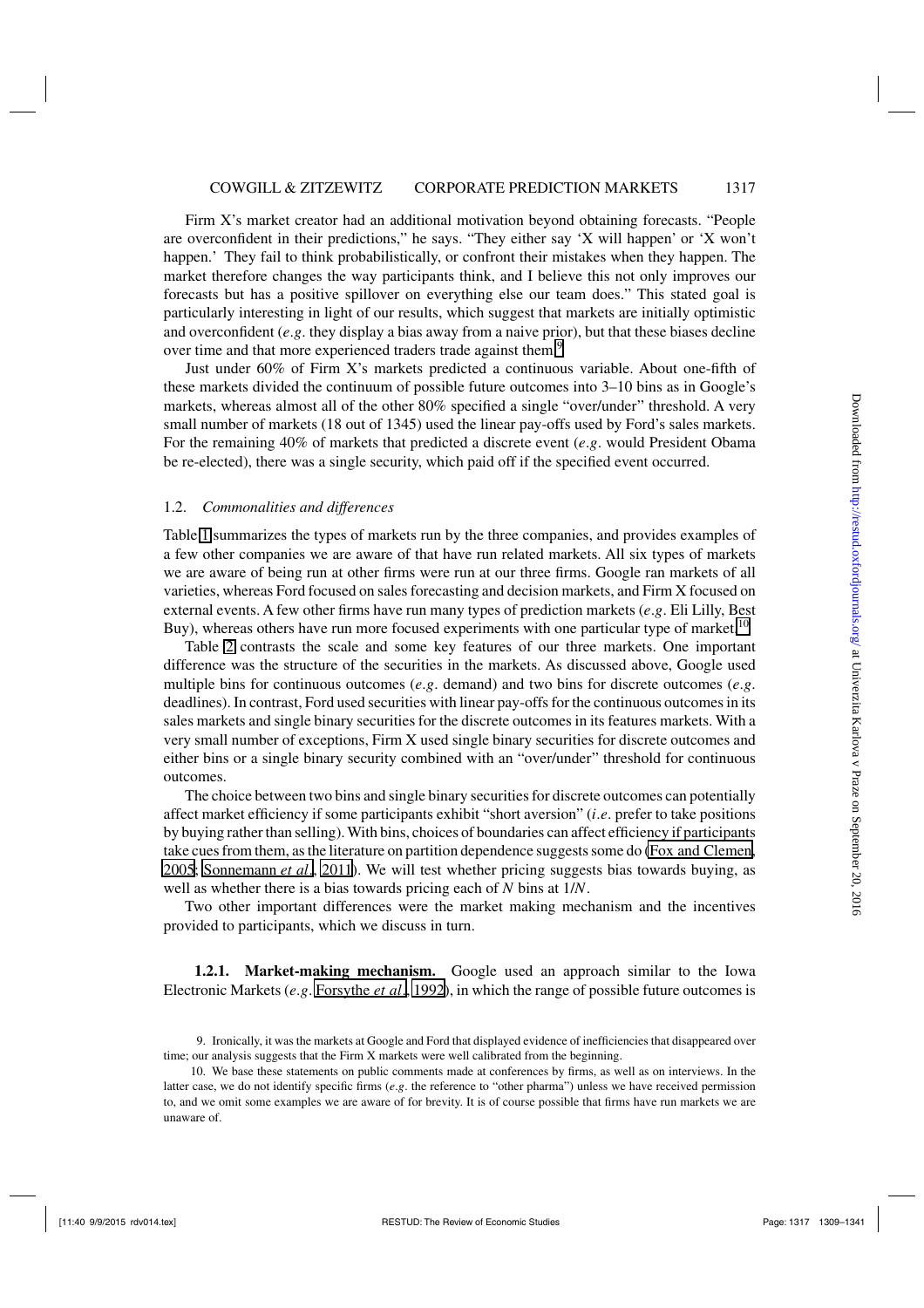<span id="page-9-0"></span>

|                                               | Google                | Ford               | Firm X          |
|-----------------------------------------------|-----------------------|--------------------|-----------------|
| Industry                                      | Software/Internet     | Automobile         | Basic materials |
| Ownership                                     | Public (Ticker: GOOG) | Public (Ticker: F) | Private         |
| Sample begins                                 | April 2005            | May 2010           | March 2008      |
| Sample ends                                   | September 2007        | December 2010      | January 2013    |
| Markets (questions)                           | 270                   | 101                | 1345            |
| Securities (answers)                          | 1116                  | 17                 | 4278            |
| Trades                                        | 70,706                | 3262               | 12,655          |
| Unique traders                                | 1465                  | 294                | 57              |
| Market mechanism                              | <b>IEM-style CDA</b>  | LMSR               | <b>LMSR</b>     |
| Software                                      | Internally developed  | Inkling            | Inkling         |
| Style of market $(\% )$                       |                       |                    |                 |
| One continuous outcome                        |                       | 100                | 1.3             |
| $(e.g. how many F-150s sold?)$                |                       |                    |                 |
| One binary outcome                            |                       |                    | 59              |
| $(e.g. Project X done by September 30?)$      |                       |                    |                 |
| Two outcomes $(e.g.$ Yes and No securities)   | 29                    |                    | 0.7             |
| $3+$ outcomes ( <i>e.g.</i> bins)             | 71                    |                    | 39              |
| Topic of market $(\%)$                        |                       |                    |                 |
| Demand forecasting                            | 20                    | 100                |                 |
| Project completion                            | 15                    |                    |                 |
| Product quality                               | 10                    |                    |                 |
| External news                                 | 19                    |                    | 96              |
| Decision                                      | $\overline{c}$        |                    |                 |
| Fun                                           | 33                    |                    | $\overline{4}$  |
| Share for which optimism can be signed $(\%)$ | 58                    | 100                | 71              |

TABLE 2 *Summary statistics*

*Notes:* IEM-style CDA = continuous double auction with separate securities for each outcome [\(Forsythe](#page-31-0) *et al*., [1992](#page-31-0)); LMSR = Logarithmic Market Scoring Rule [\(Hanson, 2003\)](#page-31-0).

divided into a set of mutually exclusive and completely exhaustive bins, and securities are offered for each. For continuous variable outcomes, such as future demand for a product, five bins were typically used with the boundaries chosen by an expert to roughly equalize *ex ante* probability. For OKRs with discrete outcomes, such as whether a deadline or quality target will be met, there are generally two outcomes, and no reason to expect the *ex ante* probability to be 0.5 (indeed, Google's official advice on forming OKRs is that they should be targets that will be met 65% of the time).

As on the Iowa Markets, participants can exchange a unit of artificial currency for a complete set of securities or vice versa. In markets with more than two outcomes, this approach does make shorting a security less convenient than taking a long position, since one must either first exchange currency for a complete set of securities and then sell the security, or else buy the securities linked to all other outcomes. On the contrary, any inconvenience cost of shorting should affect all securities in a market at least approximately equally, and biases to prices should be limited by the fact that other participants can simultaneously sell all outcomes if their bid prices sum to more than one. Google did not have an automated market maker, but traders were observed placing such arbitrage trades (selling all possible outcomes when their bid prices summed to greater than one or, more rarely, buying when their ask prices summed to less than one).

Ford and Firm X used prediction market software developed by Inkling Markets (http://www.inklingmarkets.com/). Inkling's software uses an automated market maker that follows the logarithmic market scoring rule described in [Hanson](#page-31-0) [\(2003\)](#page-31-0). The market maker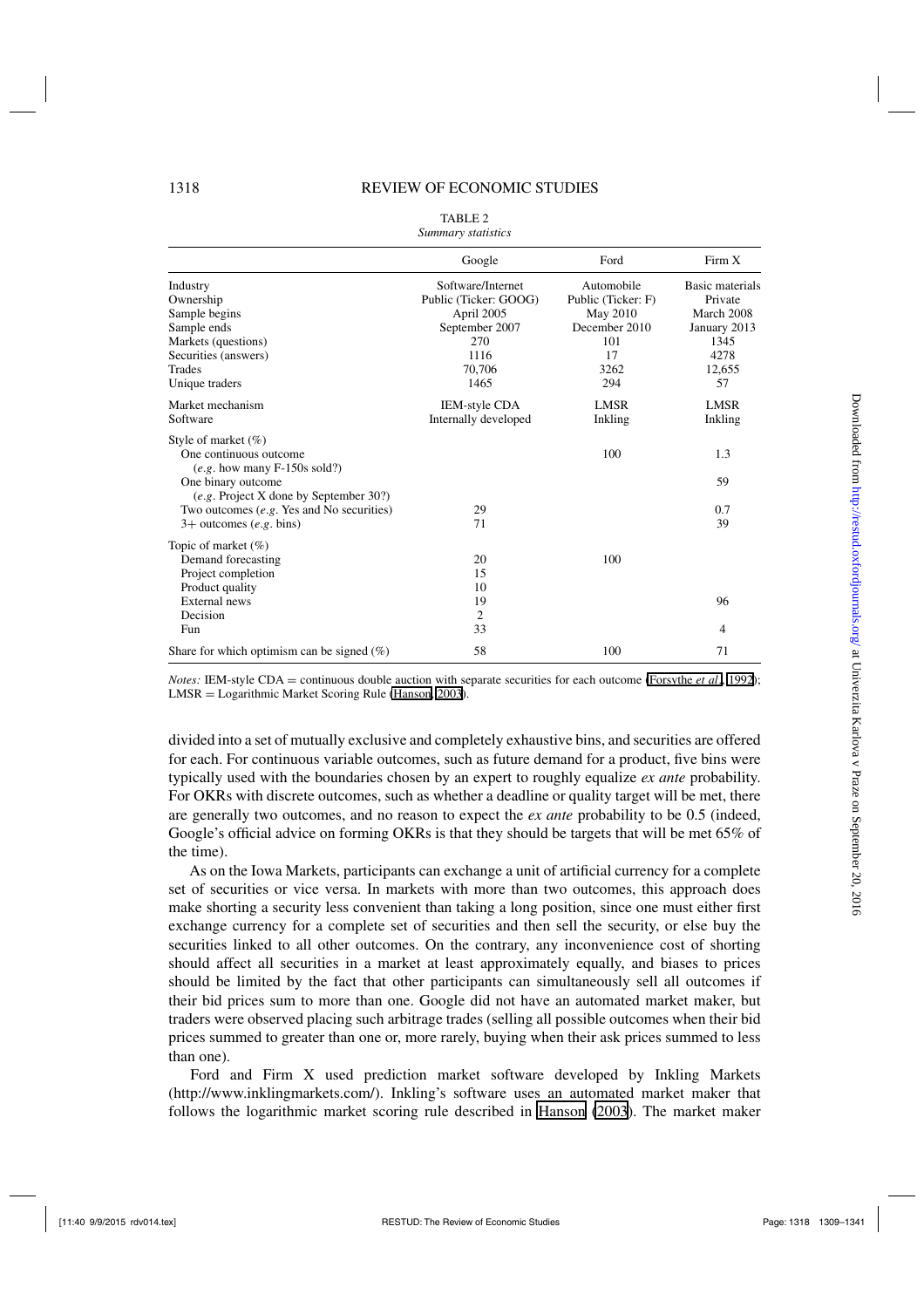allows trading of infinitesimal amounts at zero transaction costs, and moves its price up or down in response to net buying or selling. The automated market maker ensures that traders can always place trades, which helps avoid frustration and is particularly important when participation is limited. In cases where securities are linked to a mutually exclusive and exhaustive set of outcomes, the automated market maker ensures that their prices always sum to one. The presence of the automated market maker also makes shorting or taking long positions equally convenient.

An issue with an automated market maker is that it must be set at an initial price, and market prices can, therefore, be biased towards this initial price, especially if participation is limited. Furthermore, if the initial price differs from a reasonable prior, then easy returns can be earned by being the first to trade. If relative performance (*e*.*g*. "bragging rights") is a source of motivation for trades, having performance depend too heavily on simply being the first to trade against an obviously incorrect price can be counterproductive. As a result, Inkling users take some care in setting initial prices, or in setting bin boundaries so that initial prices of 1/*N* are appropriate.

Thus, the use of the Inkling mechanism could potentially reinforce potential biases towards pricing at 1/*N* discussed above. We will test whether prices at Ford and Firm X are biased towards their initial starting values, particularly early in markets' life, when compared with the markets at Google.

**1.2.2. Incentives.** Modest incentives for successful trading were provided at all three firms. Monetary incentives were largest at Google, although even these were quite modest. Google endowed traders with equal amounts of an artificial currency at the beginning of each quarter, and at the end of each quarter this currency was converted linearly into raffle tickets for traders who placed at least one trade. The prize budget was \$10,000 each quarter, or about \$25–100 per active trader. The raffle approach creates the possibility that a poorly performing trader may win a prize through chance, but has the advantage of making incentives for traders linear in artificial currency. Awarding a prize to the trader with the most currency would create convex incentives, which could make low-priced binary securities excessively attractive, potentially distorting prices.

Ford also used a lottery that created incentives that were linear in the currency used by the marketplace. For legal and regulatory reasons, it was not able to offer prizes to participants based outside the U.S., but we are told that these were a small share of participants in the markets we analyse.11 Ford's incentives in North America were smaller than Google's, consisting of several \$100 gift certificates.

Firm X did not offer monetary incentives for its traders, but publicized the most successful traders. The high participation rate of eligible Firm X traders suggests that the prediction markets were emphasized by management, and thus reputational incentives to perform should have been meaningful. If more attention was paid to the best performers than to the worst, the reputational incentives could have been convex in performance, encouraging risk-taking. In particular, traders may have preferred the positively skewed pay-offs of low-priced binary securities, potentially causing these securities to be mispriced.

Google also published league tables of the best performing traders, but any convexity may have been muted by the linear monetary incentives that were also provided. We, therefore, might expect low-priced binary securities to be more overpriced at Firm X than at Google. With smaller linear incentives for most of its participants, Ford might be expected to be an intermediate case between Google and Firm X.

<sup>11.</sup> We have unfortunately been unable to obtain a precise percentage.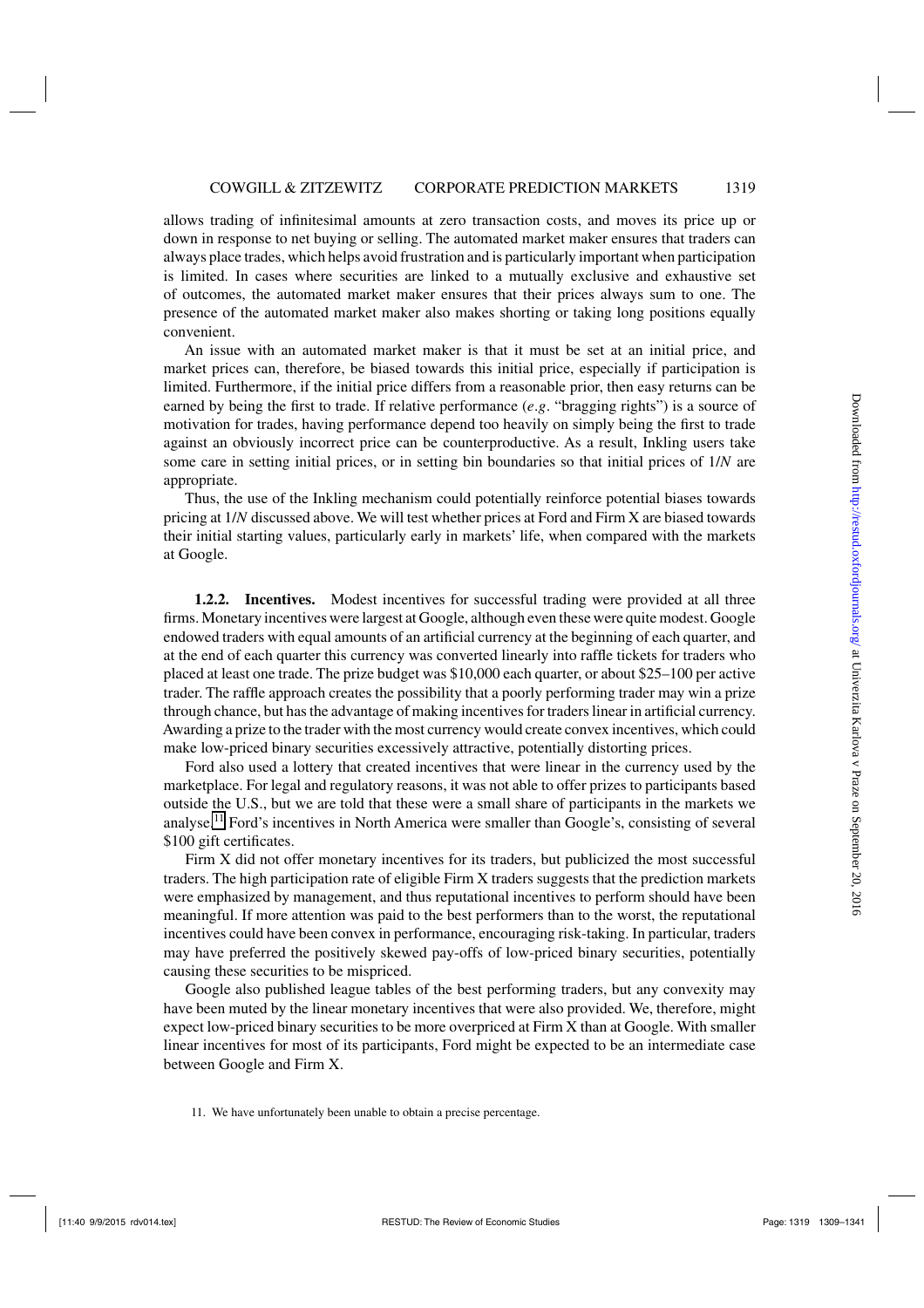#### 2. RESULTS

This section presents statistical tests in four subsections. The first subsection provides simple tests of the calibration of the three firms' markets. We test whether securities are priced at the expectation of their pay-offs, conditional on price alone. The second Section 2 examines whether forecasts from prediction markets improve on contemporaneous expert forecasts. The Section 3 expands our analysis of price efficiency to include tests for an optimism bias and for how pricing biases evolve over time. The final subsection examines how trader skill and experience are related to trading profits and to whether one trades with or against the aforementioned biases. This subsection also uses data on job and project assignments at Google to examine how "insiders" trade in markets.

#### 2.1. *Calibration*

In this subsection, we test whether the markets at Google, Ford, and Firm X make efficient forecasts, in the sense that they do not make forecasting errors that are predictable at the time of the forecast. This is equivalent to asking whether the markets yield predictable returns. In particular, if a market is asked to forecast *Y* (which could be a binary variable indicating whether an event occurred, or a continuous variable indicating, *e*.*g*. the sales of a car model), then an efficient forecast at time *t* will be  $E(Y|H_t)$ , where  $H_t$  is the set of information known publicly at time  $t$ . If prediction market prices are efficient forecasts, then the price at time  $t$  is equal to this expectation,  $P_t = E(Y | H_t)$ , and expected future returns are zero,  $E(Y - P_t | H_t) = 0$ .

We focus our tests on variables that are known at time *t* and that our above review of the theory literature suggests may be correlated with mispricings. In this subsection, we begin by asking whether future prediction market returns are correlated with the current price level or the difference between the current price and a naive prior (either the market maker's initial price or 1/*N*, where *N* is the number of mutually exclusive outcomes).

Figures [1](#page-12-0) and [2](#page-13-0) graph the future value of securities, conditional on current price for binary securities at Google and Firm X, respectively.<sup>12</sup> The prices and future values of binary securities range from 0 to 1, and trades are divided into 20 bins (0–0.05, 0.05–0.1, etc.) based on their trade price. The average trade price and ultimate pay-offs for each bin are graphed on the *x*- and *y*-axes, respectively. A 95% confidence interval for the average pay-off is also graphed, along with a 45°line for comparison. The standard errors used to construct the confidence interval are heteroscedasticity robust and allow for clustering within market.<sup>13</sup> Observations are weighted by time-to-next trade, which weights trades according to the amount of time that they persist as

12. All securities in the Google markets are binary and none of the contracts in the Ford sales markets are (they had pay-offs linear in vehicle sales). Almost all Firm X markets are binary—the exceptions were a small number of markets with linear pay-offs in commodity prices. These markets accounted for just under 1% of markets and trades, and they are excluded from Figure [2.](#page-13-0)

13. Allowing for clustering at the market level allows for arbitrary correlations within the returns-to-expiry for trades within the same market: in this case for the fact that returns within securities will be positively correlated and returns across securities within markets will be negatively correlated. For Google and Firm X, we also cluster on calendar month as a second dimension in the regression tables presented below, using the code provided by [Petersen](#page-32-0) [\(2009\)](#page-32-0). This yields standard errors that are very similar to those that cluster only on market. The Ford prediction markets were short lived enough that we do not have a sufficient number of calendar months for clustering to be valid, hence we instead use one-dimensional clustering on markets (which, in the Sales markets, is also equivalent to clustering on time periods). With only six models in the Ford markets, clustering on model as well would not yield asymptotically valid standard errors.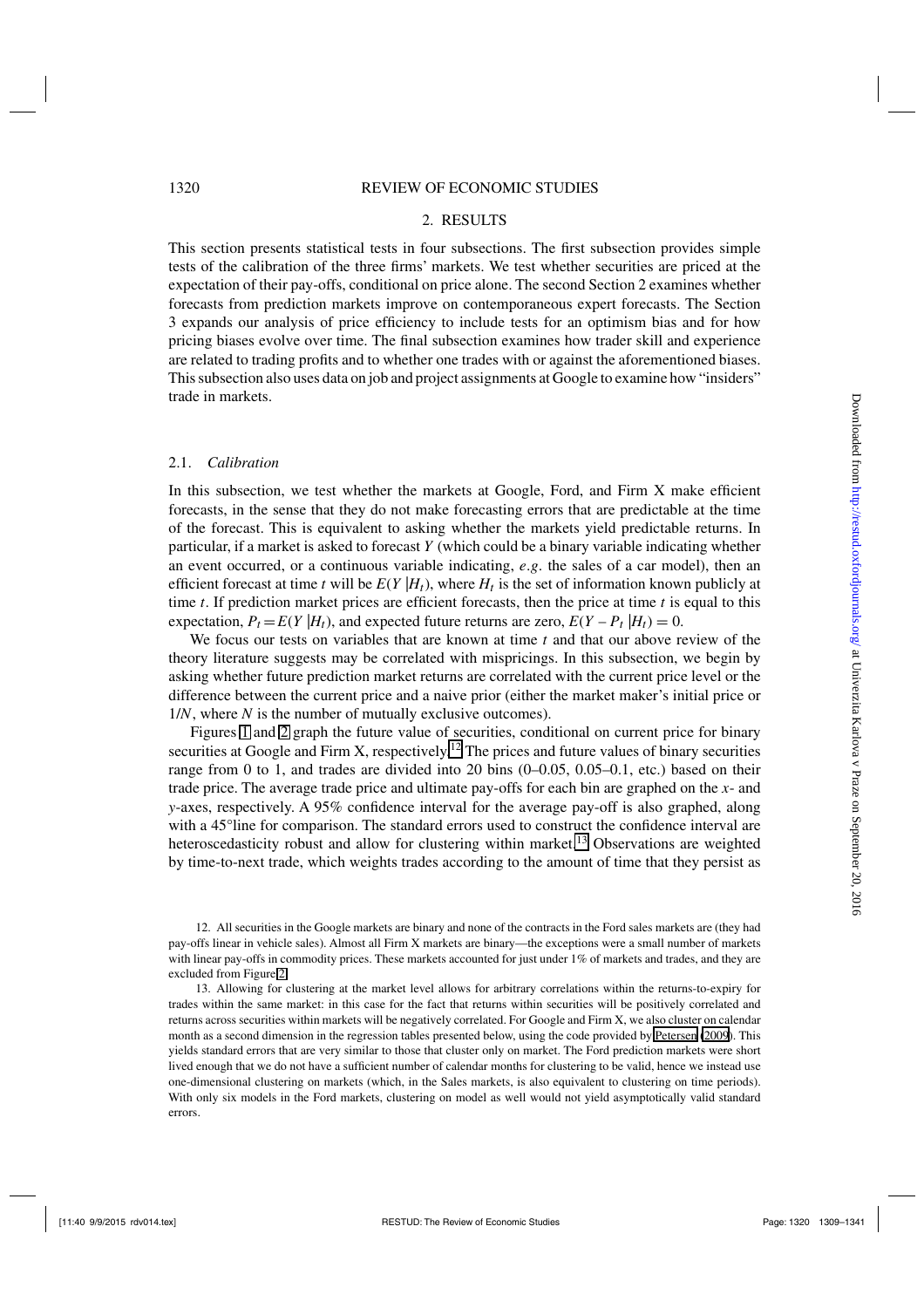<span id="page-12-0"></span>

FIGURE 1 Prices and pay-offs in Google's prediction markets.

Trades in Google's prediction markets ( $N = 70,706$ ) are sorted into 20 bins based on their price (0–0.05, 0.05–0.01, etc.). The graph plots the average price and ultimate pay-off for each bin. The 95% confidence intervals are reported for pay-offs, based on standard errors that allow for clustering in pay-offs for securities with related outcomes.

the last trade, and thus according to the likelihood they would be taken to be the current market forecast by a user consulting the market at a random time.<sup>14</sup>

Google and Firm X's markets appear approximately well calibrated. Both markets exhibit an apparent underpricing of securities with prices below 0.2, and an overpricing for securities above that price level, but this is slight, especially for Firm X. For Google, the price level below which we observe overpricing differs in two and five-outcome markets. Figure [3A](#page-14-0) and B plot percentage point returns to expiry (*i*.*e*. the difference between pay-off and price) against price for Google's two- and five-outcome markets, respectively.<sup>15</sup> In both sets of markets, securities are underpriced when priced below  $1/N$  and overpriced when priced above this level, implying a bias in prices away from 1/*N*.

Figure [4](#page-15-0) examines the calibration of Ford's sales markets. Given that these are linear markets and that they track sales for different models with differing overall sales levels, we scale prices and pay-offs using a model's past sales. To ensure that we do not condition our analysis on information that market participants would not have observed, we use three-week lagged sales. The *x*-axis plots the log difference between the sales forecast by a trade and lagged sales, and the

14. Note that weighting in this manner does not produce a look-ahead bias from a forecasting perspective. Equal weighting trades' produces very similar, albeit slightly noisier, results.

15. Following other work on binary prediction markets (*e*.*g*. [Tetlock](#page-32-0), [2008\)](#page-32-0), we use percentage point returns to expiry (*i*.*e*. pay-off - price) rather than scaling returns by their price [*i*.*e*. (pay-off - price)/price]. We do so for two reasons: (i) we are primarily interested in returns as a measure of forecasting performance, rather than financial profit opportunities, and therefore there is no reason to be more interested in a given sized percentage point profit opportunity when the price is low; (ii) scaling by price causes the returns of very low priced securities to dominate the results, and makes the outcome variable more heteroscedastic.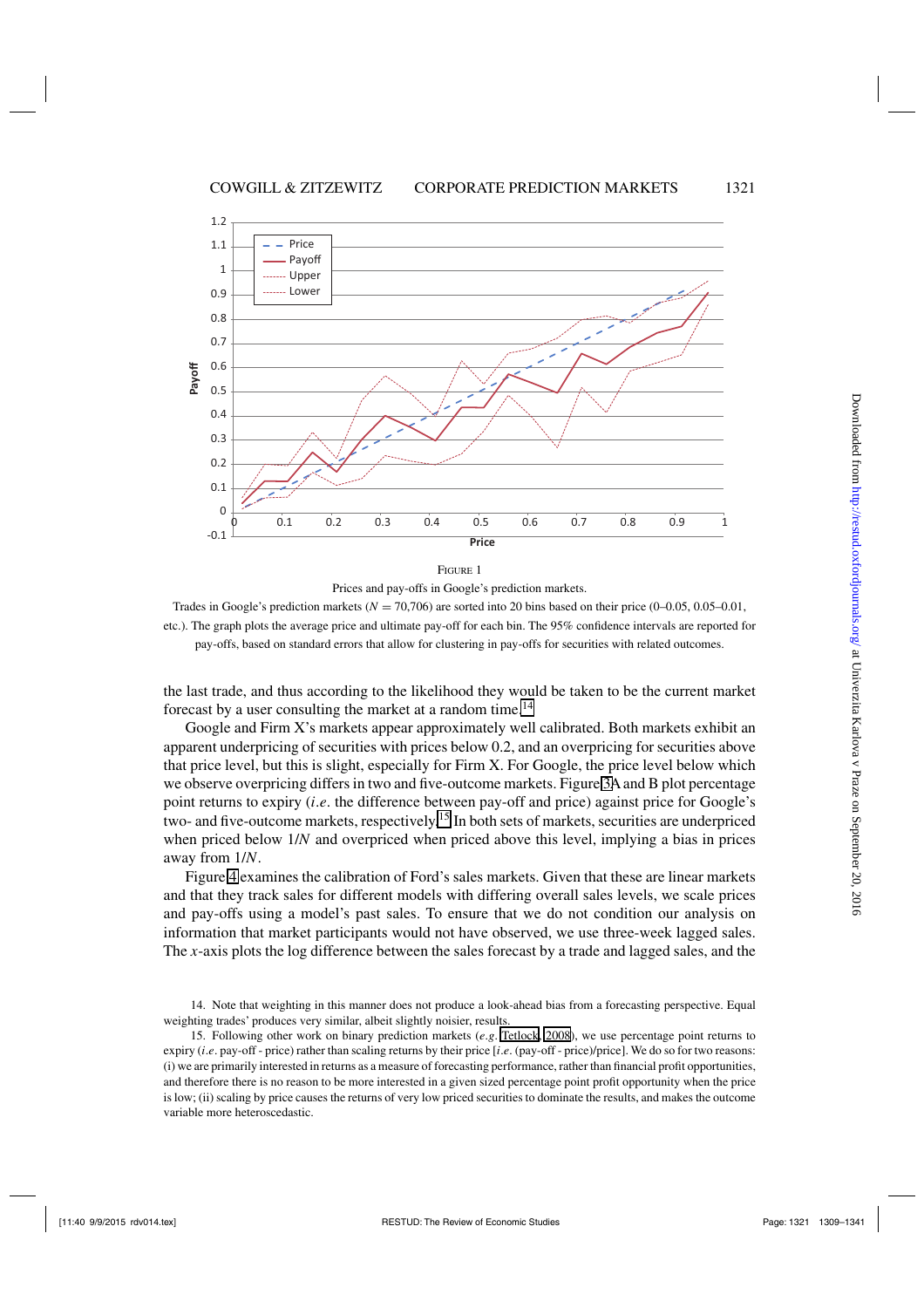<span id="page-13-0"></span>

Prices and pay-offs in Firm X's binary markets.

Trades in Firm X's binary prediction markets  $(N = 9237)$  are sorted into 20 bins based on their price  $(0-0.05, 0.05-0.1,$ etc.). The graph plots the average price and ultimate pay-off for each bin. The 95% confidence intervals are reported for pay-offs, based on standard errors that allow for clustering in pay-offs for securities with related outcomes.

*y*-axis plots the average difference between actual log weekly sales and lagged sales. The graph suggests that in contrast to the features markets, the sales markets are generally well calibrated, albeit perhaps with a mild optimistic bias.

Table [3](#page-16-0) presents regressions that test the calibration of the three firms' markets. For each market, we begin with regressions of pay-off on price, where the unit of observation is a trade. If prices are efficient forecasts, then  $E(Y_t | P_t) = P_t$ , and a regression of  $Y_t$  on  $P_t$  should yield a slope of one and a constant of zero. The second regression reported for each market is a regression of percentage point returns to expiry  $(Y_t - P_t)$  on  $P_t$ . In these regressions, efficient forecasting would be consistent with a slope of zero and a constant of zero. For obvious reasons, the slope in the first regression is simply one plus the slope in the second regression.

The results imply that we cannot reject the null hypothesis of efficient forecasting for the Firm X markets. For the Google markets, we can reject this null, but we still conclude that prices are informative as they are strongly positively correlated with outcomes. For Google, the relationship is slightly less than one-for-one, which implies that high-priced contracts are overpriced and low-priced contracts are underpriced, consistent with Figure [1.](#page-12-0) For Ford, we cannot reject the hypothesis that the price–outcome relationship is one-for-one, but there is evidence of a negative constant, consistent with a small optimism bias.

Table [3](#page-16-0) also reports regressions for Google and Firm X that test whether returns (*i*.*e*. forecast errors) are better predicted by price or by the difference between price and 1/*N*. Whereas the Firm X markets exhibit no predictability with respect to either variable, returns in the Google markets are better predicted by (price − 1/*N*) than by price, consistent with Figure [3A](#page-14-0) and B. We report separate regressions for two- and five-outcome markets, which collectively account for 92% of trades in Google's markets and 65% in Firm X's markets. These regressions suggest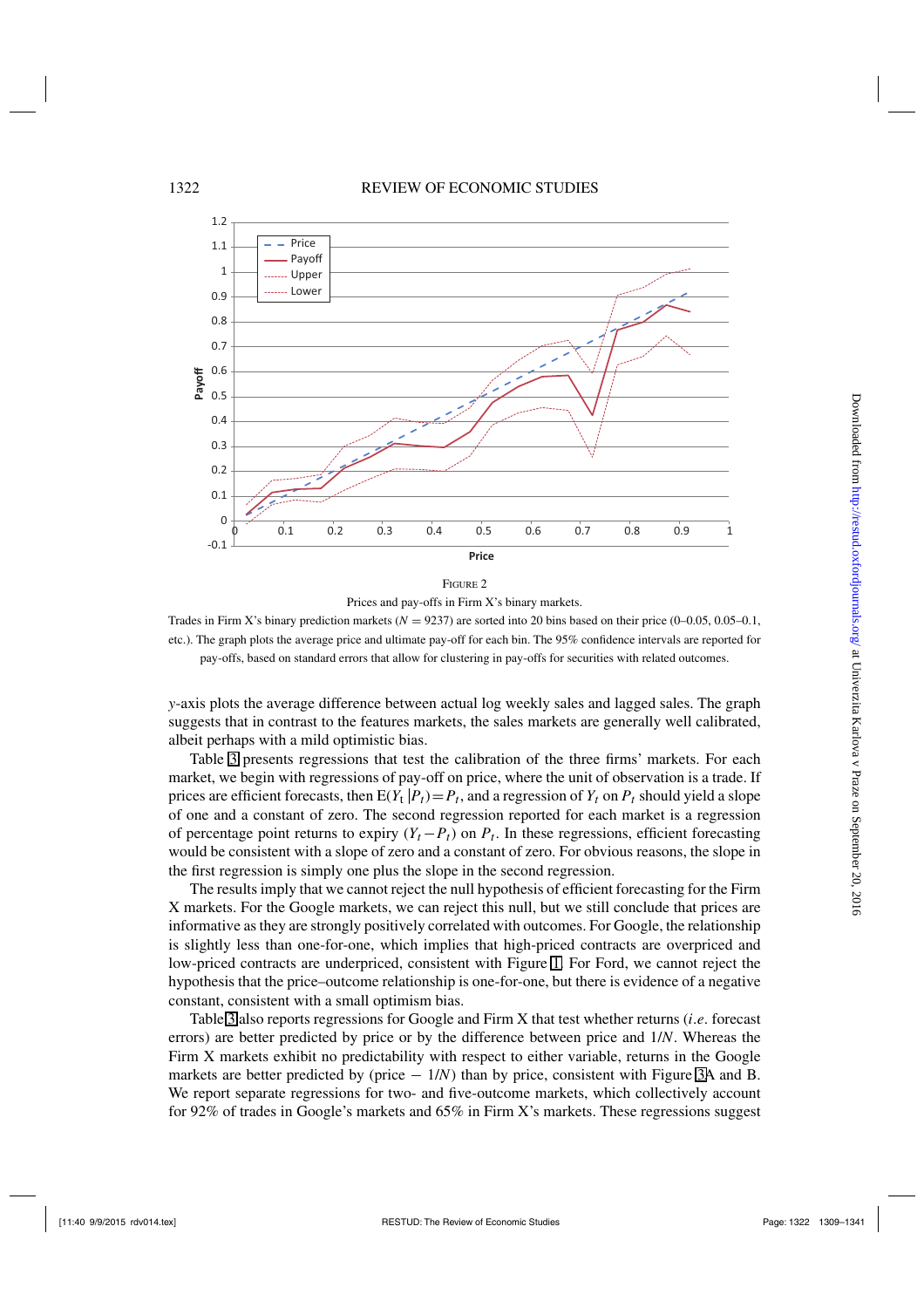<span id="page-14-0"></span>



Prices and returns in Google's (A) two-outcome and (B) five-outcome markets.

(A) Trades in Google's two-outcome prediction markets  $(N = 22,452)$  are sorted into 20 bins based on their price (0–0.05, 0.05–0.1, etc.). The graph plots the average price and ultimate pay-off for each bin. The 95% confidence intervals are reported for pay-offs, based on standard errors that allow for clustering in pay-offs for securities with related outcomes. (B) Trades in Google's five-outcome prediction markets  $(N = 42.416)$  are sorted into 20 bins based on their price (0–0.05, 0.05–0.1, etc.). The graph plots the average price and ultimate pay-off for each bin. The 95% confidence intervals are reported for pay-offs, based on standard errors that allow for clustering in pay-offs for securities with related outcomes.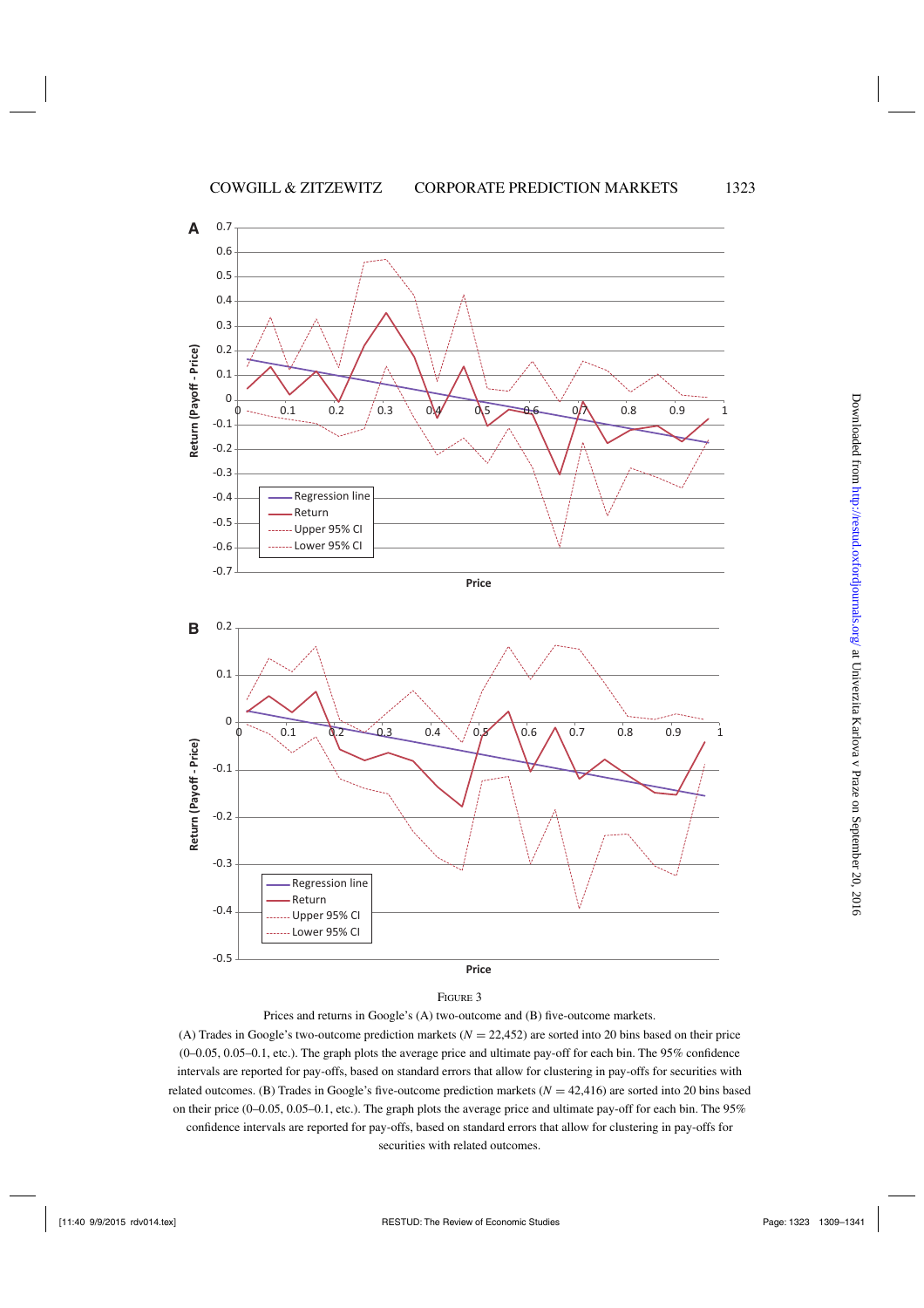<span id="page-15-0"></span>

FIGURE 4

Forecast and actual sales in Ford's sales markets.

Trades in Ford's sales prediction markets ( $N = 3262$ ) are sorted into bins based on the log difference between the sales predicted by their price and three-week priors for the given model. The graph plots the average price and ultimate pay-off for each bin. The 95% confidence intervals are reported for pay-offs, based on standard errors allow for clustering in pay-offs for securities for the same time period.

predictability in both types of Google's markets, again consistent with the figures, but neither subset of Firm X's markets. For Ford, we substitute the most recent sales figure reported prior the market commencing as our naive prior, and likewise test whether returns a better priced by (price - prior) sales than by price. We do not find statistically significant evidence that either variable predicts returns for Ford.

Taken together, the results from the figures and Table [3](#page-16-0) suggest that all markets have prices that are positively correlated with outcomes, and the Firm X, Ford sales, and Google markets are reasonably well calibrated. While the Firm X and Ford sales markets exhibit no evidence of return predictability, the Google markets display a bias in pricing away from a naive prior of 1/*N*. This bias is the opposite of the long shot bias predicted by the [Ali](#page-30-0) [\(1977](#page-30-0)) and [Manski](#page-31-0) [\(2006\)](#page-31-0) models and is also inconsistent with participants taking cues from security boundaries as in the partition dependence literature. It is instead consistent with investors collectively under reacting to the information used in designing the boundaries or overreacting to other information, such as new information or their own prior beliefs (as in [Ottaviani and Sorensen, 2015\)](#page-32-0).

# 2.2. *Markets versus experts*

Given that firms run prediction markets at least partly to obtain predictions, a natural next question is whether the predictions from markets outperform alternatives, including forecasts by expert forecasters or managers.We compare markets'predictions with three types of alternative forecasts. The first is a formal forecast from a team of expert forecasters. Ford forecasts weekly auto sales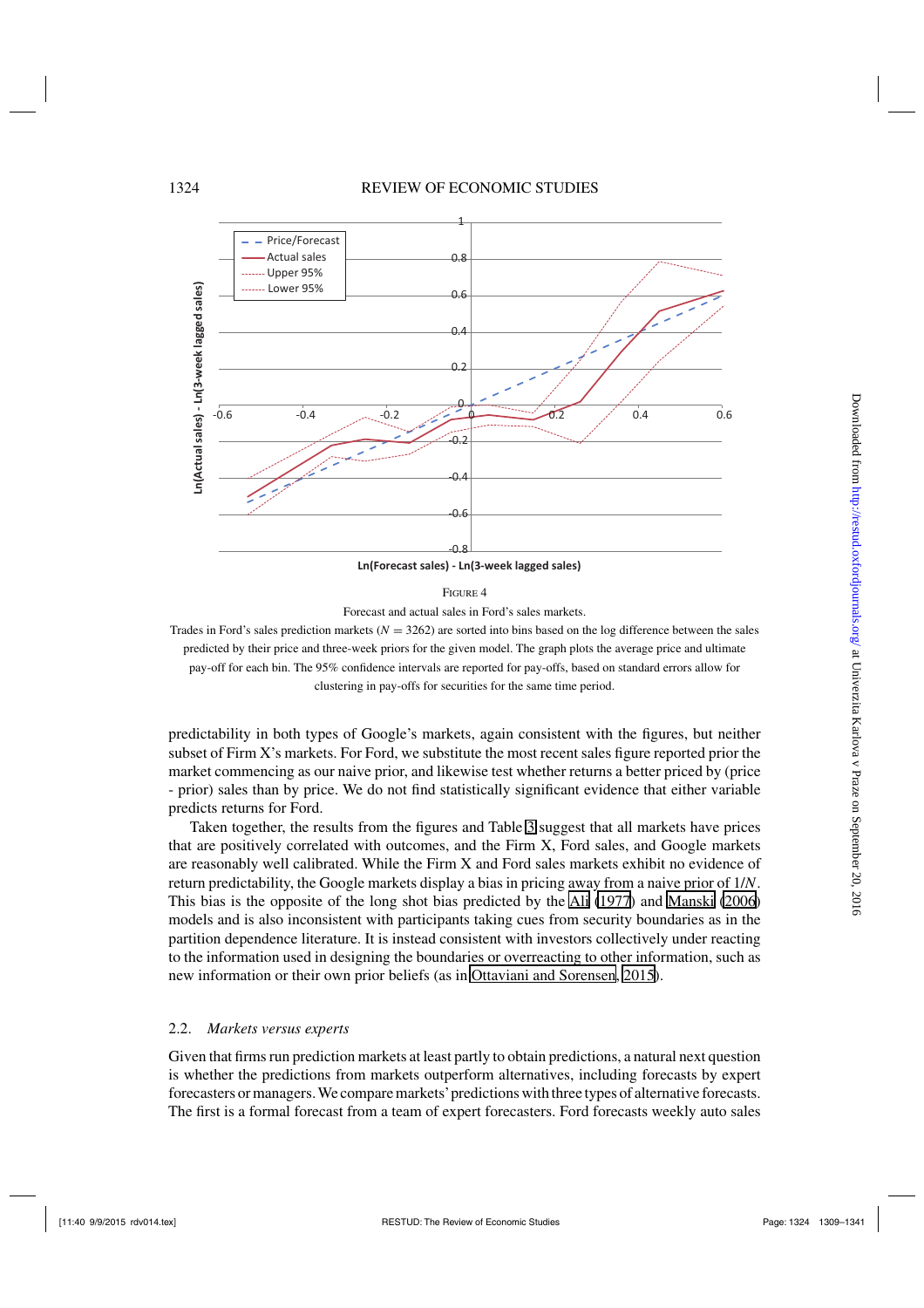<span id="page-16-0"></span>

| Panel A: Google                        |                        |                        |                                                 |                                                                                        |                                |                                 |
|----------------------------------------|------------------------|------------------------|-------------------------------------------------|----------------------------------------------------------------------------------------|--------------------------------|---------------------------------|
|                                        | (1)                    | (2)                    | (3)                                             | (4)                                                                                    | (5)                            | (6)                             |
| Markets included<br>Dependent variable | All<br>Pay-off         | All                    | All                                             | All<br>Pay-off – Price Pay-off – Price Pay-off – Price Pay-off – Price Pay-off – Price | Two-outcome                    | Five-outcome                    |
| Price                                  | $0.812***$<br>(0.083)  | $-0.188**$<br>(0.083)  | 0.006<br>(0.024)                                |                                                                                        |                                |                                 |
| $(Price - 1/N)$                        |                        |                        | $-0.238**$<br>(0.094)                           | $-0.232**$<br>(0.102)                                                                  | $-0.357*$<br>(0.217)           | $-0.189**$<br>(0.075)           |
| Constant                               | 0.050<br>(0.031)       | 0.050<br>(0.031)       | $-0.007$<br>(0.011)                             | $-0.006$<br>(0.005)                                                                    | $-0.005$<br>(0.005)            | $-0.010*$<br>(0.005)            |
| Trades                                 | 70.706                 | 70.706                 | 70.706                                          | 70.706                                                                                 | 22,452                         | 42,416                          |
| Securities                             | 1032                   | 1032                   | 1032                                            | 1032                                                                                   | 157                            | 767                             |
| Markets                                | 270                    | 270                    | 270                                             | 270                                                                                    | 79                             | 155                             |
| Calendar months                        | 30                     | 30                     | 30                                              | 30                                                                                     | 30                             | 30                              |
| $R^2$                                  | 0.255                  | 0.018                  | 0.023                                           | 0.023                                                                                  | 0.043                          | 0.017                           |
| Panel B: Firm X                        |                        |                        |                                                 |                                                                                        |                                |                                 |
|                                        | (1)                    | (2)                    | (3)                                             | (4)                                                                                    | (5)                            | (6)                             |
| Markets included<br>Dependent variable | All<br>Pay-off         | All<br>Pay-off – Price | All<br>Pay-off - Price                          | All<br>Pay-off – Price                                                                 | Two-outcome<br>Pay-off – Price | Five-outcome<br>Pay-off – Price |
| Price                                  | $0.969***$<br>(0.069)  | $-0.031$<br>(0.069)    | $-0.069$<br>(0.117)                             |                                                                                        |                                |                                 |
| $(Price - 1/N)$                        |                        |                        | 0.080<br>(0.113)                                | 0.021<br>(0.046)                                                                       | 0.062<br>(0.054)               | $-0.018$<br>(0.097)             |
| Constant                               | 0.028<br>(0.025)       | 0.028<br>(0.025)       | 0.040<br>(0.039)                                | 0.017<br>(0.011)                                                                       | $-0.029$<br>(0.019)            | $0.032***$<br>(0.009)           |
| Trades                                 | 12.655                 | 12,655                 | 12.655                                          | 12.655                                                                                 | 5702                           | 2570                            |
| Securities                             | 2801                   | 2801                   | 2801                                            | 2801                                                                                   | 825                            | 782                             |
| Markets                                | 1345                   | 1345                   | 1345                                            | 1345                                                                                   | 818                            | 195                             |
| Calendar months                        | 59                     | 59                     | 59                                              | 59                                                                                     | 59                             | 49                              |
| $R^2$                                  | 0.286                  | 0.0004                 | 0.0013                                          | 0.0001                                                                                 | 0.0010                         | 0.0001                          |
| Panel C: Ford Sales                    |                        |                        |                                                 |                                                                                        |                                |                                 |
|                                        | (1)                    | (2)                    | (3)                                             | (4)                                                                                    |                                |                                 |
| Dependent variable                     | Pay-off                |                        | Pay-off – Price Pay-off – Price Pay-off – Price |                                                                                        |                                |                                 |
| Price                                  | $1.046***$             | 0.046                  | 0.057                                           |                                                                                        |                                |                                 |
| (Price – Prior sales)                  | (0.032)                | (0.032)                | (0.035)<br>$-0.238$                             | $-0.222$                                                                               |                                |                                 |
|                                        |                        |                        | (0.144)                                         | (0.153)                                                                                |                                |                                 |
| Constant                               | $-0.026***$<br>(0.004) | $-0.026***$<br>(0.004) | $-0.025***$<br>(0.006)                          | $-0.009$<br>(0.007)                                                                    |                                |                                 |
| Trades                                 | 3262                   | 3262                   | 3262                                            | 3262                                                                                   |                                |                                 |
| Securities                             | 101                    | 101                    | 101                                             | 101                                                                                    |                                |                                 |
| Markets                                | 17                     | 17                     | 17                                              | 17                                                                                     |                                |                                 |
| $R^2$                                  | 0.922                  | 0.022                  | 0.126                                           | 0.092                                                                                  |                                |                                 |

TABLE 3 *Calibration tests*

*Notes*: Standard errors in parentheses. Each column in each panel represents a regression; each observation in these regressions is a trade. The dependent variable is either the ultimate pay-off of a security or the difference between this pay-off and the trade price as indicated. The independent variable is either the trade price or the difference between the trade price and a proxy for a naive prior. For the Google and Firm X markets, in which each market consists of securities linked to *N* mutually exclusive outcomes, we use 1/*N* as the naive prior probability for each outcome. For the Ford markets, in which each security has a pay-off that is a linear function of the sales of a particular group of models in a given week or month, the naive prior is that most recent actual sales figure reported as of the beginning of the market in question. Standard errors are heteroscedasticity robust and allow for clustering on market (for all three firms) and calendar month (for Google and Firm X). \*\*\**p*<0.01, \*\**p*<0.05, \**p* <0.1.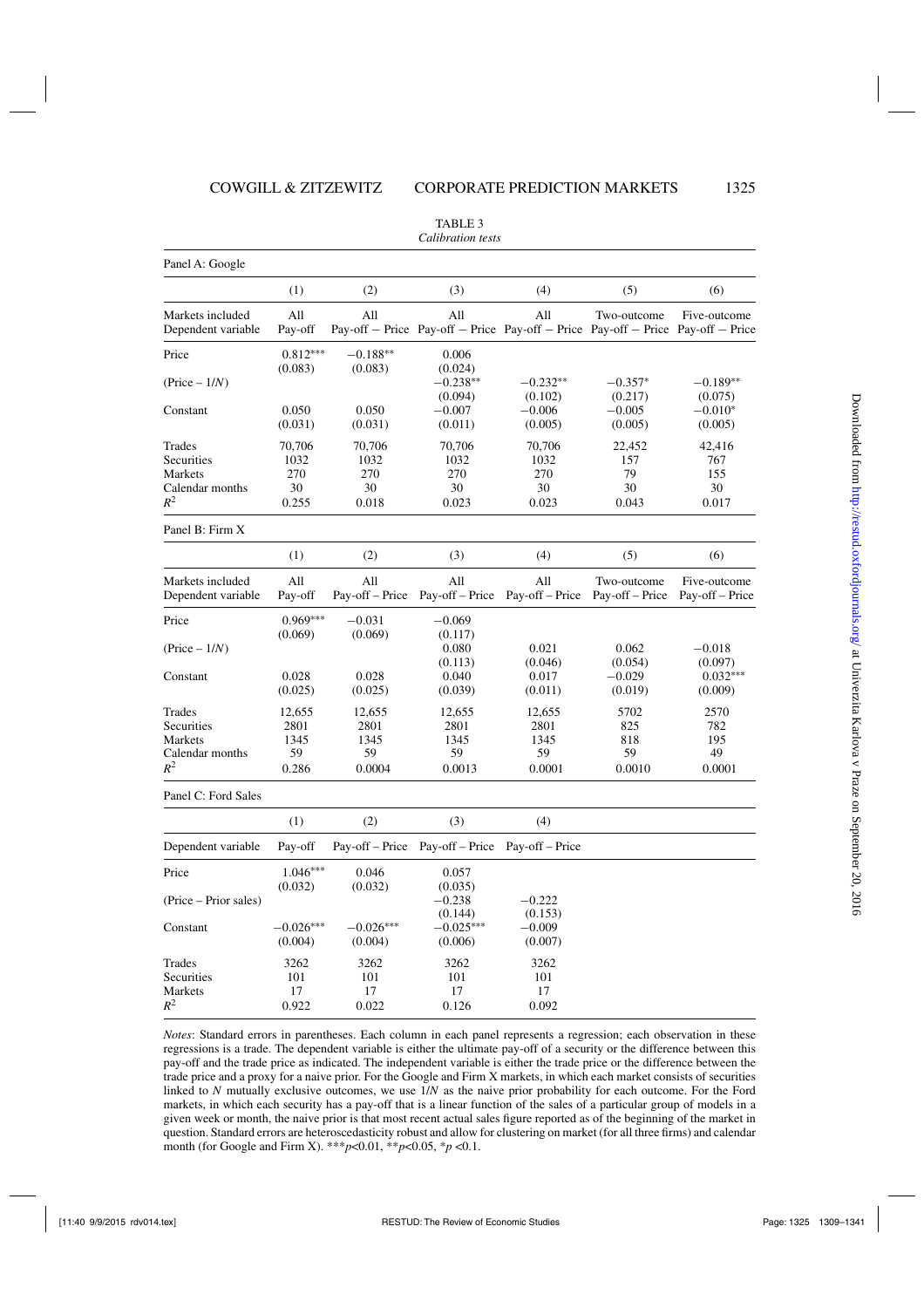for different models, and for the six models covered by prediction markets, we can compare the experts' forecast with the prediction market forecast from immediately before the forecast was issued.<sup>16</sup>

Asecond type of forecast we compare with are percentile forecasts derived from bin boundaries used in constructing the prediction market securities. As mentioned above, to avoid minimize pricing biases from either partition dependence effects or the initialization of market maker prices at 1/*N*, both Google and Firm X sought expert help in choosing bin boundaries to equalize *ex ante* probabilities. For example, at Google, the prediction market organizers would ask the Product Manager for the relevant product (*e*.*g*. the Gmail Product Manager for markets on new Gmail users) for assistance in creating the bins. These experts were encouraged to use whatever sources they desired to set these boundaries, and they often consulted historical data or made statistical forecasts. The bin boundaries they chose can be interpreted as specific percentile forecasts, and it is straightforward to obtain an approximate median forecast from these boundaries.<sup>17</sup>

A third, related, type of forecast can be obtained from "over/under" markets that were run by Firm X on continuous variables. In these markets, a single security was traded that paid off if a macroeconomic variable exceeded a threshold, and as above that was chosen to create a 50% *ex ante* probability. The threshold can, therefore, be interpreted as a median forecast. About half of the binary markets in our sample used a prior-period value as the threshold (*e*.*g*. "will housing starts be up from last month?"). We analyse only over/under markets where this approach was *not* used to focus on instances where an over/under value was actively selected.

We compare forecasts that are as close to contemporaneous as possible. For Ford, prediction markets were begun several days before the expert forecast was made, hence we were able to compare the expert forecast with the prediction market forecast immediately before the expert's forecast. For Google and Firm X, the expert forecast was used to design the securities, and therefore it was necessarily made a few days before the prediction market was opened. To limit the timing difference between the expert and prediction markets forecasts, we use prediction markets forecasts from only the first day that a market was open. The prediction market traders may have had access to a few days of information that was not yet available to the expert at Google and Firm X, but this should not have been the case for Ford.

Table [4](#page-18-0) presents the results of these comparisons. In each column, we report the results of horse race regressions [\(Fair and Shiller](#page-31-0), [1989](#page-31-0)) of the security pay-offs on the prediction market and expert forecasts. We also report the ratio of the prediction market and expert meansquared errors, and the *p*-value from a *f* -test for the equivalence of the two variances. In all four cases, the prediction market forecast has a lower mean-squared error and receives a higher weight in the horse race regression.

The expert forecasts we study obviously differ in their formality. Ford has a long history of producing forecasts of weekly auto sales, which are clearly of high importance to planning procurement and production so as to minimize part and vehicle inventories. While the individuals setting the bin boundaries at Google and Firm X were chosen to be the most knowledgeable at the company, it is possible that less effort was put into their forecasts than was exerted at Ford.

<sup>16.</sup> The expert forecasts were issued 11 days before the week in question began. The six forecasted models were the Escape, F-150, Focus, Fusion, Super Duty, and Lincoln (all models). The official sales forecasts are closely held at Ford and were not available to the vast majority of predict market participants.

<sup>17.</sup> For example, when there is even number of bins, the boundary between the two middle bins is a median forecast. When there is odd number of bins, the midpoint of the middle bin is an approximate median forecast.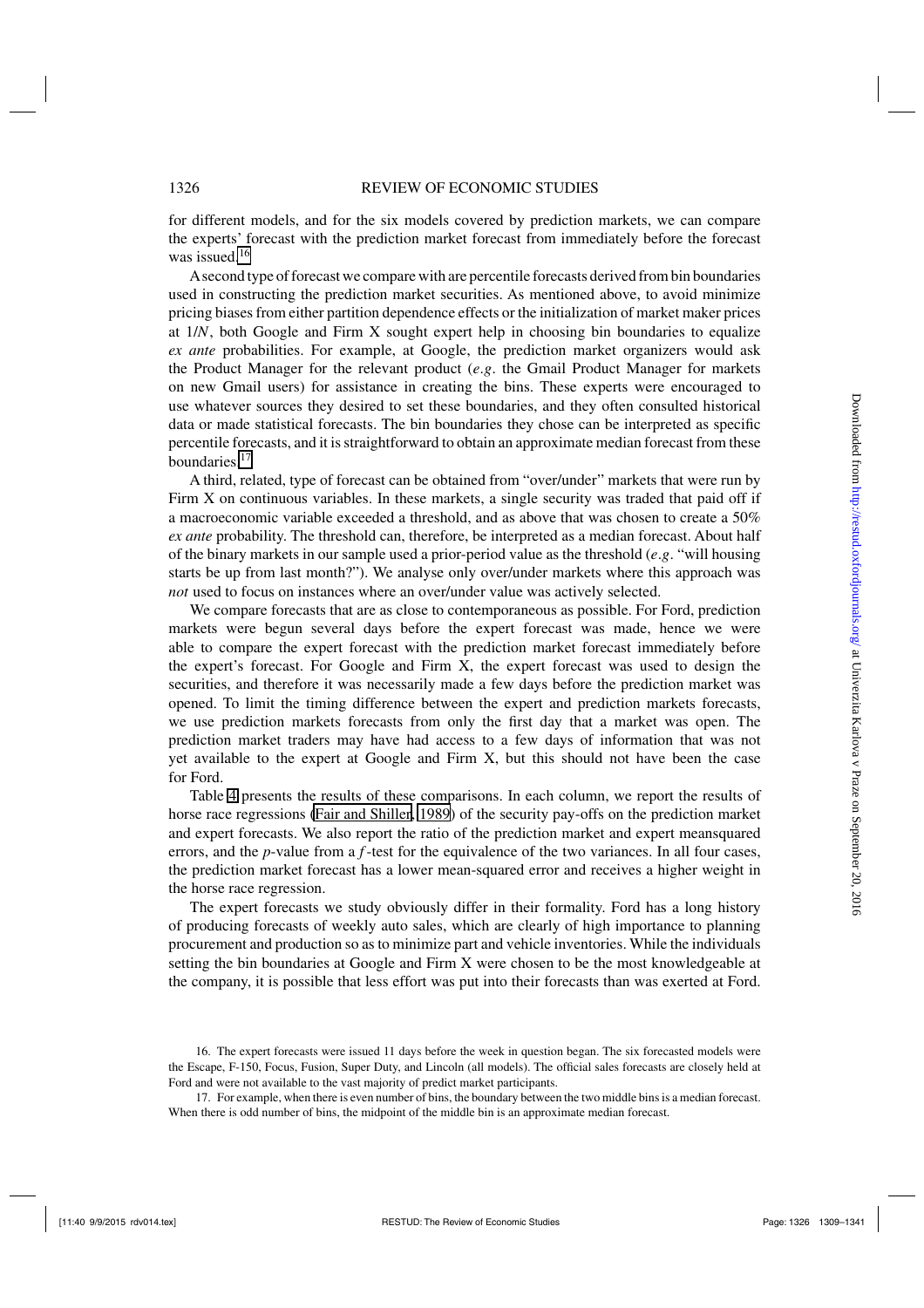<span id="page-18-0"></span>

| Company                                                                                                  | Ford                                                                            | Google                                          |                                                 | Firm X                                                                                                            |
|----------------------------------------------------------------------------------------------------------|---------------------------------------------------------------------------------|-------------------------------------------------|-------------------------------------------------|-------------------------------------------------------------------------------------------------------------------|
| Prediction market type<br>Expert forecast source<br>Market topic<br>Timing of prediction market forecast | One continuous outcome<br>Expert forecaster<br>Auto sales<br>Just before expert | $3-5 \text{ bins}$<br>Demand<br>First day of PM | $3-10$ bins<br>Macro numbers<br>First day of PM | One binary outcome<br>Derived from Bins Derived from Bins Contract over/under<br>Macro numbers<br>First day of PM |
| Prediction market forecast<br><b>Expert forecast</b>                                                     | 0.67<br>(0.10)<br>0.38                                                          | 0.82<br>(0.14)<br>0.09                          | 1.01<br>(0.19)<br>$-0.11$                       | 1.16<br>(0.19)<br>$-0.27$                                                                                         |
| <b>Observations</b>                                                                                      | (0.08)                                                                          | (0.58)                                          | (0.57)                                          | (0.17)                                                                                                            |
|                                                                                                          | 78                                                                              | 197                                             | 1330                                            | 748                                                                                                               |
| Unique markets                                                                                           | 6                                                                               | 191                                             | 185                                             | 296                                                                                                               |
| Time periods                                                                                             | 13                                                                              | 30                                              | 45                                              | 58                                                                                                                |
| MSE (prediction market)/MSE(expert)                                                                      | 0.742                                                                           | 0.727                                           | 0.924                                           | 0.908                                                                                                             |
| $p$ -value of difference with 1                                                                          | 0.104                                                                           | 0.00004                                         | 0.002                                           | 0.002                                                                                                             |

TABLE 4 *Markets versus experts*

*Notes:* Standard errors in parentheses. This table presents horse race regressions of the outcome being forecast on forecasts from prediction markets and experts. As described in the text, the prediction market and expert forecasts are as contemporaneous as possible. Standard errors are heteroscedasticity robust and allow for clustering on market and, for Google and Firm X calendar month. In the bottom of the panel, the ratio of the mean-squared errors of the two forecasts is reported. For Ford, the expert forecast is a formal expert forecast, whereas for Google and Firm X the expert forecasts are derived from the prediction market security construction as described in the text.

Nevertheless, it is interesting to note that the mean-squared error improvement achieved by the prediction market at Ford is among the largest.<sup>18</sup>

#### 2.3. *Prediction market pricing biases*

This subsection expands our earlier analysis of prediction market efficiency. In particular, we test whether forecasting errors can be predicted by a broader set of variables than price alone.

In Tables [5](#page-19-0) and [6,](#page-20-0) we test for an optimism bias by adding a variable that captures whether a security is linked to an outcome that we judge would be good for the company. In the Ford sales markets, all securities are structured so that buying involves an expression of optimism (*i*.*e*. predicting high sales), and thus it is impossible to distinguish between optimism and a preference for taking long rather than short positions. In Google and Firm X's markets, however, securities were available that were linked to both positive and negative outcomes, and hence we can separate these two effects. In these markets, we code the most optimistic outcome as  $+1$ , the least optimism as −1, and place intermediate outcomes at uniform intervals along this scale (*e*.*g*. in 5-outcome markets, the outcomes are given optimism  $-1$ ,  $-0.5$ ,  $0$ ,  $0.5$ , and 1; in two-outcome markets, they are given scores of −1 and 1). We limit the sample in Tables [5](#page-19-0) and [6](#page-20-0) to markets for which we can identify the outcome that would be good for the firm without making a difficult judgment call.

In Table [5,](#page-19-0) we find negative future returns for securities tied to optimistic outcomes in Google's markets. The evidence of the bias away from  $1/N$  persists when controlling for optimism. There is also evidence of small biases towards purchasing, rather than selling securities (reflected in the negative average returns to expiry) and against purchasing securities tied to the most extreme outcomes (reflected in the positive returns for these securities). However, we do not see evidence of any of these biases in Firm X's markets. Likewise, the Ford sales markets do not exhibit

18. The *p*-value for the test for the statistical significance of the improvement is largest at Ford, at 0.104, but this is related to the much smaller sample size at Ford.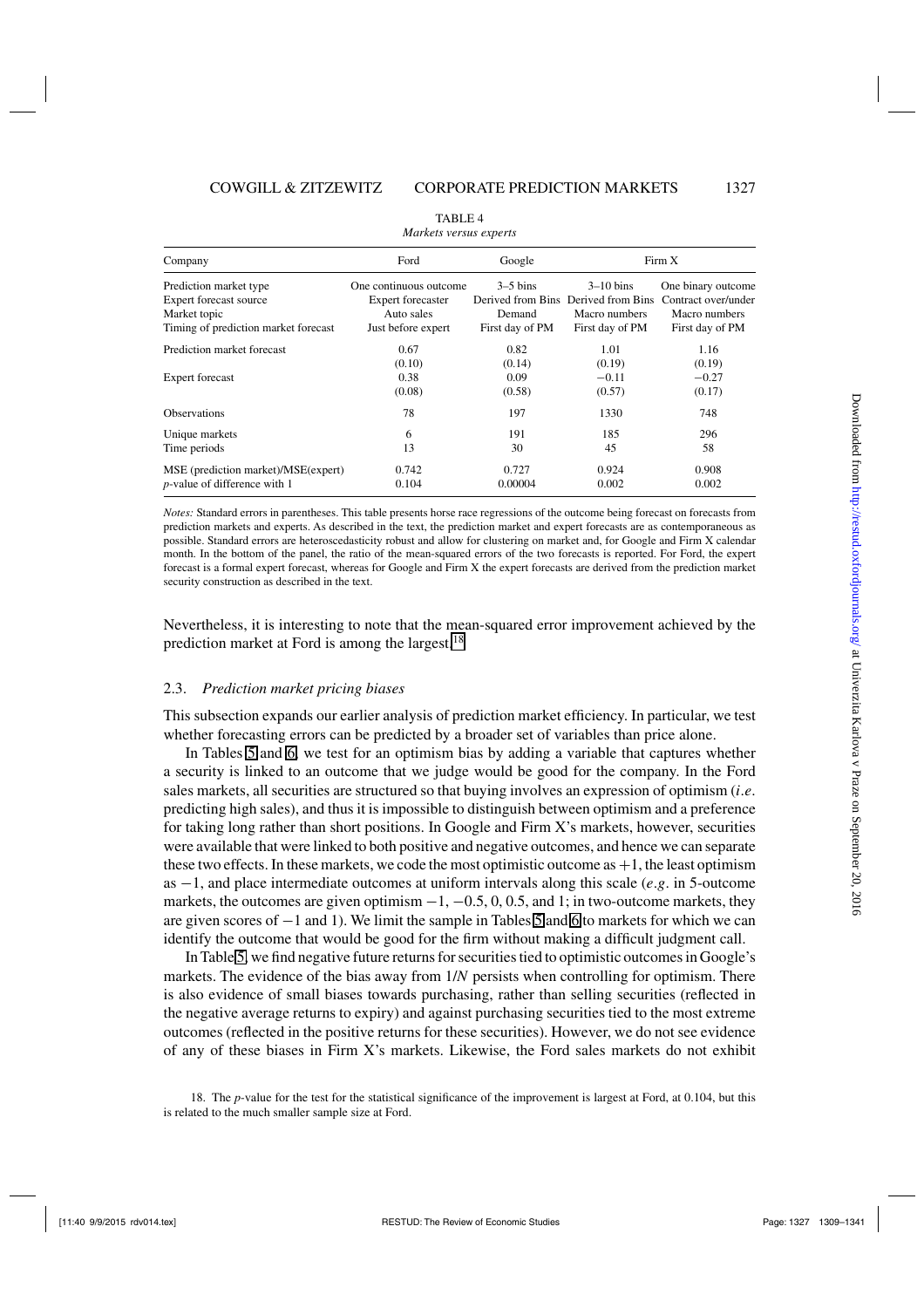## <span id="page-19-0"></span>1328 REVIEW OF ECONOMIC STUDIES

| Panel A: Google                       |             |                        |                       |                       |
|---------------------------------------|-------------|------------------------|-----------------------|-----------------------|
|                                       | (1)         | (2)                    | (3)                   | (4)                   |
| $(Price - 1/N)$                       |             | $-0.232***$<br>(0.089) | $-0.226**$<br>(0.090) | $-0.210**$<br>(0.088) |
| Optimism                              |             |                        | $-0.103**$            | $-0.106***$           |
| $(+1$ if best outcome, $-1$ if worst) |             |                        | (0.041)               | (0.040)               |
| Extreme outcome                       |             |                        |                       | $0.130**$             |
| Abs(Optimism)                         |             |                        |                       | (0.055)               |
| Constant                              | $-0.017***$ | $-0.010**$             | $-0.006$              | $-0.014***$           |
| (Captures short aversion)             | (0.004)     | (0.004)                | (0.004)               | (0.004)               |
| Trades                                | 37,910      | 37,910                 | 37,910                | 37,910                |
| Securities                            | 612         | 612                    | 612                   | 612                   |
| Markets                               | 157         | 157                    | 157                   | 157                   |
| $R^2$                                 | 0.000       | 0.025                  | 0.067                 | 0.079                 |
| Panel B: Firm X                       |             |                        |                       |                       |
|                                       | (1)         | (2)                    | (3)                   | (4)                   |
| $(Price - 1/N)$                       |             | 0.026                  | 0.017                 | 0.020                 |
|                                       |             | (0.050)                | (0.050)               | (0.051)               |
| Optimism                              |             |                        | 0.021                 | 0.021                 |
| $(+1$ if best outcome, $-1$ if worst) |             |                        | (0.021)               | (0.021)               |
| Extreme outcome                       |             |                        |                       | 0.033<br>(0.054)      |
| Abs(Optimism)<br>Constant             | $-0.003$    | $-0.003$               | $-0.010$              | $-0.010$              |
| (Captures short aversion)             | (0.013)     | (0.013)                | (0.014)               | (0.014)               |
|                                       |             |                        |                       |                       |
| Trades                                | 8910        | 8910                   | 8910                  | 8910                  |
| Securities<br>Markets                 | 1704<br>945 | 1704<br>945            | 1704<br>945           | 1704                  |
| $R^2$                                 | 0.000       | 0.000                  | 0.002                 | 945<br>0.002          |
|                                       |             |                        |                       |                       |

| TABLE 5                  |
|--------------------------|
| Tests for pricing biases |

*Notes:* Standard errors in parentheses. Each observation is a trade; the dependent variable is the percentage point return to expiry (*i*.*e*. expiry value − price). 1/*N* represents a naive prior, with *N* equal to the number of outcomes for the market  $(N = 2$  for binary markets). Outcomes are ordered based on what would be beneficial for company profits—the best outcome is scaled +1 and the worst is scaled −1. The extreme outcome measure is the absolute value of an outcome's optimism, less the mean of this value across a market's securities. In the sample size data, a security refers to a unique security with a specific pay-off and a market refers to a group of securities with related pay-offs (*e*.*g*. a group of securities tracking mutually exclusive outcomes). Standard errors are heteroscedasticity robust and allow for clustering on market and calendar month. \*\*\**p* <0.01, \*\**p* <0.05, \**p*<0.1.

evidence of a combined optimism and short aversion bias (based on the near-zero constant in Table [3,](#page-16-0) Panel C, Column 4).

In Table [6,](#page-20-0) we test for optimism separately for markets on different subjects. As in Table 5, we limit the sample to markets for which identifying the outcomes that are better for the firm can be done without difficult judgments calls. For both Google and Firm X, all "Fun" markets are excluded. For Google, high demand for products, timely completion of projects, and high product quality are all regarded as good for Google. Markets on external news were assigned optimism scores by a member of the company (who was not Cowgill) in cases where the assignments were regarded as uncontroversial (if there was any doubt about which outcome was better for Google, we did not assign optimism scores for that market).

Firm X is a largely U.S.-based basic materials and energy producer. We code macroeconomic outcomes associated with a strong economy  $(e.g.$  high GDP growth, low unemployment, high employment, high industrial production, and high equity prices) as good for the firm. Most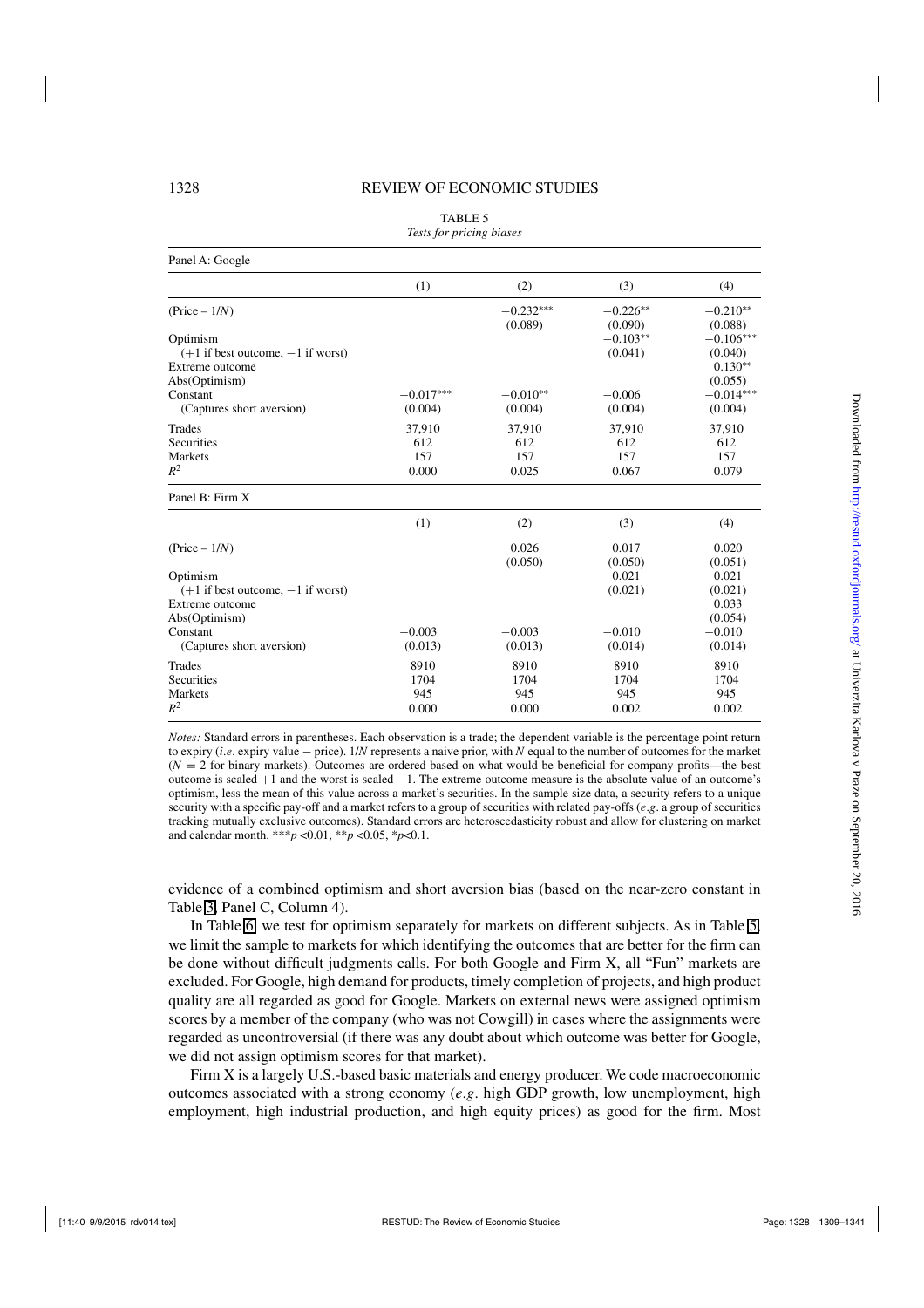<span id="page-20-0"></span>

| Panel A: Google             |                                     |                                 |                                           |                                 |                                    |                                             |
|-----------------------------|-------------------------------------|---------------------------------|-------------------------------------------|---------------------------------|------------------------------------|---------------------------------------------|
|                             | (1)                                 | (2)                             | (3)                                       | (4)                             | (5)                                |                                             |
|                             | All                                 | Demand<br>Forecasting           | Project<br>Completion                     | Product<br>Quality              | External<br><b>News</b>            |                                             |
| Good outcome                |                                     | High demand                     | On time                                   | High quality                    | See text                           |                                             |
| Price $-1/N$<br>Optimism    | $-0.226**$<br>(0.090)<br>$-0.103**$ | $-0.203$<br>(0.133)<br>$-0.039$ | $-0.247$<br>(0.175)<br>$-0.239***$        | $-0.186$<br>(0.145)<br>$-0.085$ | $-0.489**$<br>(0.207)<br>$0.109**$ |                                             |
| Constant                    | (0.041)<br>$-0.006$<br>(0.004)      | (0.046)<br>$-0.012*$<br>(0.007) | (0.068)<br>$-0.008$<br>(0.006)            | (0.083)<br>0.006<br>(0.012)     | (0.052)<br>$-0.003$<br>(0.009)     |                                             |
| Trades<br>Markets<br>$R^2$  | 37,910<br>157<br>0.067              | 12,387<br>51<br>0.024           | 11590<br>38<br>0.211                      | 5897<br>22<br>0.207             | 6898<br>42<br>0.104                |                                             |
| Panel B: Firm X             |                                     |                                 |                                           |                                 |                                    |                                             |
|                             | (1)                                 | (2)                             | (3)                                       | (4)                             | (5)                                |                                             |
| Good outcome                | All                                 | Politics<br>GOP wins            | Policy<br>GOP policies                    | <b>Stocks</b>                   | Growth<br>High values Rapid growth |                                             |
| Price - 1/N                 | 0.017                               | $-0.058$                        | $-0.081$                                  | $-0.257$                        | $-0.013$                           |                                             |
| Optimism                    | (0.050)<br>0.021<br>(0.021)         | (0.221)<br>$0.163*$<br>(0.090)  | (0.086)<br>0.034<br>(0.120)               | (0.158)<br>0.001<br>(0.086)     | (0.125)<br>0.049<br>(0.032)        |                                             |
| Constant                    | $-0.010$<br>(0.014)                 | $-0.026$<br>(0.055)             | $-0.004$<br>(0.075)                       | 0.028<br>(0.060)                | $-0.019$<br>(0.029)                |                                             |
| Trades<br>Markets<br>$R^2$  | 8910<br>945<br>0.002                | 449<br>35<br>0.119              | 382<br>12<br>0.005                        | 1309<br>53<br>0.018             | 2205<br>425<br>0.003               |                                             |
| Panel B (continued): Firm X |                                     |                                 |                                           |                                 |                                    |                                             |
|                             | (6)                                 | (7)                             | (8)                                       | (9)                             | (10)                               | (11)                                        |
| Good outcome                | Jobs<br>More jobs                   | Higher prices                   | Commodities Exchange Rates<br>Weak dollar | Eurozone<br>No crisis           | Energy                             | Inflation<br>Higher prices Faster inflation |
| Price - 1/N                 | $-0.453$                            | $0.699***$                      | 0.129                                     | $0.452***$                      | $0.412***$                         | 0.034                                       |
| Optimism                    | (0.278)<br>$0.175***$<br>(0.044)    | (0.123)<br>$-0.019$<br>(0.043)  | (0.090)<br>0.012<br>(0.066)               | (0.090)<br>$-0.050$<br>(0.057)  | (0.116)<br>0.020<br>(0.051)        | (0.122)<br>$-0.095**$<br>(0.041)            |
| Constant                    | $0.043**$<br>(0.017)                | 0.019<br>(0.038)                | $-0.059$<br>(0.062)                       | 0.002<br>(0.017)                | $-0.062**$<br>(0.024)              | $-0.006$<br>(0.018)                         |
| Trades<br>Markets<br>$R^2$  | 657<br>39<br>0.088                  | 290<br>35<br>0.143              | 462<br>46<br>0.005                        | 166<br>20<br>0.120              | 492<br>41<br>0.055                 | 1429<br>93<br>0.032                         |

TABLE 6

*Biases by subsample*

*Notes*: Standard errors in parentheses. Regressions identical to those in Table [5,](#page-19-0) Column 3 are presented for subsets of the Google and Firm X markets. Only markets for which optimism can be signed are included, and thus all "Fun" markets are excluded. See text for more details on the rationale applied in signing the optimism of different categories of outcome. Standard errors are heteroscedasticity robust and allow for clustering on market and calendar month. \*\*\**p* <0.01, \*\**p*  $< 0.05, *p < 0.1$ .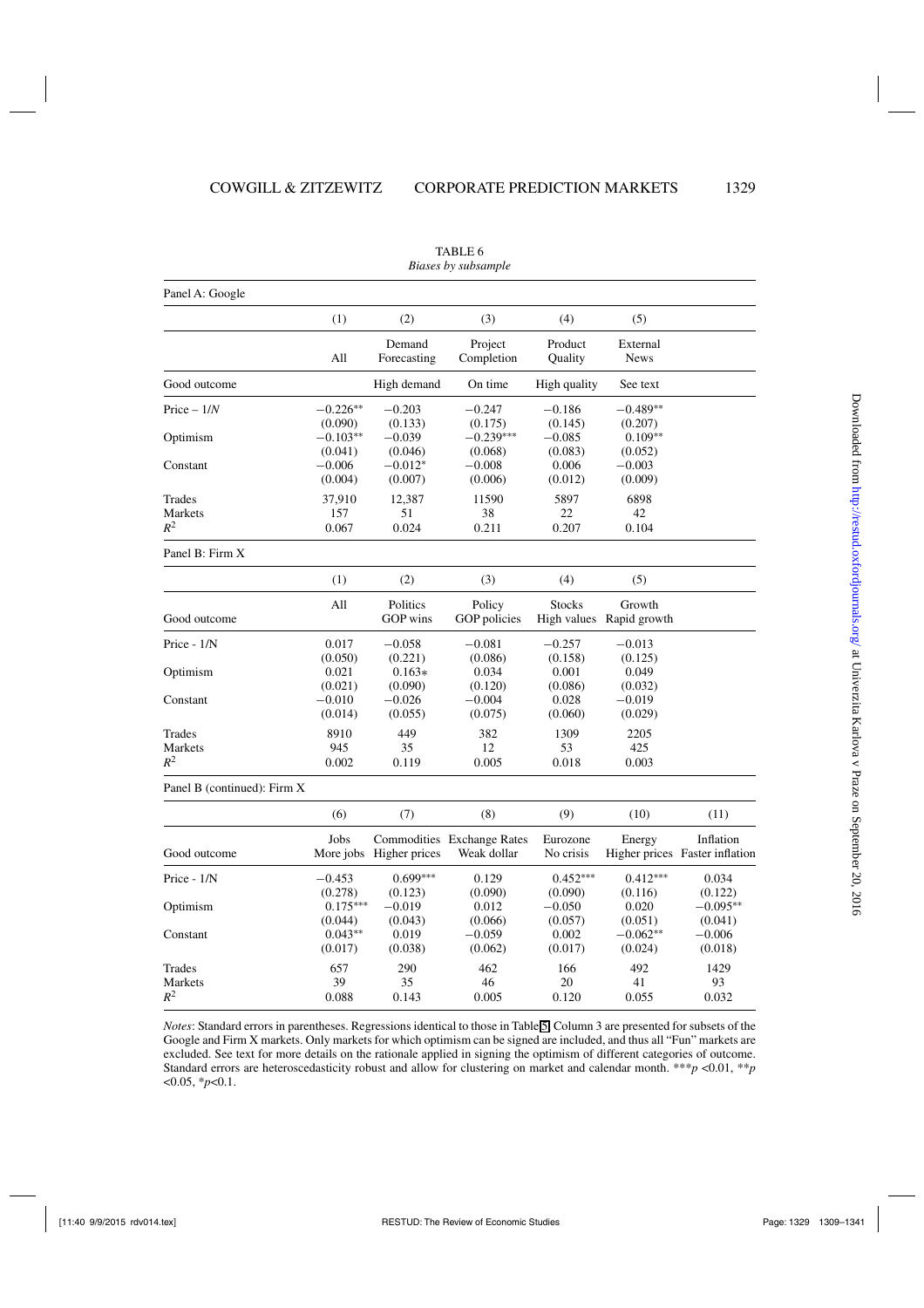markets Firm X ran on commodity prices were on commodities it produced or assisted in the production of, hence for these markets we code high commodity prices as good for Firm X. We exclude markets if we are uncertain about whether Firm X was a net buyer or seller of the commodity. Given the macroeconomic situation during the time period studied (2008–2013), we code increases in inflation as good for Firm X. During the 2011 European banking and sovereign debt crisis, Firm X ran markets on future interest spreads and write downs for investors, and we regard high spreads and write downs as negative for the global macroeconomy and thus for Firm X. For markets on exchange rates between the U.S. dollar and another currency, we code a weak dollar as good for Firm X, unless Firm X also produced in the country in question, in which case we omit that market from the sample. For markets on policy and politics, we code "pro-business" outcomes as good for Firm X, such as electoral victories by U.S. Republicans or U.K. Tories, or the passage of policies backed primarily by these parties.<sup>19</sup> Where applicable, our optimism codings are consistent with public statements by the firm's executives. We suspect that most readers will regard all of these judgements as uncontroversial; however, the impact of reversing or omitting any of them can be ascertained from the disaggregated results in Table [6.](#page-20-0)

In Table [6,](#page-20-0) we find that the optimistic bias is largest for markets on project completion. There are several reasons to expect the bias to be largest in these markets. First, these markets are on outcomes that are most under Google employees' control, and thus perhaps the most influenced by overconfidence about one's own or one's colleagues' ability. Secondly, strategic concerns for biased trading by insiders may be larger for these markets, given that outcomes are more under employees' control. Thirdly, information about project completion is presumably less dispersed throughout the organization than information about demand or external news, and discouraging entry by arbitrageurs and making the potentially biased views of project insiders more influential.

Unlike optimism, the degree of bias away from 1/*N* does not vary statistically significantly across the categories of Google's markets.<sup>20</sup> In contrast to Google, Firm X's markets exhibit almost no evidence of bias. This is not simply due to imprecision of the estimates, as the Firm X sample is larger in terms of markets and securities, and coefficients of the magnitude found at Google can be rejected for the (Price  $-1/N$ ) and optimism variables.

As discussed above, the optimism in Google's markets could arise for either strategic or behavioural reasons. To help distinguish among the two, we conduct tests for company-wide "mood swings" in the optimism of prediction market pricing. In [Cowgill and Zitzewitz](#page-31-0) [\(2013](#page-31-0)), we find daily frequency correlations between the company stock price and job satisfaction, physical output, hours worked, hiring decisions, and the evaluation of candidates and ideas. There is no persistence in these correlations (*i*.*e*. the stock price change from last week is not correlated with the outcome variables) which is inconsistent with standard explanations, such as an increase in employee wealth affecting labour supply decisions, or good news for a company affecting future labour demand and thus hiring. Instead, we conclude that company-wide "mood swings" are the likely explanation.

Table [7](#page-22-0) presents tests for mood swing effects on the size of the optimism bias at Google. The regressions repeat the specification in Table [5,](#page-19-0) Panel A, Column 4, with the optimism variable interacted with Google stock returns on days *t*+1, *t*, *t*−1, and *t*−2. In a variety of different specifications, we find that a 2% increase in Google's stock price (roughly a 1 standard deviation

<sup>19.</sup> This is consistent with the fact that stock market prices for basic materials and energy firms increase on average when Republicans win close elections (*e*.*g*. [Snowberg](#page-32-0) *et al.*, [2007a,b](#page-32-0) and [Zitzewitz, 2014\)](#page-32-0).

<sup>20.</sup> The degree of optimism is statistically significantly different in the completion and external news categories (*p*  $\leq$ 0.001 in both cases), but biases away from the prior are not statistically significantly different from one another ( $p =$ 0.870). The *p*-values are calculated using versions of the regression in Table [6,](#page-20-0) Panel A, Column 1 that allow for add an interaction between the bias variable (*i*.*e*. price – 1/*N* or optimism) and an indicator variable for the market category.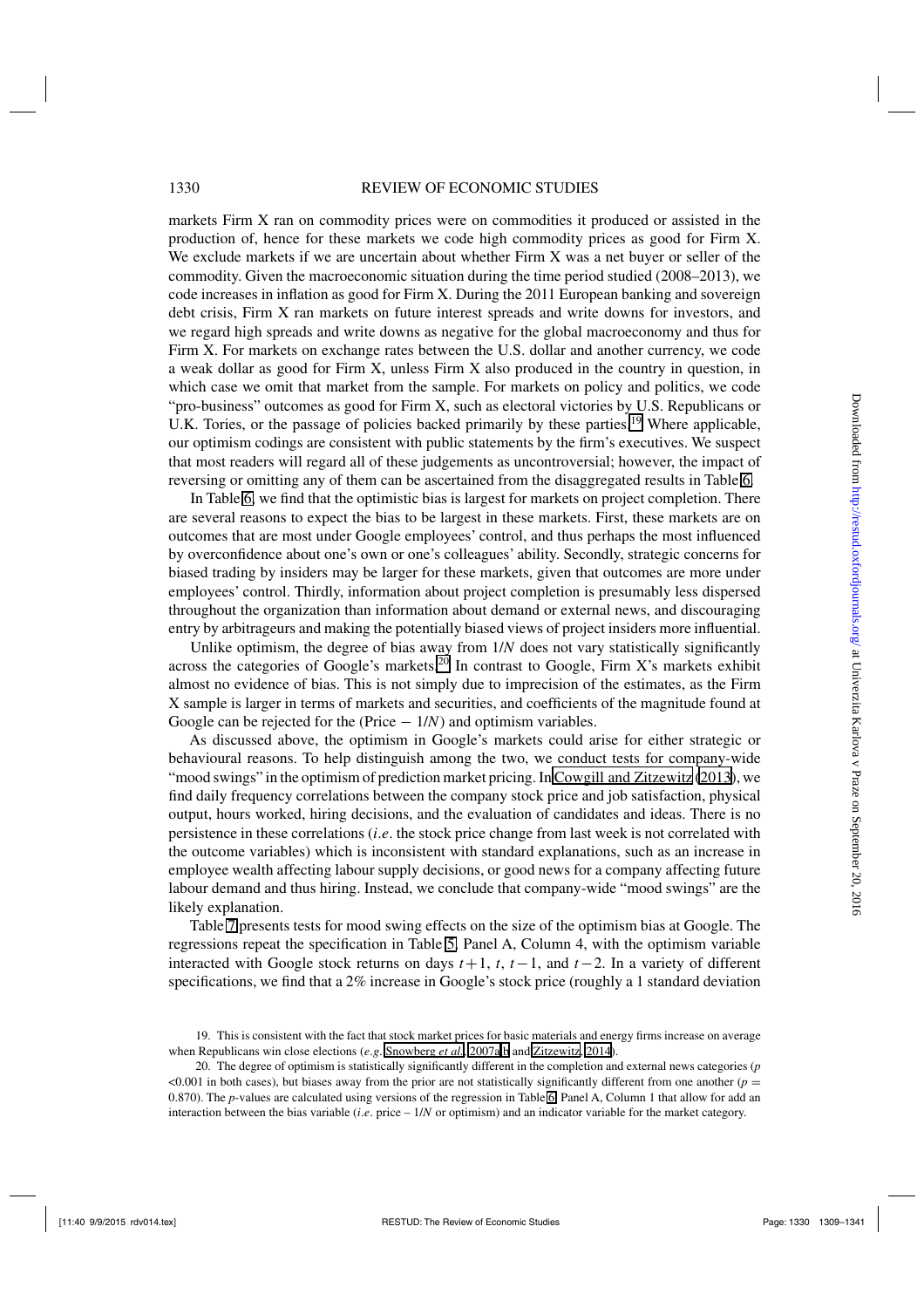<span id="page-22-0"></span>

|                                                                                                                                                                                                                                                                                                                                                                                                                                                                                                                                                                                                                                                          | Э                                 | $\widehat{\mathcal{O}}$                                       | $\odot$                            | $\widehat{t}$                  | $\tilde{c}$                                     | $\widehat{\circ}$                |
|----------------------------------------------------------------------------------------------------------------------------------------------------------------------------------------------------------------------------------------------------------------------------------------------------------------------------------------------------------------------------------------------------------------------------------------------------------------------------------------------------------------------------------------------------------------------------------------------------------------------------------------------------------|-----------------------------------|---------------------------------------------------------------|------------------------------------|--------------------------------|-------------------------------------------------|----------------------------------|
| Optimism*Google log stock return (t+1)                                                                                                                                                                                                                                                                                                                                                                                                                                                                                                                                                                                                                   | $-0.869$                          | $-0.228$                                                      | $-0.303$                           | $-1.006$                       | $-0.646$                                        | 0.830                            |
| Optimism*Google log stock return (t)                                                                                                                                                                                                                                                                                                                                                                                                                                                                                                                                                                                                                     | (0.720)<br>$-1.158$               | (0.659)<br>$-0.185$                                           | $(0.671)$<br>$-0.243$              | (0.675)<br>$-0.015$            | $\begin{array}{c} (0.603) \\ 0.196 \end{array}$ | (0.565)<br>0.255                 |
| Optimism*Google log stock return $(t-1)$                                                                                                                                                                                                                                                                                                                                                                                                                                                                                                                                                                                                                 | $(0.796)$<br>-2.022***<br>(0.744) | $\begin{array}{c} (0.455) \\ -1.318** \\ (0.569) \end{array}$ | $(0.434)$<br>-1.296**              | $(0.610)$<br>-2.618***         | $(0.613)$<br>-2.112***                          | $-1.414**$<br>(0.488)            |
| Optimism*Google log stock return $(t-2)$                                                                                                                                                                                                                                                                                                                                                                                                                                                                                                                                                                                                                 | (0.436)<br>$-0.695$               | (0.302)<br>0.037                                              | $\frac{(0.561)}{0.063}$<br>(0.287) | (0.316)<br>$(0.767)$<br>-0.103 | $(0.658)$<br>-0.043<br>(0.354)                  | $(0.628)$<br>$-0.042$<br>(0.316) |
| Interactions of Google stock returns $(t+1, t, t-1, t-2)$ with extremeness and price-I/N<br>to $t-2$ ) with calendar quarter fixed effects<br>2) and interactions with optimism<br>with optimism<br>S&P and Nasdaq returns $(t+1, t, t-1, t-$<br>Day of week fixed effects and interactions<br>Interactions of Google stock returns $(t+1)$<br>Google stock returns $(t+1, t, t-1, t-2)$<br>Topics included                                                                                                                                                                                                                                              | Ę                                 | $\overline{A}$                                                | $\overline{AB}$                    | Completion                     | Completion                                      | Completion<br>$\triangleright$   |
| Observations                                                                                                                                                                                                                                                                                                                                                                                                                                                                                                                                                                                                                                             | 37,910<br>0.095                   | 37,910<br>0.155                                               | 37,910<br>0.159                    | 1,590<br>0.489                 | 1,590<br>0.505                                  | 0.522<br>1,590                   |
| Notes: Standard errors in parentheses. The regressions in this table extend the regression in Table 5, Panel A, Column 4 by adding Google stock returns from surrounding periods and<br>their interaction with the optimism variable. Columns 1–3 include all trades included in Table 4, Column 5 ( <i>i.e.</i> all markets for which optimism can be signed), whereas columns 4–6<br>include only markets on the timing of project completion (i.e. those included in Table 6, Column 3). Standard errors are heteroscedasticity robust and allow for clustering within<br>markets and calendar months. *** $p < 0.01$ , ** $p < 0.05$ , * $p < 0.1$ . |                                   |                                                               |                                    |                                |                                                 |                                  |

Optimism and stock returns TABLE7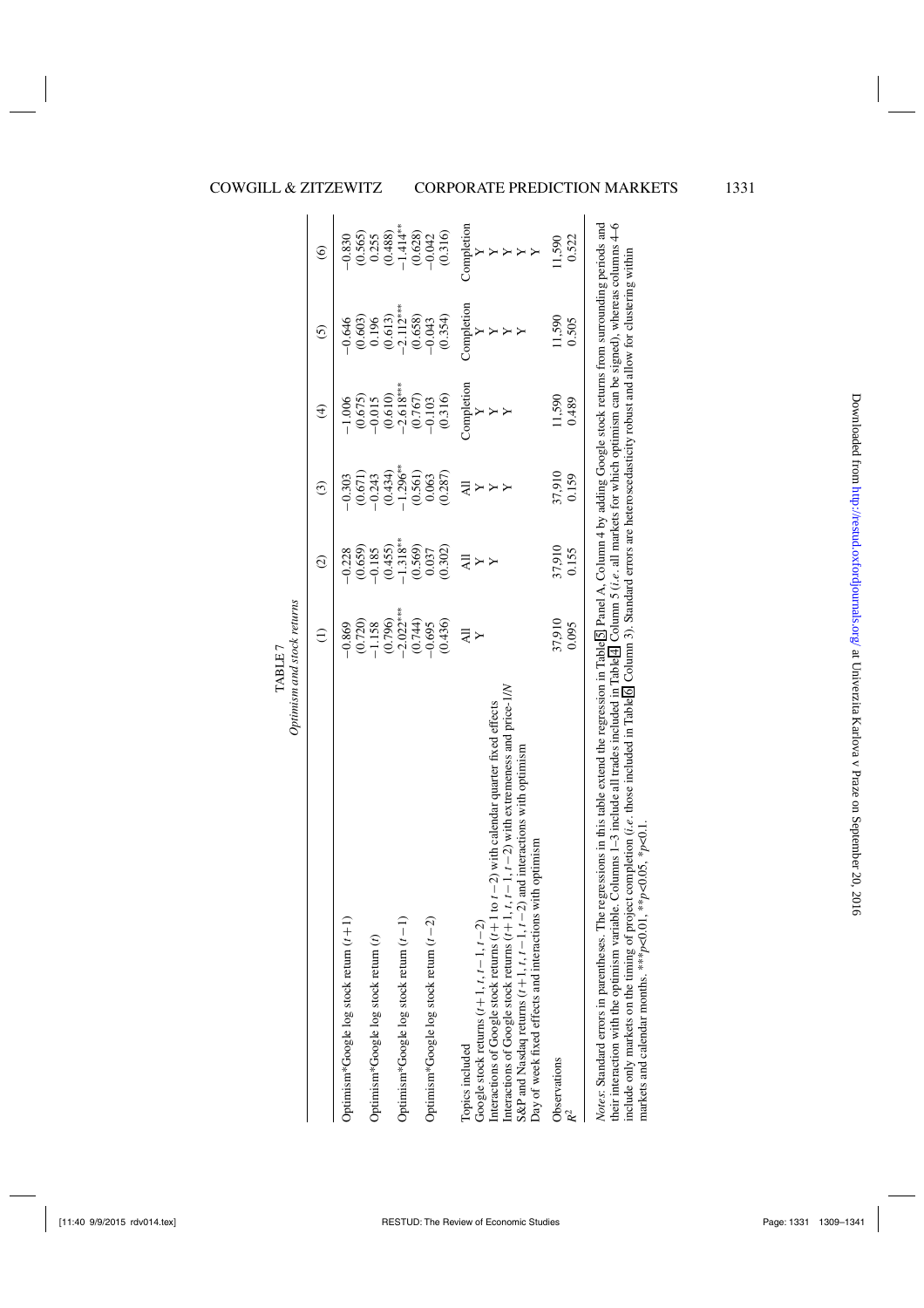change) is associated with prediction market prices for securities tracking optimism outcomes being priced 3–4 percentage points higher, relative to their pricing on an average day. As in [Cowgill and Zitzewitz](#page-31-0) [\(2013\)](#page-31-0), these effects are quite temporary as there is no association between the prediction market prices and day *t*−2 returns as we would expect if the aforementioned relationship was driven by good news leading to both higher stock and prediction market prices.

We conclude this subsection by examining how pricing biases evolve over time: over the life of an individual market and over the life of the prediction market experiment as a whole. As discussed above, the Firm X and Ford prediction markets use an automated market maker that is initialized at a prior, and we might expect prices to be biased towards that initialization value, at least early in the life of the market. To investigate this possibility, we number the trades in each security sequentially and then split the sample according to this trade number (Table [8\)](#page-24-0).<sup>21</sup> We find no evidence that prices are biased towards the price, even very earlier in a market's life.<sup>22</sup> The large bias away from the prior in Ford sales markets after trade number 50 turns out to be driven by a single, very inaccurate, market for one model in the first week; if that market is excluded, the coefficient on Price − Prior is consistent with other subsamples.

The Google markets did not use an automated market maker, and thus they have less reason to be biased towards the prior value early in their life. Indeed, the results in Table [8](#page-24-0) imply that they are actually biased away from the prior early in their life and that this bias abates with more trading history. As discussed above, the bias away from the 1/*N* prior suggests that traders are either overweighting their own prior beliefs or information that arrives after the market begins. The fact that the bias away from the market prior declines over the life of the market is more consistent with the former possibility. In contrast, the optimistic bias in Google's markets is small early in a market's life, and grows over time. This is consistent with market participants overreacting to new positive information and underreacting to new negative information.<sup>23</sup>

Finally, Table [9](#page-25-0) presents tests of how the aforementioned (Price–Prior) and optimism biases evolved over our sample. Regressions from Tables [3](#page-16-0) and [4](#page-18-0) are modified by the inclusion of a time trend (which is scaled to equal 0 at the beginning of the sample and 1 at the end) and interactions of the time trend with the bias variables. The results suggest that biases away from the prior in the Google and Ford markets are large at the beginning of the sample and essentially disappear by the end of the sample. The same appears to be true of the optimism bias in Google's markets. Firm X's markets again appear efficient, albeit with weak evidence  $(p = 0.09)$  of a small optimism bias at the beginning of the sample that disappears by the sample's end.

#### 2.4. *Individual trader characteristics and market efficiency*

This subsection analyses how traders' characteristics are which traders contribute to the biases discussed above, which traders trade against these biases, and which traders earn positive returns. For all three firms we have trader identifiers, and so we can construct variables that describe a trader's past history. For Google we also have data on traders' job and project assignments, and so we also construct variables that capture a trader's relationship with the subject of the market being traded.

<sup>21.</sup> We take this approach to splitting the trading history of markets because the trade number is a variable that will be known at the time of the trade, while whether a trade is in a given decile of a particular market's life would not be known.

<sup>22.</sup> In an earlier version of the artcle, we cut the "Trades 1–10" sample even finer, finding no evidence of biases towards 1/*N*, even in the prices of the first two trades in each market.

<sup>23.</sup> Unfortunately, we lack a direct measure of new information arrival for most of Google's markets. To further investigate over and under reaction, we ran tests for price momentum or reversals, but found that results were not robust to small changes in time horizons.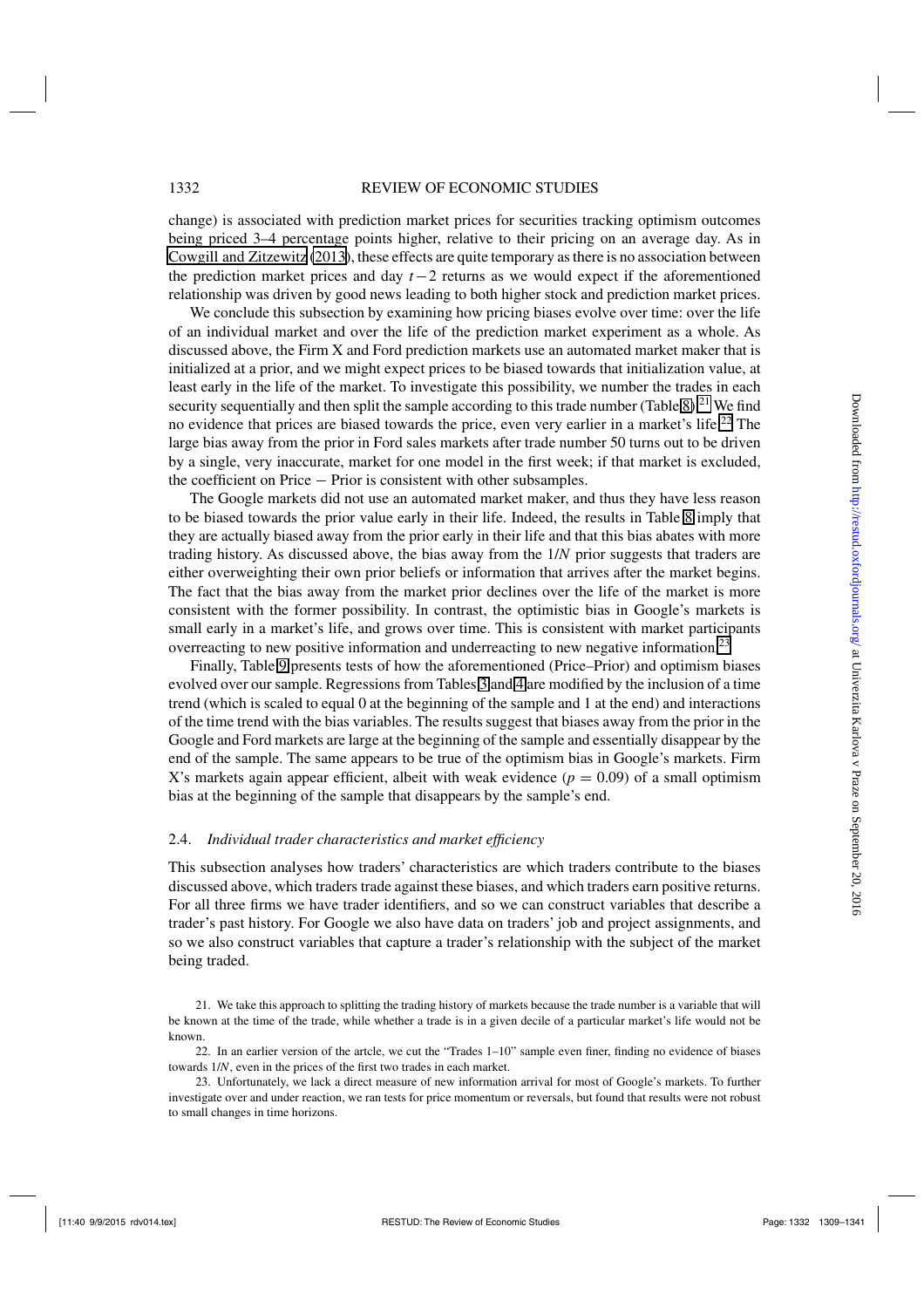<span id="page-24-0"></span>

| Panel A: Google                        |               |                     |              |
|----------------------------------------|---------------|---------------------|--------------|
|                                        | Trades $1-10$ | Trades $11-50$      | Trades $50+$ |
| (Price – Naïve prior)                  | $-0.475***$   | $-0.340***$         | $-0.126$     |
|                                        | (0.085)       | (0.069)             | (0.127)      |
| Optimism                               | $-0.013$      | $-0.081**$          | $-0.140**$   |
| $(+1$ if best outcome, $-1$ if worst)  | (0.033)       | (0.033)             | (0.055)      |
| Constant                               | $-0.007*$     | $-0.010*$           | $-0.001$     |
| (Captures short aversion)              | (0.004)       | (0.005)             | (0.007)      |
| Trades                                 | 5,251         | 13,737              | 18,922       |
| Markets                                | 157           | 144                 | 81           |
| $R^2$                                  | 0.069         | 0.069               | 0.098        |
| Panel B: Firm X                        |               |                     |              |
|                                        | Trades $1-10$ | Trades 11-25        | Trades 26+   |
| (Price – Naïve prior)                  | 0.003         | 0.055               | $-0.008$     |
|                                        | (0.059)       | (0.088)             | (0.167)      |
| Optimism                               | 0.020         | 0.014               | 0.094        |
| $(+1$ if best outcome, $-1$ if worst)  | (0.019)       | (0.042)             | (0.102)      |
| Constant                               | $-0.006$      | $-0.029$            | $-0.038$     |
| (Captures short aversion)              | (0.012)       | (0.035)             | (0.117)      |
| <b>Trades</b>                          | 7650          | 1.129               | 131          |
| Markets                                | 945           | 187                 | 12           |
| $R^2$                                  | 0.001         | 0.004               | 0.066        |
| Panel C: Ford sales                    |               |                     |              |
|                                        | Trades $1-10$ | <b>Trades 11-50</b> | Trades $51+$ |
| (Price – Naïve prior)                  | $-0.122$      | $-0.178$            | $-0.811***$  |
|                                        | (0.121)       | (0.152)             | (0.166)      |
| Constant                               | $-0.006$      | $-0.011$            | $-0.004$     |
| (Captures optimism and short aversion) | (0.008)       | (0.008)             | (0.005)      |
| Trades                                 | 957           | 1747                | 558          |
| Markets                                | 101           | 86                  | 20           |
| $R^2$                                  | 0.034         | 0.059               | 0.710        |

TABLE 8 *Pricing biases over the life of markets*

*Notes*: Standard errors in parentheses. Regressions identical to those in Table [3,](#page-16-0) Column 4 are presented, except that trades in each security are numbered sequentially and the sample is split according to trade number. Standard errors are heteroscedasticity robust and allow for clustering on market (for all three firms) and calendar month (for Google and Firm X). \*\*\**p*<0.01, \*\**p*<0.05, \**p* <0.1.

To understand which traders contribute to and trade against pricing biases, we need to analyse the relationship between the nature of a position being taken  $(e.g.$  its optimism) and the characteristics of the trader. We begin by analysing all three companies, and thus focus on traders' past experience and past success. Before each trade, we calculate for each trader the number of prior trades that each trader has participated in and their average past return to expiry on all trades in contracts that have settled by that time. To be included in the sample, a trader must have at least one past trade in a contract that has settled.

In the Google data, participants trade against each other, and thus every trade has a buyer and a seller. For Google, we structure the data so that each trade appears in the data twice (*i*.*e*. as a buy by one trader and as a sell by another). The characteristics of the security traded are first multiplied by the direction of that side of the trade  $(+1$  if a buy,  $-1$  if a sell) and then regressed on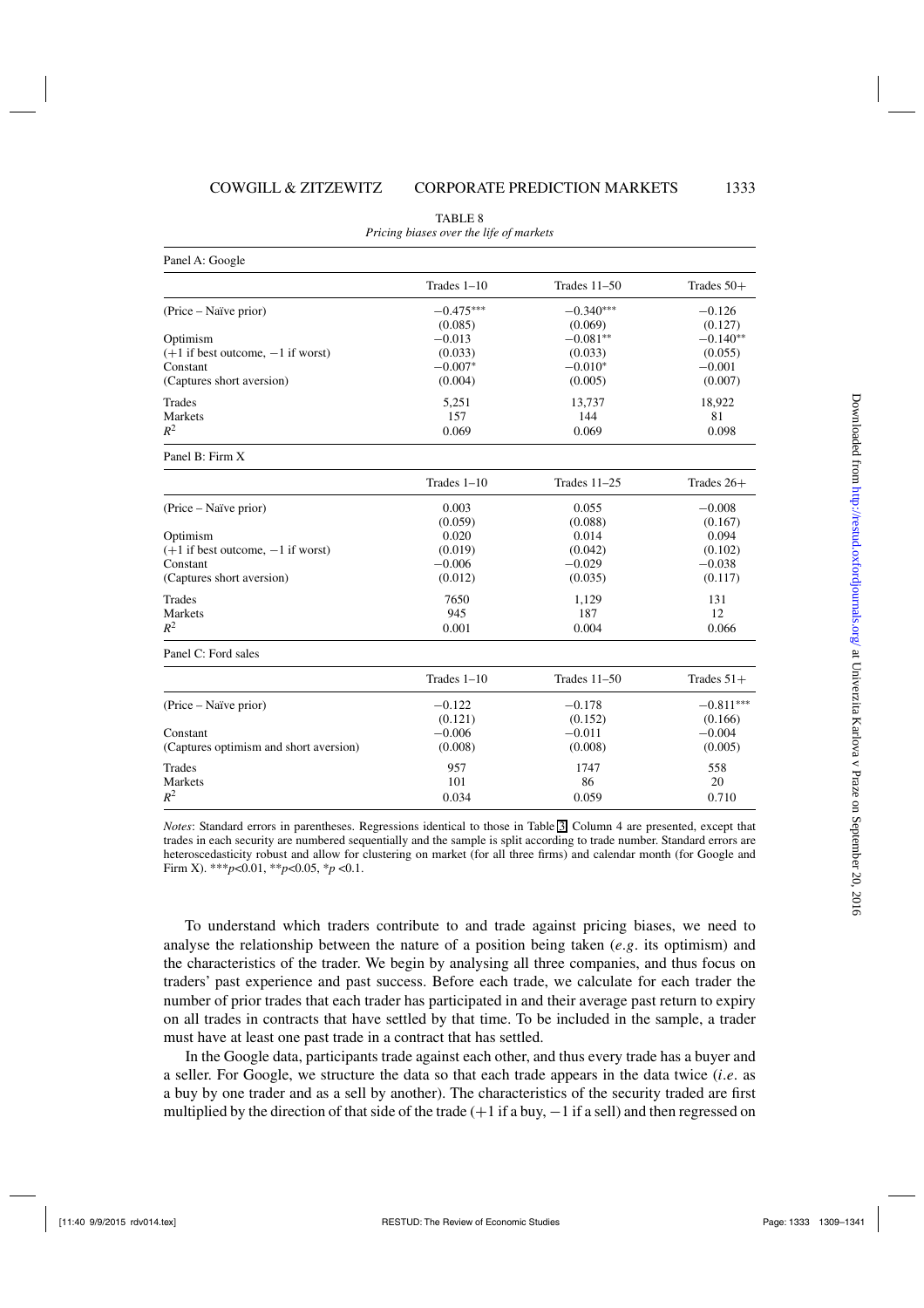<span id="page-25-0"></span>

|                              | Google      | Ford        | Firm X   |
|------------------------------|-------------|-------------|----------|
| $(Price - Prior)$            | $-0.379***$ | $-0.290**$  | 0.063    |
|                              | (0.134)     | (0.109)     | (0.120)  |
| $(Price - Prior)*Date$       | 0.355       | $-1.251***$ | $-0.114$ |
|                              | (0.287)     | (0.227)     | (0.212)  |
| Optimism                     | $-0.210***$ |             | $0.088*$ |
|                              | (0.061)     |             | (0.052)  |
| Optimism*Date                | $0.274**$   |             | $-0.129$ |
|                              | (0.115)     |             | (0.082)  |
| Constant                     | $-0.010$    | $-0.012$    | 0.074    |
|                              | (0.012)     | (0.011)     | (0.053)  |
| Constant*Date (Min 0, Max 1) | $-0.003$    | $0.049*$    | $-0.050$ |
|                              | (0.005)     | (0.027)     | (0.037)  |
| Trades                       | 37,910      | 3262        | 8910     |
| $R^2$                        | 0.090       | 0.26        | 0.006    |

| TABLE 9                       |  |
|-------------------------------|--|
| Reduction in biases over time |  |

*Notes*: Standard errors in parentheses. Regressions identical to those in Table [3,](#page-16-0) Column 4 (for Ford) and Table [5,](#page-19-0) Column 3 (for Google and Firm X) are presented with the variables interacted with a linear time trend, which is scaled to equal 0 at the beginning of the sample and 1 at the end. Standard errors are heteroscedasticity robust and allow for clustering on market (for all three firms) and calendar month (for Google and Firm X). \*\*\**p* <0.01, \*\**p* <0.05, \**p* <0.1.

trade fixed effects and the trader characteristics for that trade\*side. This yields coefficients that are identical to what we would obtain if we regress the security's characteristics on the difference in the characteristics of the buyer and seller, but has the advantage of facilitating the adjustment of standard errors for clustering within traders as well as within markets.<sup>24</sup> The coefficients in the regression tell us whether the traders with greater experience or better past returns is systematically on the purchasing side, on the optimistic side, on the side that buys securities priced above 1/*N* or sells those priced below, and on the side that ultimately earns positive returns.

In the Ford and Firm X data, where participants trade against an automated market maker, we multiply the security characteristics by the direction of the trade (*i*.*e*. +1 if the participant is buying,  $-1$  if selling) and then regress these on trader characteristics. Since we have one observation per trade rather than two, trade fixed effects are not included.<sup>25</sup> In these regressions, the coefficients tells us whether traders with greater experience or better past returns are more likely to buy than sell, are more likely to trade in an optimistic direction, are more likely to buy when prices are above  $1/N$  and sell when they are below, and are more likely to buy securities that ultimately have positive returns to expiry.

Table [10](#page-26-0) presents the results of these tests. In Panel A, we find that Google traders with high past returns trade in a pessimistic direction are more likely to sell than buy, and trade against securities that are priced above 1/*N*. All three correlations are consistent with what the previous section found to be profitable, and consistent with this, we find that traders with high past returns earn high future returns. We also find that more experienced traders are more likely to sell and to trade against securities that are priced above 1/*N*, again in both cases consistent with what would be profitable. Thus, we can conclude that less experienced traders and traders with less past success trade in a direction that would contribute to the biases discussed above.

<sup>24.</sup> Note that clustering by market also adjusts standard errors for the inclusion of two observations per trade, as clustering allows for any correlation of errors within cluster groups.

<sup>25.</sup> We include time period fixed effects (for weeks for Ford and months for Firm X) to control for changes in trading behaviour over time, although doing so has limited impact on the results.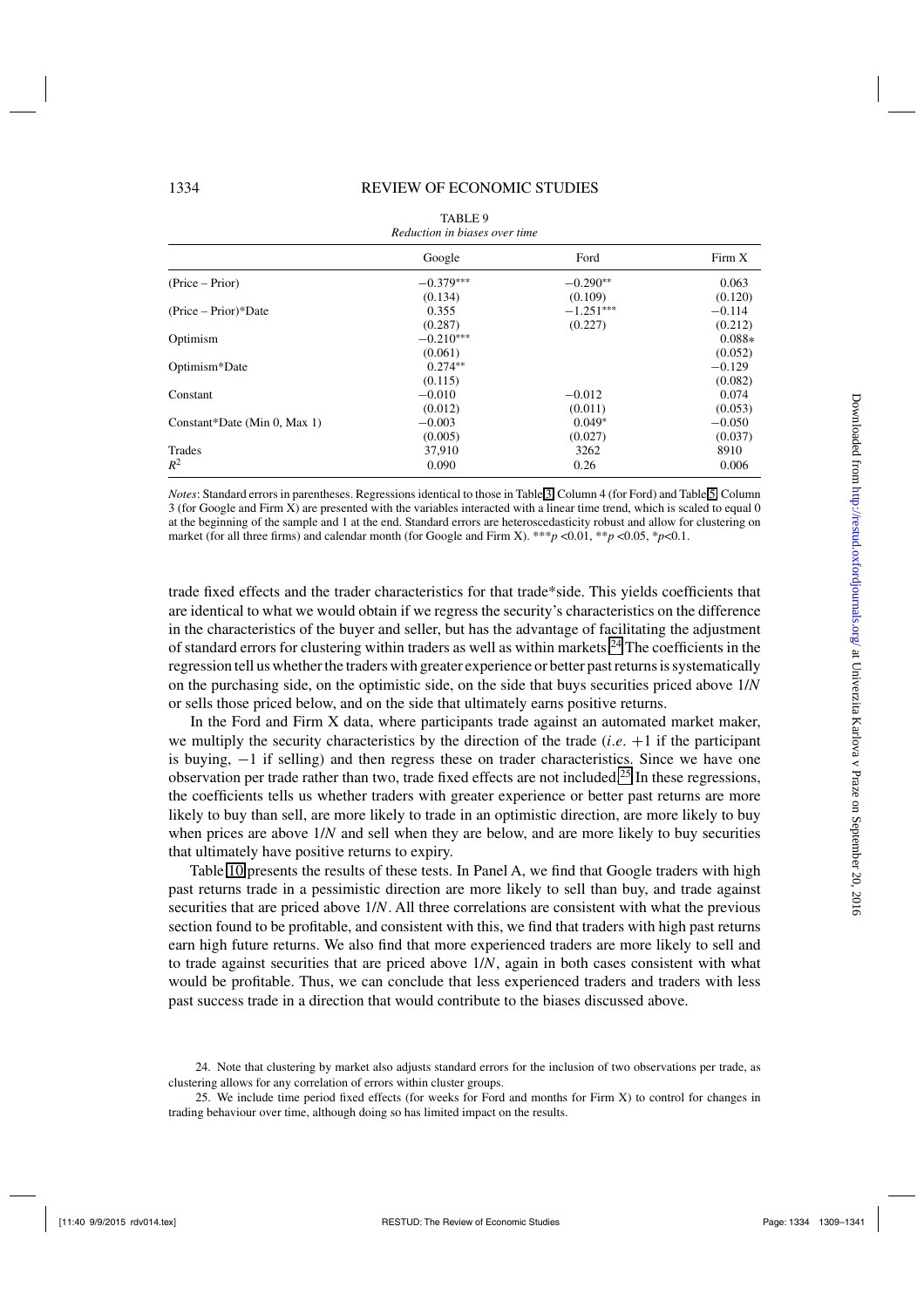<span id="page-26-0"></span>

| Panel A: Google                  |                                               |                                                 |                                                |             |
|----------------------------------|-----------------------------------------------|-------------------------------------------------|------------------------------------------------|-------------|
|                                  | (1)                                           | (2)                                             | (3)                                            | (4)         |
|                                  | Optimism                                      | Price - Prior                                   | Buy                                            | Returns     |
| Cumulative returns               | $-0.520**$                                    | $-0.036$                                        | $-0.587**$                                     | $0.178**$   |
|                                  | (0.215)                                       | (0.065)                                         | (0.247)                                        | (0.071)     |
| Experience                       | $-0.019**$                                    | $-0.032***$                                     | $-0.122***$                                    | $0.015***$  |
|                                  | (0.009)                                       | (0.003)                                         | (0.019)                                        | (0.003)     |
| <b>Observations</b>              | 75,820                                        | 141,412                                         | 141,412                                        | 141,412     |
| $R^2$                            | 0.005                                         | 0.049                                           | 0.055                                          | 0.006       |
| Panel B: Ford sales              |                                               |                                                 |                                                |             |
|                                  | (1)<br>Buy/Optimism                           | (2)<br>Price - Prior                            | (3)<br>Returns                                 |             |
| Cumulative returns<br>Experience | $-0.149$<br>(0.126)<br>$-0.131***$<br>(0.025) | $-0.017**$<br>(0.007)<br>$-0.006***$<br>(0.002) | $0.023***$<br>(0.006)<br>$0.006***$<br>(0.002) |             |
| <b>Observations</b>              | 2810                                          | 2810                                            | 2810                                           |             |
| $R^2$                            | 0.023                                         | 0.01                                            | 0.019                                          |             |
| Panel C: Firm X                  |                                               |                                                 |                                                |             |
|                                  | (1)                                           | (2)                                             | (3)                                            | (4)         |
|                                  | Optimism                                      | Price - Prior                                   | Buy                                            | Returns     |
| Cumulative returns               | $-5.804$                                      | 0.927                                           | 10.658                                         | 6.984***    |
|                                  | (5.075)                                       | (1.607)                                         | (9.324)                                        | (2.490)     |
| Experience                       | 0.002                                         | $0.021***$                                      | $-0.068**$                                     | $-0.011***$ |
|                                  | (0.011)                                       | (0.005)                                         | (0.033)                                        | (0.004)     |
| <b>Observations</b>              | 8696                                          | 12,318                                          | 12,318                                         | 12,318      |
| $R^2$                            | 0.001                                         | 0.018                                           | 0.010                                          | 0.005       |

TABLE 10 *Biases, experience and cumulative returns*

*Notes*: Standard errors in parentheses. This table presents regressions testing whether traders with more past experience or higher past returns trade in a direction that is correlated with certain security characteristics or with future returns. In Google's markets, each trade has two participants (a buyer and a seller), and thus each trade appears in the data set twice. For Ford and Firm X, participants trade with an automated market maker, and hence each trade appears in the data once. For each observation, the dependent variable is a security characteristc multipled by the side (+1 if a buy, −1 if a sell). The dependent variable "Buy" is this side variable; "Returns" is returns to expiry multiplied by side. Standard errors are heteroscedasticity robust and allow for clustering within participants and markets. Regressions include fixed effects for trades for Google and time periods for Ford and Firm X (weeks and months, respectively). \*\*\**p* <0.01, \*\**p* <0.05, \**p*<0.1.

In the Ford markets, we also find that traders with more past experience and more past success are more likely to sell than buy (which means they are also trading pessimistically), and both types of traders are more likely to sell when price is above its initial value (Panel B). The results presented in Sections 2.1 and 2.3 suggest that trading in this direction should be profitable, and indeed we find a positive and significant relationship between future returns and both past performance and past experience.

Given that the Firm X markets did not display pricing biases, there is less reason to expect proxies for trader experience or skill to be correlated with trading in a particular direction. Indeed, in Panel C, we see much less evidence of such correlations. We do see a positive correlation between past and future returns, consistent with traders displaying persistent skill.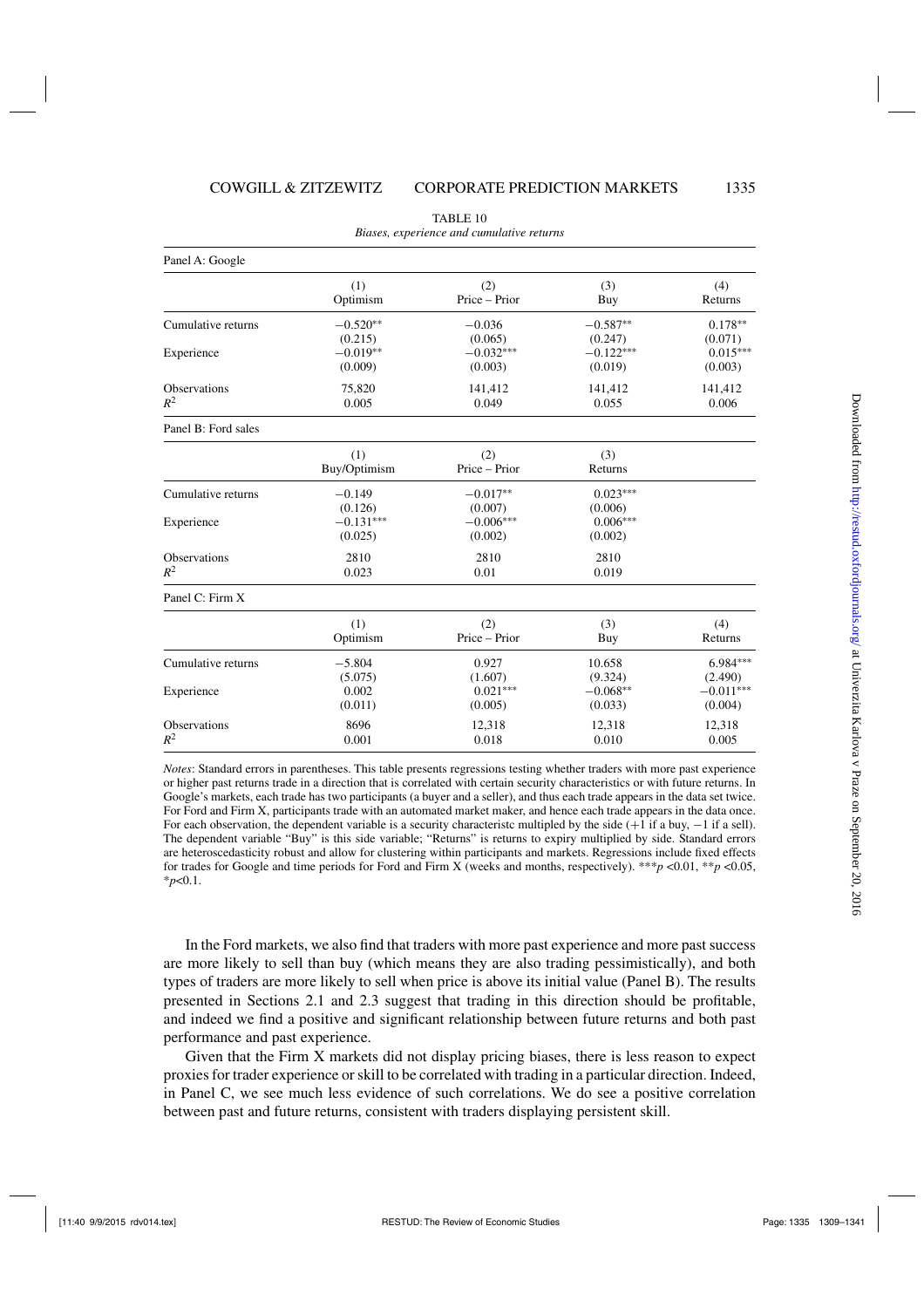|                      | (1)<br>Optimism | (2)<br>Price – Prior | (4)<br>Buy  | (5)<br>Returns |
|----------------------|-----------------|----------------------|-------------|----------------|
| Market insider       | 0.127           | $0.066*$             | $0.401***$  | $-0.012$       |
|                      | (0.099)         | (0.035)              | (0.153)     | (0.046)        |
| Friend of insider    | $0.146**$       | $0.033*$             | $-0.200$    | $-0.026$       |
|                      | (0.069)         | (0.019)              | (0.179)     | (0.019)        |
| Coder/engineer       | $-0.008$        | $-0.156***$          | $-0.467***$ | $0.102***$     |
|                      | (0.084)         | (0.028)              | (0.133)     | (0.031)        |
| Hire date (in years) | $0.073**$       | $-0.014$             | $-0.152**$  | 0.007          |
|                      | (0.031)         | (0.010)              | (0.062)     | (0.012)        |
| NYC-based            | $-0.152$        | $-0.117***$          | $-0.089$    | $0.064*$       |
|                      | (0.115)         | (0.033)              | (0.159)     | (0.037)        |
| Mountain-view based  | $-0.177*$       | $-0.039$             | $-0.130$    | 0.037          |
|                      | (0.094)         | (0.026)              | (0.105)     | (0.025)        |
| <b>Observations</b>  | 75,820          | 141,412              | 141,412     | 141,412        |
| $R^2$                | 0.009           | 0.046                | 0.065       | 0.005          |

TABLE 11 *Trader characteristics, biases and returns at google*

*Notes*: Standard errors in parentheses. This Table presents regressions analogous to those in Table [10,](#page-26-0) Panel A, except that traded characteristics are included rather than experience variables. A market insider is a participant on the project covered by the market. Friends of insiders are as indicated by either party on a social networking survey. Standard errors are heteroscedasticity robust and adjust for clustering within participants and markets. \*\*\**p*<0.01, \*\**p*<0.05, \**p*<0.1.

In a previous version of the article, we analysed how continued participation by a particular trader was related to past performance and activity. At all three firms, continued participation more likely for traders with higher past returns and those who were more active in the prior period (Table A1 in the Online Appendix available as [Supplementary Data\)](http://restud.oxfordjournals.org/lookup/suppl/doi:10.1093/restud/rdv014/-/DC1). The reduction of pricing biases over time at Google and Ford are consistent with the fact that the more skilful and experienced traders trade against these biases, that traders gain experience over time, and that the most engaged and skilful traders are more likely to continue to participate.

Finally, we analyse the relationship between traders' job assignments and their prediction market trading using data that are only available to us for Google. Table 11 presents regressions with the same structure as in Table [10,](#page-26-0) Panel A. We find that optimistic trades are made disproportionately by traders who are staffed on the project in question and by friends of those insiders (as indicated by either party on a social network survey). Insiders are also more likely to buy securities and to buy when securities are trading above 1/*N*. Consistent with this, they earn lower returns. Programmers and employees based in Mountain View and New York (Google's second largest office at the time of the study), who we might to be more knowledgeable tend to trade against biases and earn higher returns. The results are consistent with those with the most knowledge of a market's subject trading in an unprofitable (and potentially strategically biased) way, but with other knowledgeable employees trading in the opposite direction, pushing prices back to their efficient level.

It is also interesting that newly hired employees' trade more optimistically. It is worth noting that during this time period, the vast majority of new Google hires were hired directly from degree programs, and thus were inexperienced both in working at Google and in working in general. Therefore, it is possible that their optimism reflected an initial miscalibration about the extent to which demand forecasts and deadlines are stretch targets rather than unbiased forecasts. Consistent with this, we find in unreported results that the correlation between hire date and optimism is strongest for markets on demand forecasts and on whether deadlines will be met.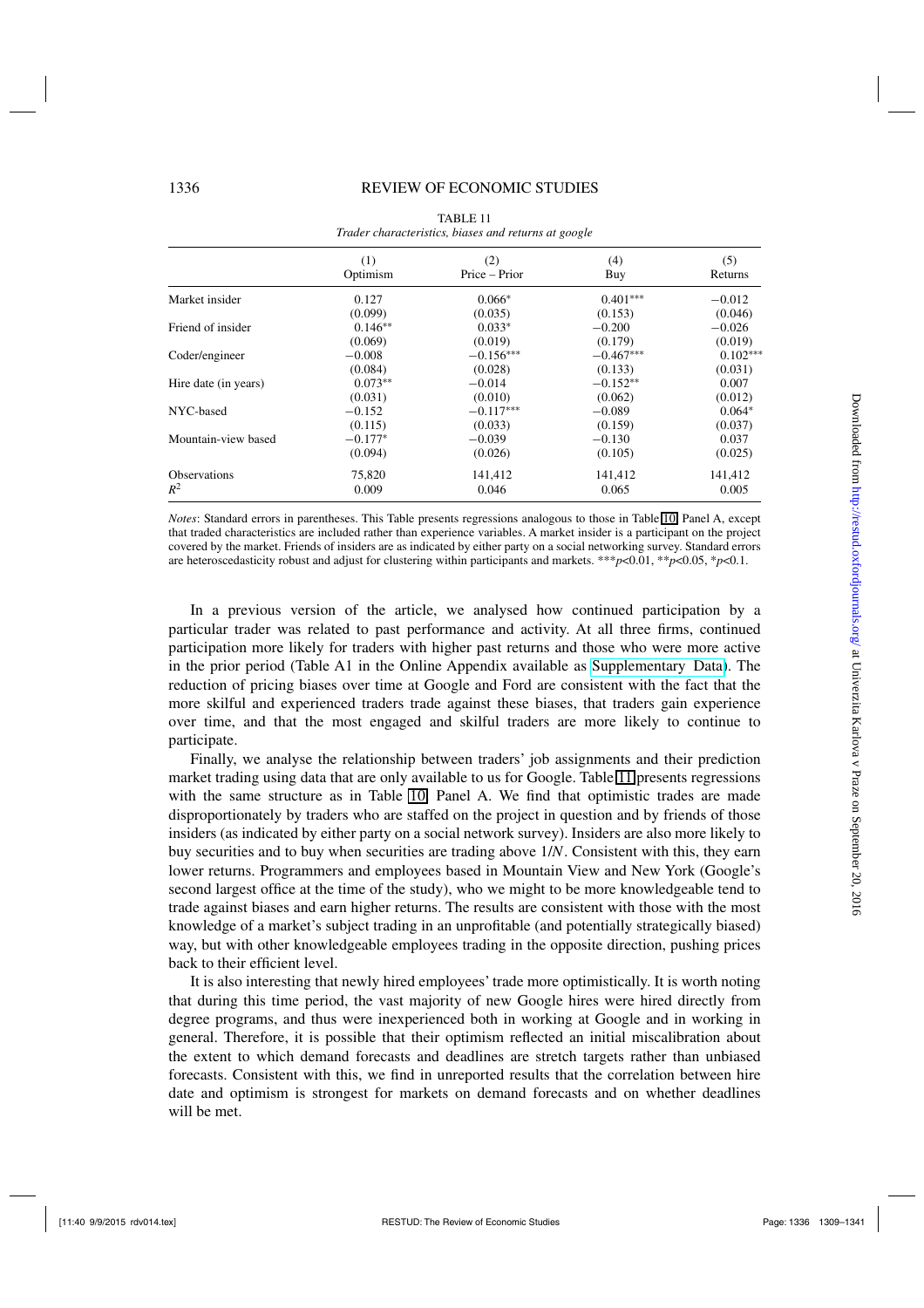#### 3. DISCUSSION

While much of our analysis above deals with inefficiencies, our results about corporate prediction markets are largely encouraging. First, we find that forecasts from predictions markets outperform other forecasts available to management, including in the case of Ford, sales forecasts that are taken extremely seriously.<sup>26</sup> Secondly, we find that prediction markets get better with age. In both the Google and Ford sales markets, initial pricing biases disappeared as our sample progressed. This is consistent with the fact that we find more experienced traders trading against pricing biases and earning high returns, and with the fact that traders who appear unskilled stop participating. It is also consistent with our best calibrated prediction markets being the markets at Firm X. The Firm X markets ran for almost 5 years and the average participant made over 200 trades.

Regarding the inefficiencies, some results match well with the prior literature, whereas others are more puzzling. Our finding of an optimistic bias in some markets is consistent with prior work on the role of optimism in organizations. At Google, the optimistic bias is strongest for markets on project completion. Insiders and their friends trade optimistically at Google, potentially for strategic reasons, but also potentially due to overconfidence in one's own and teammates' ability. The fact that the optimistic bias exhibits "mood swings" (*i*.*e*. that is it correlated with daily stock returns) is more consistent with optimism having at least a partly behavioural source. The fact that newly hired employees are the most optimistic is consistent with employees arriving at Google initially miscalibrated and then learning. The fact the optimistic bias diminishes over our 2005– 2007 sample period is also consistent with initial miscalibration and learning. Taken together, the evidence suggests that strategic biases, overconfidence, behaviour biases, and inexperience (*i*.*e*. beginning a career with systematically erroneous priors) all play a role in the optimistic bias.

The bias in pricing away from naïve priors in Google and Ford's markets is less consistent with prior literature. Most of the extant literature, such as the [Ali](#page-30-0) [\(1977\)](#page-30-0) and [Manski](#page-31-0) [\(2006\)](#page-31-0) models, the partition dependence literature, and the work on probability misperceptions [\(Kahneman and Tversky, 1979\)](#page-31-0), led us to expect a bias in the other direction. We also expected the Inkling market-making mechanism to impart a bias towards the prior, at least early in the life of a market, and likewise the potential convexity of reputational incentives should have made lowpriced securities more attractive, creating a bias in the opposite direction. The fact that the bias away from the prior was strongest at Google (which had the most linear incentives and did not use an automated market maker) was consistent with these expectations, but the overall sign of the bias was not. The pricing bias we did find (at Google and in Ford's sales markets) is consistent with an overreaction to their own priors or to new information or with participants' underappreciating the effort that was put into security design (*i*.*e*. insufficient partition dependence). While we still find the direction of the bias puzzling, it did diminish over time, consistent with participants becoming better calibrated. By the end of the sample, there was no evidence of pricing inefficiencies in any of the Google, Ford, and Firm X markets. We are limited to analysing the markets of firms who shared data with us, and the decision to share data may have been related to the success of the prediction markets. Nevertheless, we regard the evidence on the efficiency of corporate prediction markets as largely encouraging.

Producing efficient forecasts that improved upon the available alternatives was only one of the goals the companies had for their markets. Google's management sought to communicate the importance of its OKRs. The anecdote described above, where a senior manager admitted to

<sup>26.</sup> We cannot distinguish whether it is the prediction market mechanism *per se* that leads to the better predictive performance, or simply the involvement of more people. It is possible that an averaging of forecasts from multiple experts, or a Delphi method approach to aggregating information from several forecasters would have also outperformed a single expert (or in Ford's case, a forecasting group). See [Graefe and Armstrong](#page-31-0) [\(2011\)](#page-31-0) for a laboratory experiment that compares the predictive performance of other group forecasting methods, such as Delphi.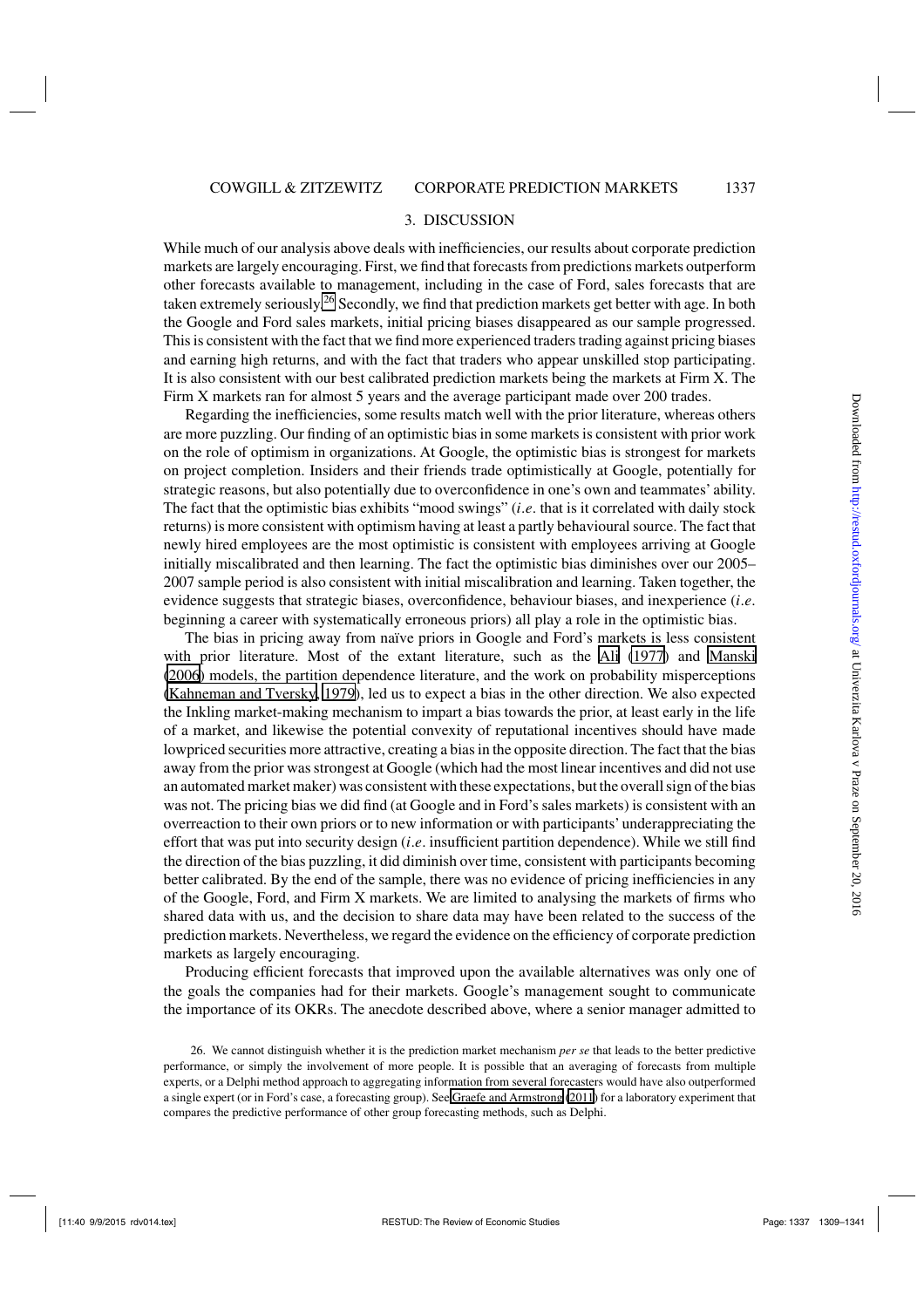having been embarrassed by prediction market trading into a redoubling of efforts, provides at least one example of this working.<sup>27</sup> We are aware of contrasting anecdotes from other companies though. For example, we are aware of four cases at different companies (outside those in our sample) in which internal prediction markets were shut down or limited at the request of senior management after they forecast problems with projects. One of these projects became a highprofile debacle that we believe most readers would be aware of (but which unfortunately we cannot name).

Among our three sample firms, only Firm X's markets were still at the time we collected our data, despite relatively strong predictive performance at all three firms. The shutdown of Ford's sales markets is especially puzzling, as a 25% reduction in the mean-squared error of a sales forecast is presumably of significant value to an automaker. Our contacts at Ford tell us that budgets for experiments like prediction markets were limited by the still recessionary economic environment in 2010. Confidentiality concerns may have limited the usefulness of the features markets, and given that these markets accounted for the majority of trades, they may have overshadowed the more successful markets on sales. It is also possible that accurate sales forecasting is slightly less important during periods of overcapacity, like  $2010^{28}$  Nevertheless, we still regard this decision as puzzling.

In Google's case, its prediction markets were begun as a "20% project" (Google allows it's engineering to spend up to 20% of their time working on a new project of their choice) in 2005.All members of the project team left full-time employment at Google around 2008–2010, and hence continuing the project would have either required recruiting new 20% engineers or assigning engineers to work on the project as their "80%" assignment. Engineers tend to prefer working on 20% projects of their own creation, and the bar for promotion of a 20% project is high.<sup>29</sup> One possible view of the non-continuation of Google's prediction markets is that opportunity cost of its engineers' time is high, and the "20% time" system intentionally sacrifices moderately successful projects to maximize the number of major successes.

An alternative view is that Google lacked the high-value application for prediction markets that Ford arguably had in sales forecasting. Forecasting demand for Google's products (such as Gmail) is probably less important than forecasting car sales as share of marginal costs are presumably a much lower share of total costs in Google's case, and acquiring processing and storage capacity in response to anticipated demand is a much more reversible decision than building a specific model of car, at least assuming that processing and storage capacity has many alternative applications. If running markets on project completion increased the likelihood that projects would be completed on time, this would presumably of much greater value to Google. Unfortunately, as mentioned above, Google's markets lacked the sample size needed to run an experiment designed to test for these effects. Furthermore, it is not obvious *a priori* that the effects would be positive. As discussed above, running markets on OKRs draws attention to them, presumably intensifying reputational incentives to achieve them. At the same time, if a project's participants hold initially

27. We originally hoped to produce more systematic evidence on this point by randomizing which OKRs were covered by markets, to test whether the existence of a market had a causal effect on a project's outcomes. Unfortunately, power calculations revealed that given the number of OKRs at Google for which it was feasible to run markets, the causal effect would have to be implausibly large to be detectable. If this was true at Google, which is among the largest corporate prediction markets run to date, it is likely to be an issue in many other settings.

28. Ford sales in 2010 had rebounded about 20% from the low in 2009, but were still well below pre-2008 levels. See, *e*.*g*. Ford Motor Company, *2011 Annual Report*, 180. http://corporate.ford.com/doc/ 2011%20Ford% 20Motor%20Company%20AR\_LR.pdf (last accessed 27 June 2014).

29. Past 20% projects that have become "80% time" products include Gmail, Google News, Google Talk, suggested completions of Google queries, and AdSense (a second advertising system for Gmail and blogs that now accounts for 20% of its revenue). See, *e*.*g*. [Tate](#page-32-0) [\(2013\)](#page-32-0).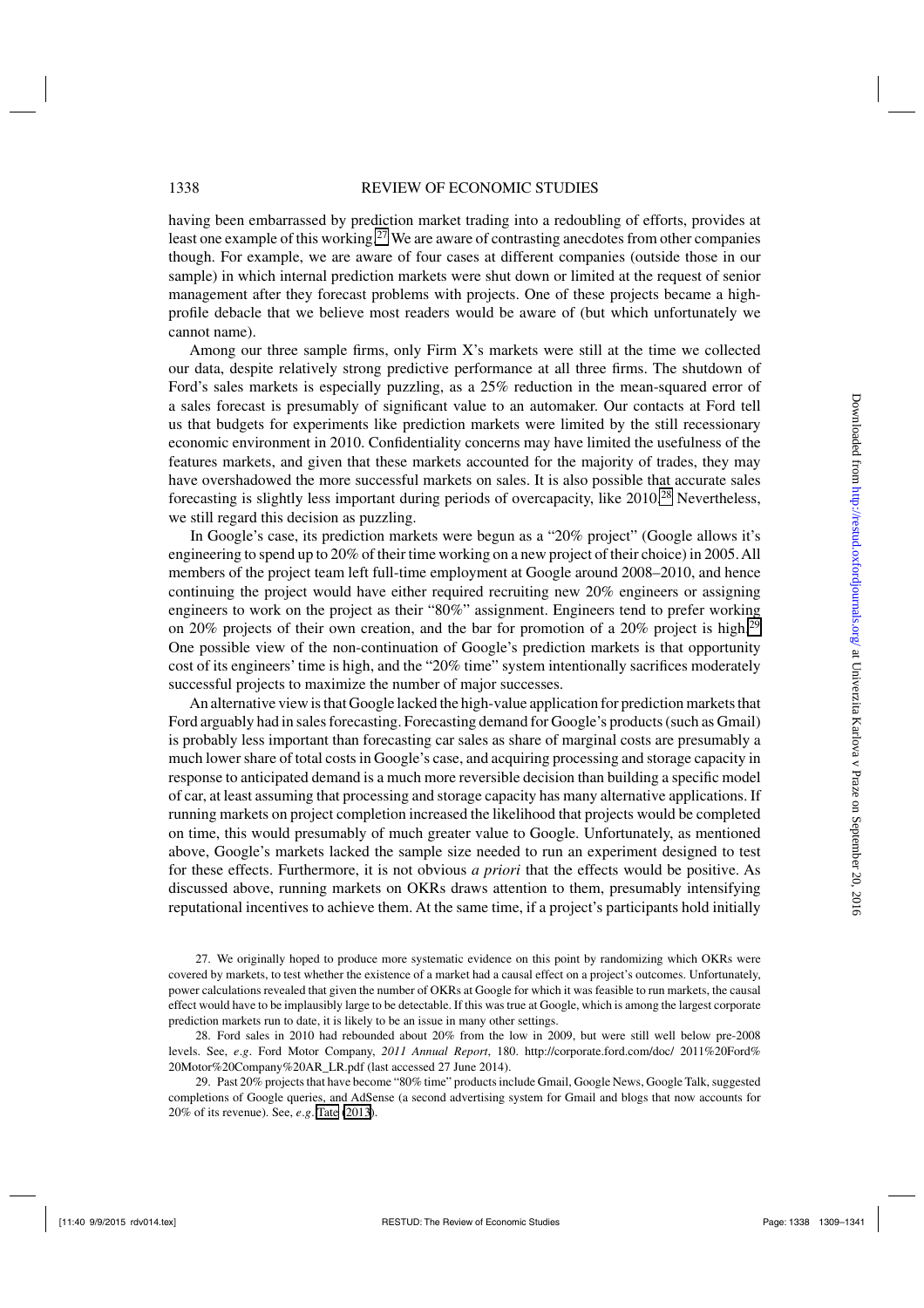<span id="page-30-0"></span>optimistic views of the likelihood that it will be completed on time, debiasing these views may not be in the company's interest.

Decisions about the adoption and continuation of corporate prediction markets are typically made by agents for organizations populated by other agents. Decisions about the adoption of corporate prediction markets may, therefore, depend on factors other than their utility in aggregating information. First, if agents in organizations earn rents from asymmetric information, adopting technologies that increase transparency may not be in their interests.Aprediction market may provide an *ex ante* measure of a key project's expected quality, where otherwise only *ex post* measures (*e*.*g*. market acceptance) would have been available. Agents, including CEOs, may prefer noisier measures of performance, especially if performance is expected to be disappointing.

Alternatively, senior managers may have legitimate concerns about organizational side effects. Aggregating information about the success or failure of a key initiative helps informs management, but also informs other members of the organization. Informing these other members may have side effects, such as potentially adverse effects on effort levels, the leakage of information to competitors, or the facilitation of insider trading. The third concern limited the OKRs eligible for markets at Google, and the second concern constrained the design of Ford's markets on features. Informing an organization about a coming failure may be more damaging, in terms of morale, effort reduction, and employee turnover, than informing about coming successes is beneficial. That may be particularly true if employees have optimistic biases that benefit employers and that information sharing will reduce in expectation.

Our initial motivation for our analysis was that there were several plausible reasons to expect that prediction markets would not work well in corporate settings. Compared with public prediction markets, corporate markets are thinner, involve traders with potential biases, and have less potential for entry by arbitrageurs who reduce pricing biases. Despite this, the corporate prediction markets we study performed quite well. This, however, leaves us with two new open questions. First, why are corporate prediction markets not more popular, including at firms that have already experimented with them? And secondly, does this lack of popularity itself reflect agency problems? Would firms' owners benefit from insisting on their adoption?

*Acknowledgments*. The authors would like to thank Ford, Google, and Firm X for sharing the data used in this article and Inkling Markets for facilitating the sharing of the Ford and Firm X data. We thank SusanAthey, Gary Becker, Jonathon Cummings, Stefano DellaVigna, Harrison Hong, Larry Katz, Steven Levitt, Ulrike Malmendier, John Morgan, Kevin M. Murphy, Michael Ostrovsky, Marco Ottaviani, Paul Oyer, Parag Pathak, Tanya Rosenblat, David Rothschild, Richard Schmalensee, Jesse Shapiro, Kathryn Shaw, Noam Yuchtman, our anonymous referees, and seminar participants at the AEA meetings, AMMA 2009, Berkeley, Chicago, Google, Erasmus, INSEAD, INFORMS, the Kaufmann Foundation, the NBER Summer Institute, the Stanford Institute for Theoretical Economics, and Wesleyan for helpful suggestions and comments. At Google, we thank Doug Banks, Patri Friedman, Ilya Kyrnos, Piaw Na, Jonathan Rosenberg and Hal Varian for helpful comments. At Ford we thank Michael Cavaretta and Tom Montgomery, at Firm X we thank the executive responsible for running the prediction markets, and at Inkling Markets, we thank Pat Carolan and Adam Siegel. Cowgill was a full-time employee of Google from 2003 to 2009, and since 2009 he has received financial support and research data. Zitzewitz was a visiting scientist at Google for part of 2008. He was also an employee of Ford during the summers of 1988–1990.

#### **Supplementary Data**

[Supplementary data](http://restud.oxfordjournals.org/lookup/suppl/doi:10.1093/restud/rdv014/-/DC1) are available at *Review of Economic Studies* online.

#### **REFERENCES**

AGGARWAL, R. K., and WU, G. (2006), "Stock Market Manipulations", *The Journal of Business*, **79**, 1915–1953. ALI, M. M. (1977), "Probability and Utility Estimates for Racetrack Bettors", *The Journal of Political Economy*, **85**,

803–815.

ALLEN, F. and GALE, D. (1992), "Stock-Price Manipulation", *Review of Financial Studies*, **5**, 503–529.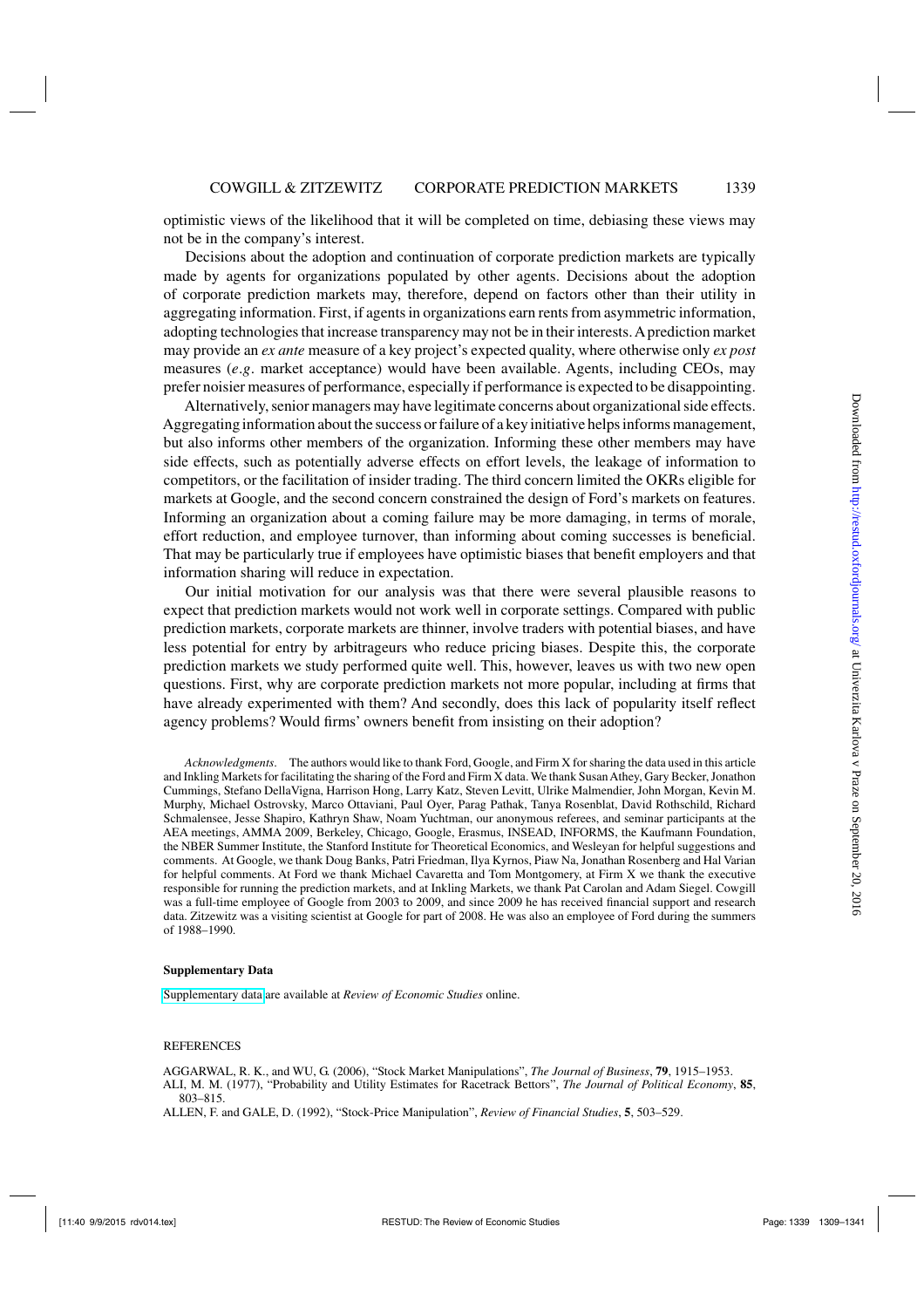#### <span id="page-31-0"></span>1340 REVIEW OF ECONOMIC STUDIES

- BENABOU, R. and TIROLE, J. (2002), "Self-Confidence and Personal Motivation", *Quarterly Journal of Economics*, **85**, 871–915.
- BENABOU, R. and TIROLE, J. (2003), "Intrinsic and Extrinsic Motivation", *The Review of Economic Studies*, **70**, 489–520.
- BERG, J., FORSYTHE, R., NELSON, F. and RIETZ, T. (2008), "Results from a Dozen Years of Election Futures Markets Research", *Handbook of Experimental Economic Results*, **1**, 486–515.
- BERGMAN, N. K. and JENTER, D. (2007), "Employee Sentiment and Stock Option Compensation", *Journal of Financial Economics*, **84**, 667–712.
- BERNARDO, A. E. and WELCH, I. (2001), "On the Evolution of Overconfidence and Entrepreneurs", *Journal of Economics & Management Strategy*, **10**, 301–330.
- CHEN, K.-Y. and PLOTT, C. R. (2002), "Information Aggregation Mechanisms: Concept, Design and Implementation for a Sales Forecasting Problem" (Working Paper No. 1131, California Institute of Technology Social Science).
- COLES, P. A., LAKHANI, K. R. and MCAFEE, A. P. (2007), "Prediction Markets at Google" (Case 607-088, Harvard Business School).
- COMPTE, O. and POSTLEWAITE, A. (2004), "Confidence-Enhanced Performance", *American Economic Review*, 1536–1557.
- COWGILL, B. and ZITZEWITZ, E. (2013), "Mood Swings at Work: Stock Price Movements, Effort and Decision Making" (Mimeo, UC-Berkeley).
- COWGILL, B., WOLFERS, J. and ZITZEWITZ, E. (2009), "Using Prediction Markets to Track Information Flows: Evidence from Google" (Mimeo, UC-Berkeley).
- FAIR, R. C. and SHILLER, R. J. (1989), "The Informational Content of Ex Ante Forecasts", *The Review of Economics and Statistics*, 325–331.
- FORSYTHE, R., NELSON, F., NEUMANN, G. R. and WRIGHT, J. (1992), "Anatomy of an Experimental Political Stock Market", *The American Economic Review*, 1142–1161.
- FOX, C. R. and CLEMEN, R. T. (2005), "Subjective Probability Assessment in Decision Analysis: Partition Dependence and Bias Toward the Ignorance Prior", *Management Science*, **51**, 1417–1432.
- GILLEN, B. J., PLOTT, C. R. and SHUM, M. (2013), "Inside Intel: Sales Forecasting using an Information Aggregation Mechanism" (Mimeo, Caltech).
- GJERSTAD, S. (2005), "Risk Aversion, Beliefs, and Prediction Market Equilibrium" (Mimeo, University of Arizona).
- GOEL, A. M. and THAKOR, A. V. (2008), "Overconfidence, CEO selection, and Corporate Governance", *The Journal of Finance*, **63**, 2737–2784.
- GOLDSTEIN, I. and GUEMBEL,A. (2008), "Manipulation and theAllocational Role of Prices", *The Review of Economic Studies*, **75**, 133–164.
- GRAEFE, A. and ARMSTRONG, J. S. (2011), "Comparing Face-to-Face Meetings, Nominal Groups, Delphi and Prediction Markets on an Estimation Task", *International Journal of Forecasting*, **27**, 183–195.
- GROSSMAN, S. J. (1976), "On the Efficiency of Competitive Stock Markets Where Traders Have Diverse Information", *Journal of Finance*, **31**, 573–585.
- GROSSMAN, S. J. and STIGLITZ, J. E. (1980), "On the Impossibility of Informationally Efficient Markets", *The American Economic Review*, **70**, 393–408.
- HANKINS, R. and LEE, A. (2011), "Crowd Sourcing and Prediction Markets", *CHI*. **11**.
- HANSEN, J., SCHMIDT, C. and STROBEL, M. (2004), "Manipulation in Political Stock Markets–Preconditions and Evidence", *Applied Economics Letters*, **11**, 459–463.
- HANSON, R. D. (2002), "Decision Markets", *Entrepreneurial Economics: Bright Ideas from the Dismal Science*, 79–85.
- HANSON, R. (2003), "Logarithmic Market Scoring Rules for Modular Combinatorial Information Aggregation" (Mimeo, George Mason University).
- HANSON, R., OPREA, R. and PORTER, D. (2006), "Information Aggregation and Manipulation in an Experimental Market", *Journal of Economic Behavior & Organization*, **60**, 449–459.
- HANSON, R. and OPREA, R. (2009), "A Manipulator Can Aid Prediction Market Accuracy", *Economica*, **76**, 304–314.
- HIRSHLEIFER, D., LOW, A. and TEOH, S. H. (2012), "Are Overconfident CEOs Better Innovators?", *Journal of Finance*, **67**, 1457–1498.
- HOFFMAN, M. and BURKS, S. (2013), "Training Contracts, Worker Overconfidence, and the Provision of Firm-Sponsored General Training" (Manuscript, University of Toronto).
- JIAN, L. and SAMI, R. (2012), "Aggregation and Manipulation in Prediction Markets: Effects of Trading Mechanism and Information Distribution", *Management Science*, **58**, 123–140.
- KAHNEMAN, D. and LOVALLO, D. (1993), "Timid Choices and Bold Forecasts: A Cognitive Perspective on Risk Taking" *Management Science*, **39**, 17–31.
- KAHNEMAN, D. and TVERSKY, A. (1979), "Prospect Theory: An Analysis of Decision Under Risk", *Econometrica: Journal of the Econometric Society*, 263–291.
- KEYNES, J. M. (1936), *The General Theory of Employment Interest and Money*, (London: MacMillan).
- LARKIN, I. and LEIDER, S. (2012), "Incentive Schemes, Sorting, and Behavioral Biases of Employees: Experimental Evidence", *American Economic Journal: Microeconomics*, **4**, 184–214.
- LEVY, S. (2011), *In the Plex: How Google Thinks, Works, and Shapes Our Lives*. (New York: Simon and Schuster).

MALMENDIER, U. and TATE, G. (2008), "Superstar CEOs", *The Quarterly Journal of Economics*, **124**, 1593–1638.

MANSKI, C. F. (2006), "Interpreting the Predictions of Prediction Markets", *Economics Letters*, **91**, 425–429.